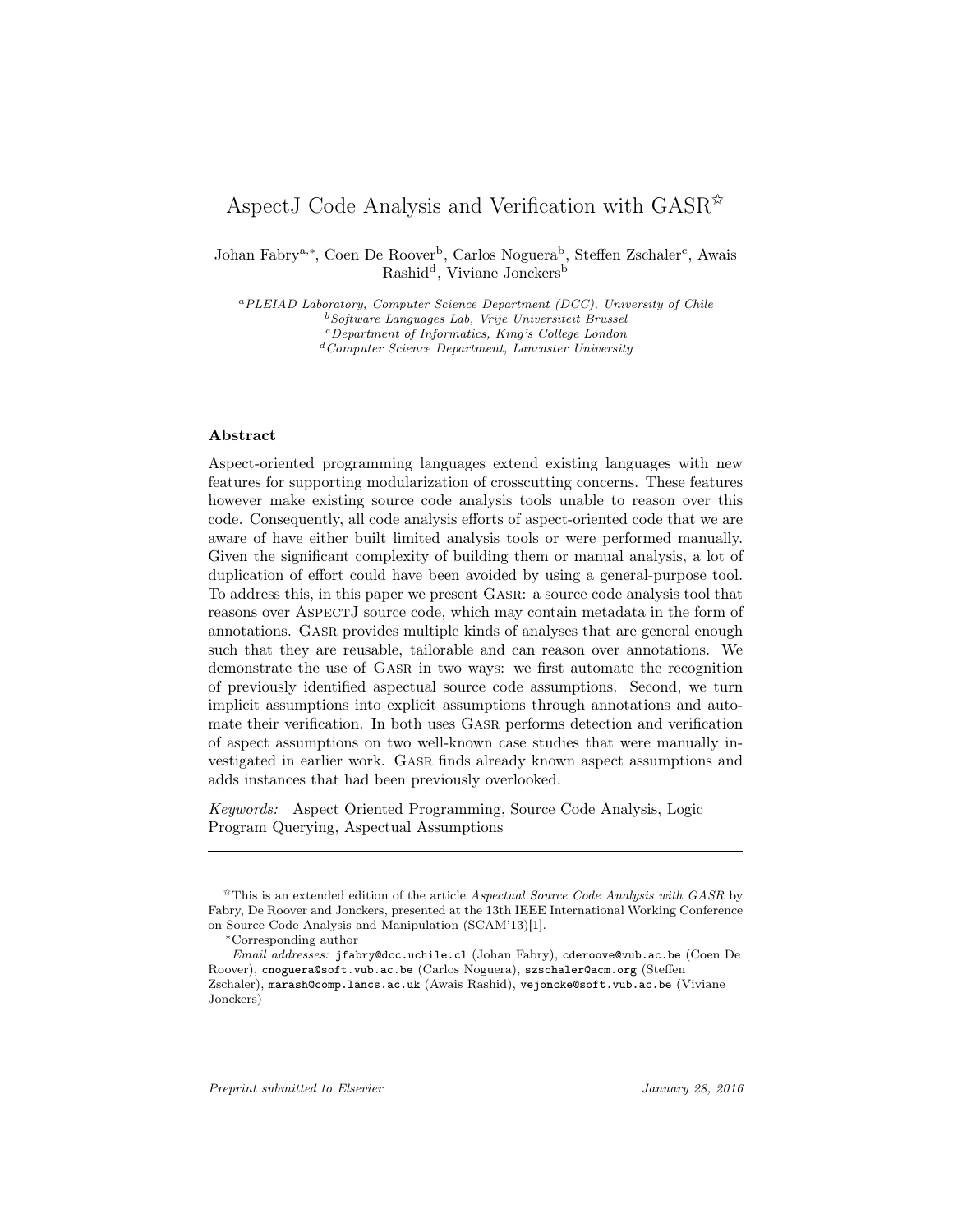# 1. Introduction

Aspects are a means to modularize *cross-cutting concerns*: concerns whose implementation is spread throughout different modules of the system under construction. Aspects are a kind of module that encapsulate, in addition to their behavior, when this behavior needs to be invoked; that is, they also define a kind of implicit invocation of their behavior.

To perform Aspect-Oriented Programming, new programming languages have been proposed that are usually extensions of existing OOP languages. These extensions then consist of language features that allow for the specification of these new modules, and most importantly their implicit invocation conditions, known as pointcuts. As a result of this, existing source code analysis tools for these OOP languages are incapable to correctly treat these aspects in their reasoning. Firstly existing analyses may be incorrect and, secondly, analyses that specifically consider the aspectual properties of the source code are absent. Considering the first case: as aspects modify the control flow of the program, source code analysis should take these changes into account when reasoning over properties of the code, where appropriate. As for the second case, the extensions made by aspect languages are usually nontrivial. This creates an entirely new class of analyses that take into account the aspectual nature of the code and how these features are used and interact amongst themselves and with the non-aspectual language features. An example of the latter interaction is that an aspect may change the class hierarchy, an example of the former interaction is pointcuts that are slightly or subtly incorrect and hence fail to match or match wrongly. As a result, many possible issues in aspectual code have been separately identified and source code analysis tools built to address them [2, 3, 4, 5, 6, 7, 8, 9, 10, 11, 12, 13].

Yet, to the best of our knowledge, all of these kinds of analyses have been made on an ad-hoc or limited basis and were customized specifically to the analysis task being performed. This is far from trivial work, given the complexity of building a source code reasoner, or adding the novel aspectual language fatures to an existing reasoner. As a result there has been a considerable duplication in development effort and time wasted. Moreover the resulting code reasoners are not customizable to the actual software under analysis, e.g., to automatically remove one kind of known false positives from the results, or to augment or weaken the analysis being performed.

We state that there is a need for a general-purpose source code reasoner for aspects. It should ease the definition of multiple kinds of source-code analysis over aspect-oriented source code and also be tailorable to the task at hand by the user. Moreover, it should take into account that source code may be augmented by metadata in the form of annotations, e.g., to explicitly mark methods as overriders as in the Java @Override annotation. Such metadata may also be used in aspectual code, hence a source code reasoner for aspects should also be aware of annotations. To address the need for such a source code reasoner, we built GASR and we present it in this paper.

The novelty of this work lies in that Gasr provides multiple kinds of source-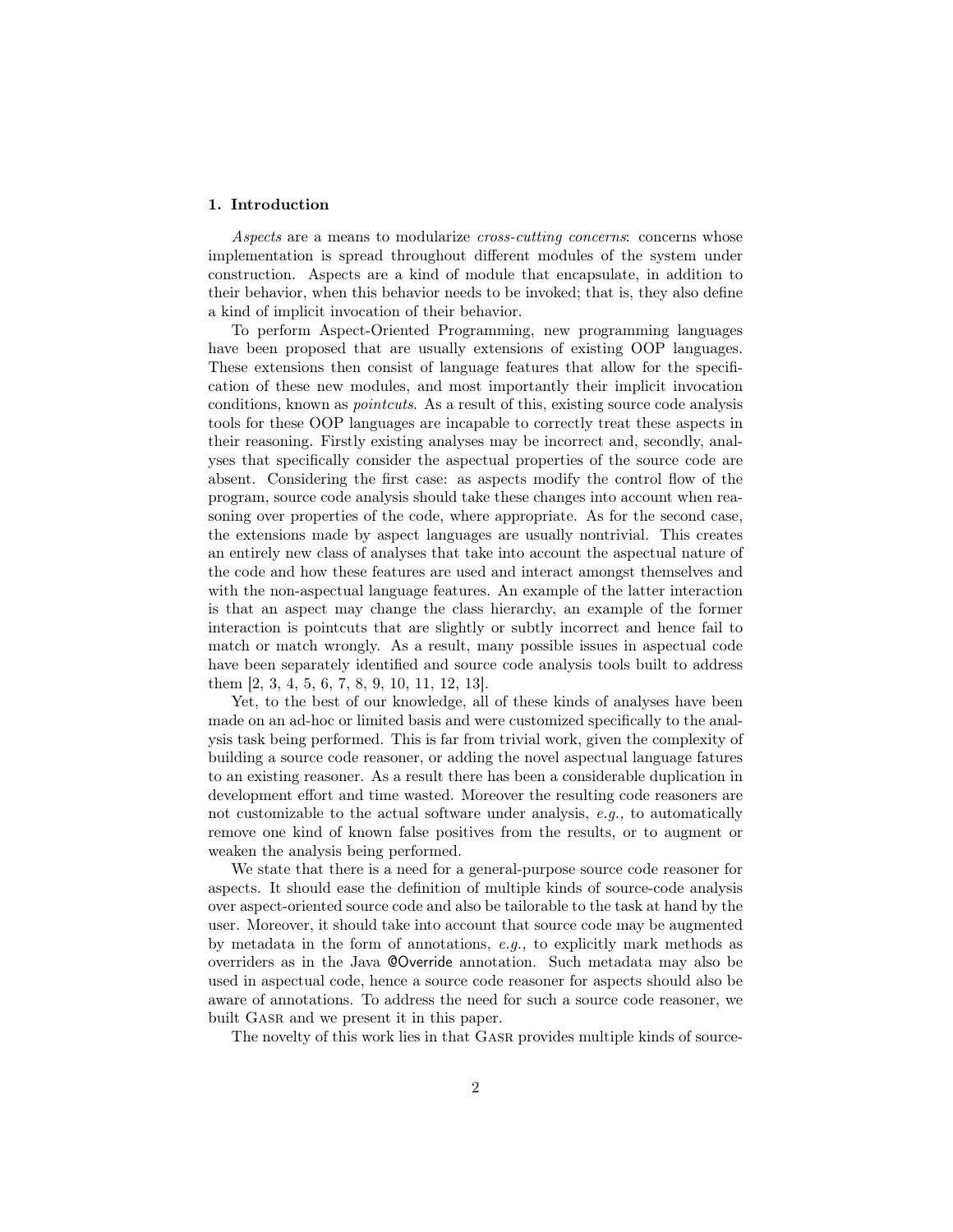code analysis over aspect-oriented software that are general enough such that they can be used for multiple types of analyses, can reason over metadata in annotations, and moreover are adaptable such that they can be tailored to the task at hand.

More specifically, this paper contains the following contributions:

- It argues for the need for a general-purpose source code analysis tool that is aware of aspects.
- It presents the logic program querying tool Gasr, the first such analysis tool for ASPECTJ-like languages [14] and discusses its implementation along with its library of logical predicates that can be used to reason both about structure as well as behavior of aspectual source code.
- It shows how GASR can be used to automatically verify a subset of previously published inter-aspect assumptions [15] that are implicit in the code.
- It shows how an additional set of implicit aspect assumptions, from the same work, can be made explicit through annotations, and how GASR can verify these explicit assumptions.

Note that the last two items in the list above correspond to effectively implementing part of the future work identified in the text on aspectual assumptions [15]. The term aspectual assumptions is used in [15] to identify assumptions made by aspect developers about the context in which their aspect will be woven. For example, aspect developers might assume that certain other aspects will also be woven, that a pair of pointcuts identifies joinpoints that are in a particular control- or data-flow relationship, or that certain abstract pointcuts will be instantiated to identify points in the system execution with a certain meaning. Current aspect languages do not allow these assumptions to be made explicit, so that they cannot be easily captured let alone validated whenever an aspect's usage context changes. This leads to a number of fragility issues with aspect definitions, making their use and reuse difficult.

GASR was originally presented in previous work [1]. This journal paper extends the conference publication in multiple ways. It firstly extends the analysis of related work to more clearly show where existing tools fall short when compared to Gasr. Secondly it expands Gasr to include analysis of metadata in the form of annotations, expanding the reasoning capabilities of the underlying engine. Thirdly it contains additional evaluation work. This through the more complete application to the scenarios found in the aspectual assumptions paper, which required definitions of explicit assumptions as annotations, specifying the reasoning rules and inserting the annotations in the source code.

The structure of this text is as follows: first we provide the problem statement of the paper, arguing for the need for Gasr. In Section 3 we give an overview of related work, showing that existing analyses have been ad-hoc or limited. We then present GASR in Section 4, discussing its implementation and a selection of its library of logical predicates. This is followed by an illustration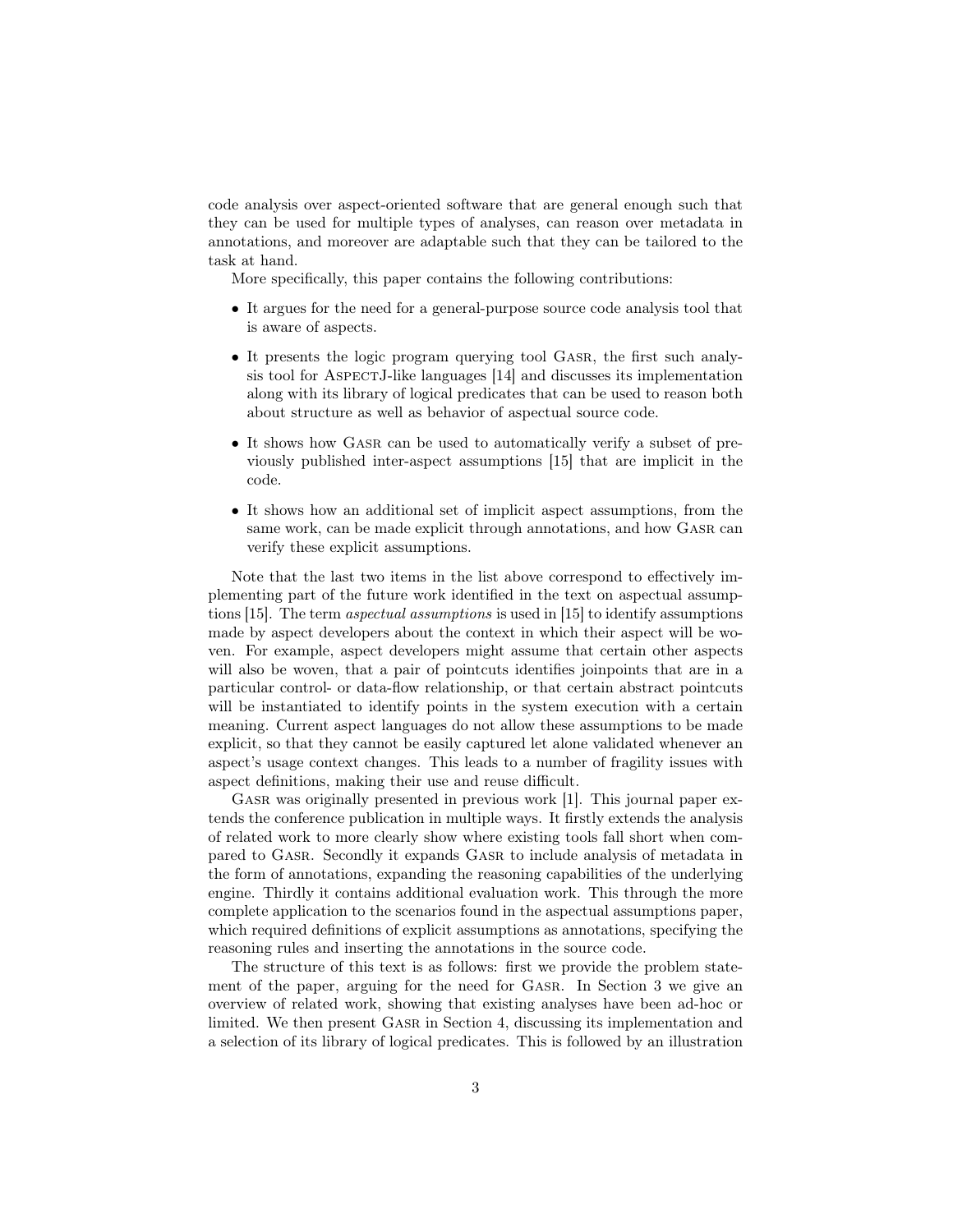of the usefulness of Gasr: realizing detection of implicit aspectual assumptions in Section 5, as previously identified in [15], and detection of explicit aspectual assumptions in Section 6, extending the same work. The paper then provides a discussion in Section 7 before presenting conclusions and avenues for possible future work.

# 2. Problem Statement

To enable the modular specification of crosscutting concerns, aspects encapsulate both their behavior as well as the invocation conditions for this behavior. This gives rise to new language features and terminology, which in turn requires new features for a source code reasoner.

# 2.1. Terminology and Language Features

Broadly put, an aspect contains two parts: its behavior, specified in a number of advice, and the invocation specifications for this advice, denoted in pointcuts. Advice are linked to pointcuts, and whenever a pointcut matches the linked advice is invoked. Conceptually, to match pointcuts each execution step of the software is reified as a *join point* and pointcuts are predicates over join points. The work of performing join point reification, passing them to all pointcuts, and running the associated advice if a pointcut matches is performed by the aspect weaver. Implementation strategies for aspect weavers vary from source-code preprocessing to aspect-aware virtual machines. A last item of terminology is the join point shadow for a join point: the piece of source code whose execution produced that join point.

We now show different language features that the prototypical aspect-oriented language places at the programmers' disposal, as an indication towards the possible complexity of aspectual source code. The example language is AspectJ [14], arguably the best-known and most-used aspect language. AspectJ is an extension of Java that introduces aspect features using a specific syntax. In AspectJ, aspect declarations are similar to class declarations and are declared using the aspect keyword. Aspects can contain methods and fields, but only one zero-argument constructor. The latter is because aspects cannot be manually instantiated, the weaver performs this when needed (typically aspects are singletons). Aspects may be abstract, extend classes and abstract aspects, and implement interfaces.

Pointcuts in AspectJ are a new sort of member declaration that use the pointcut keyword, and have the standard visibility and inheritance semantics. Pointcuts have a body, unless they are declared as abstract. Abstract pointcuts can only be contained in an abstract aspect. The body of a pointcut is a logical combination of pointcut expressions or a primitive pointcut expression. Primitive pointcut expressions firstly specify the kind of pointcut: an execution of a method, a call of a method, getting or setting a field, and so on. Secondly, they provide a pattern that may match on that kind of execution step of the software,  $e, q,$ , a signature of a method. In this pattern wildcards may be used to generalize over names as well as types.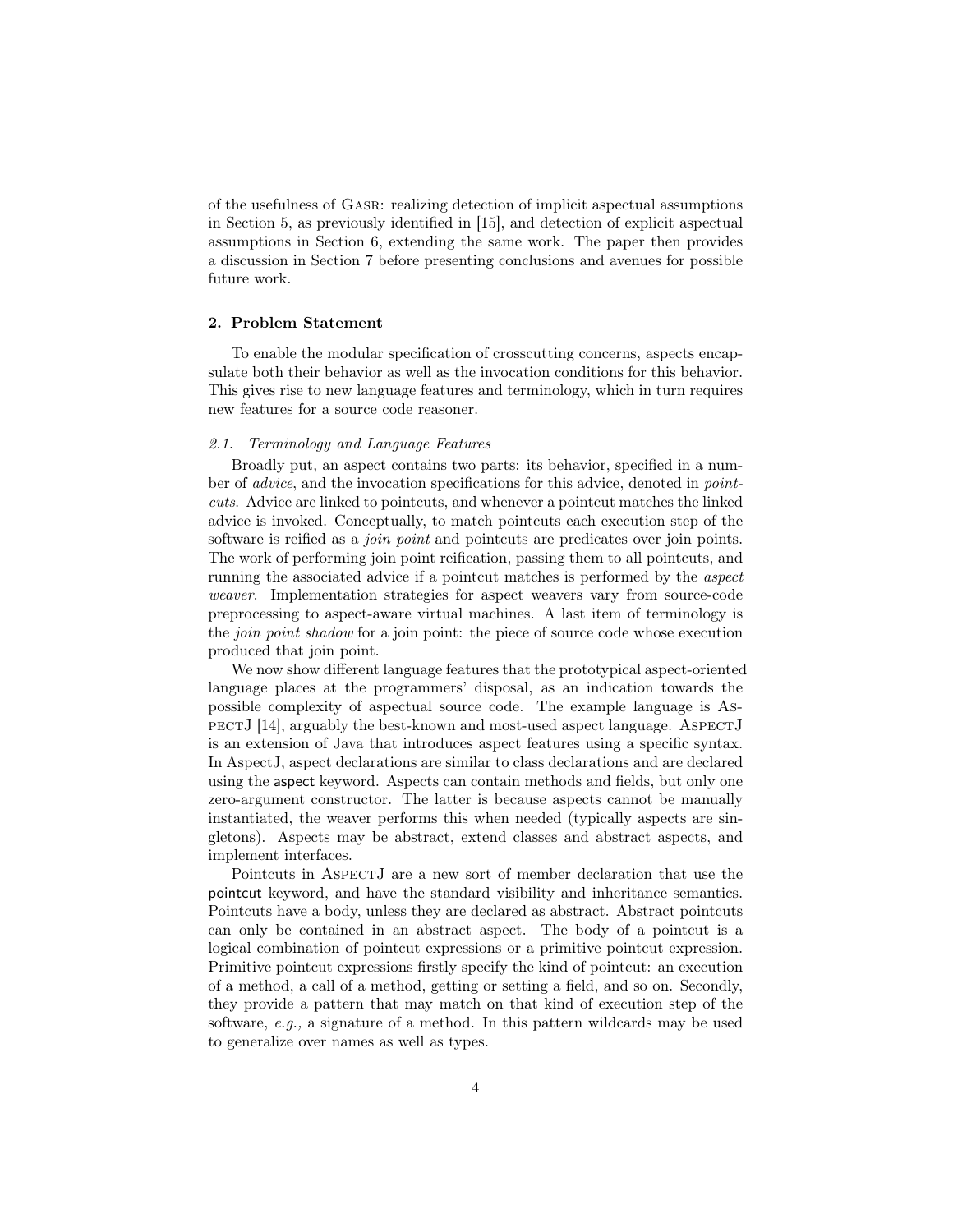An example of a quite drastic pointcut that uses a pattern is below: a pointcut named allFoo that matches on the method calls of all methods of the class Foo, irrespective of the return type and number of parameters.

# 1 public pointcut allFoo $()$ : call $(*$  Foo. $*(...)$ ;

Advice are similar to methods in that they declare a body of code and have parameters. They differ firstly in that they do not have a name, but instead declare that they need to be invoked before, after, or instead of (around) the join point. They link to a pointcut by providing the pointcut name, or a pointcut body (known as using an anonymous pointcut).

Lastly, aspects may also modify the type hierarchy and add *inter-type dec*larations. In the former the aspect declares that given classes or aspects extend or implement other classes or interfaces. In the latter the aspect adds fields or methods to other classes, similar to what is allowed in Open Classes [16].

### 2.2. Classic Example: Aspect Reentrancy

As a first, brief, example of a concrete need for aspect-specific source code reasoning we now present a classic example of an AspectJ antipattern regarding reentrancy. We include it here as it is important, yet simple enough to be briefly explained. Consider the following as a token of its importance: the AspectJ  $d$ ocumentation 'pitfalls' section<sup>1</sup> contains just this one example, and no other.

```
1 aspect Boom {
2 \quad \text{before}(): \text{call}(* *(...)) \{ \text{System.out.println("before"); } \}
```
The aspect above declares one advice, with a pointcut body that matches on all method calls in the program. The behavior of the advice is to make a method call to the System.out.println method. The pointcut matches on all method calls, hence also this call, hence before the method is called the advice body is again executed, leading to an infinite loop.

The antipattern in the above example can be easily detected by an aspectaware source code reasoner: there is a possibility for infinite application of an advice when the join point shadows of the associated pointcut are contained in this advice.

# 2.3. Problem: A New Reasoning Need

If we consider aspects as simply a means to achieve behavior subject to implicit invocation with implicit announcement [17], it may seem that the need for source code reasoning over aspects is simple. Since in this view aspects essentially are for altering the control flow of the running application, existing source code reasoners just need to be extended to take this control flow into account.

<sup>1</sup>http://www.eclipse.org/aspectj/doc/next/progguide/pitfalls.html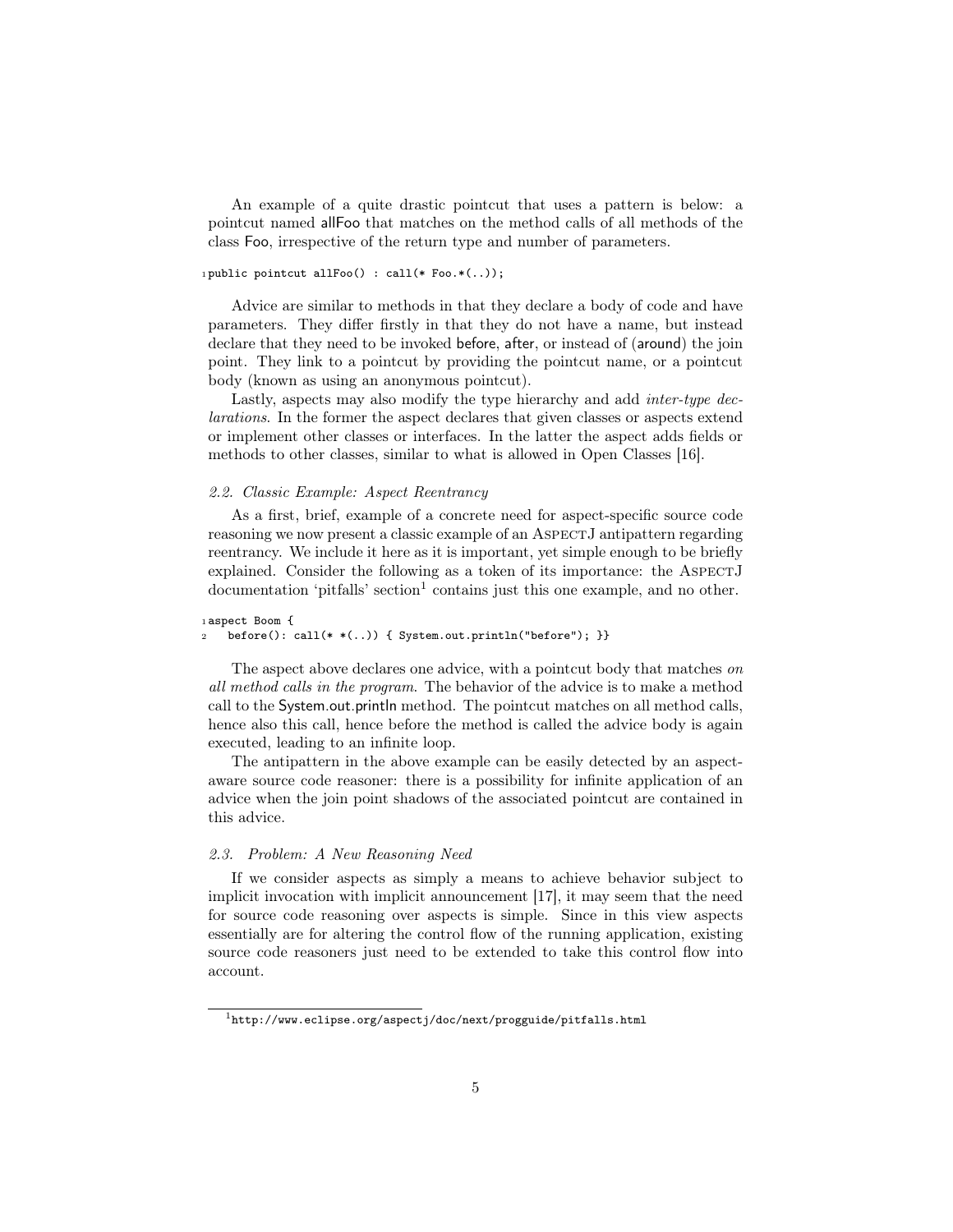Aspects however go beyond the above as they introduce multiple aspectual language features that interact with the non-aspectual language features as well as among themselves. An example of the former is that aspects may change the class hierarchy of the program. As an example of the latter consider a pointcut named abstractpc, defined as an abstract pointcut in a root aspect Root and also used by an advice of Root. abstractpc may be concretized in a child-aspect Child of Root. It may also be concretized again in an aspect Grandchild that is a child of Child, i.e., a grandchild of Root. The definition of the actual pointcut that is used for the advice in Root is the lowest in the hierarchy  $[15]$ , *i.e.*, the re-concretization in Grandchild.

As a result, in addition to the classic example of Sect. 2.2, many possible issues in aspectual code have been separately identified. We provide three examples. First are aspects assuming specific properties of other aspects to be present [15], which we will discuss in more detail in Section 5. Second is the problem of pointcuts that are slightly or subtly incorrect [2], as a result these fail to match the intended join points, or match unintended join points. Third is the fragility of pointcuts when the software evolves [6, 7], in this case pointcuts end up being broken due to changes in the program that were made due to its evolution. We find it remarkable that for these three examples no single source code reasoner can yet be used to detect all of these issues such that they can be revealed using, e.g., a bad smells detection tool.

Also, multiple aspectual design patterns have been presented [18, 19], yet no mining of these patterns with a source code reasoner has been documented. A well-known example is the Wormhole [19]: an aspect intervenes in one part of the control flow to store the value of a specific parameter or variable, and in a second part retrieves this value and injects it back in the control flow. It is as if the value passed through a wormhole that lies between both parts. Given that a pattern is a template, there may be various variations on this template, and various ways in which these are instantiated. Hence an analysis tool to discover such patterns or to verify their correct use, e.g., if the stored value is modified before it is injected, would need to be tailorable to the case at hand.

Lastly, in addition to executable code, source code can contain annotations that give meta-information, which may also be considered as some form of contract on the source. An example of this is the Java @Override annotation, placed on methods that are meant to override other methods defined higher up in the hierarchy. The compiler checks if the overriden method actually exists and will raise a warning when this is not the case, e.g., if there is a typo in the method name or the argument types do not match. Such explicit annotation of contracts, together with the verification of these contracts may also be beneficial for aspect-oriented code, as has been mentioned in previous work [15] and will be discussed in Section 6. Yet no aspect-oriented code reasoner exists that takes annotations into account.

From the above, we conclude that there is a need for multiple kinds of sourcecode analysis over aspect-oriented software that are general enough such that they can be used for multiple kinds of analysis, can reason over metadata in annotations, and moreover are adaptable such that they can be tailored to the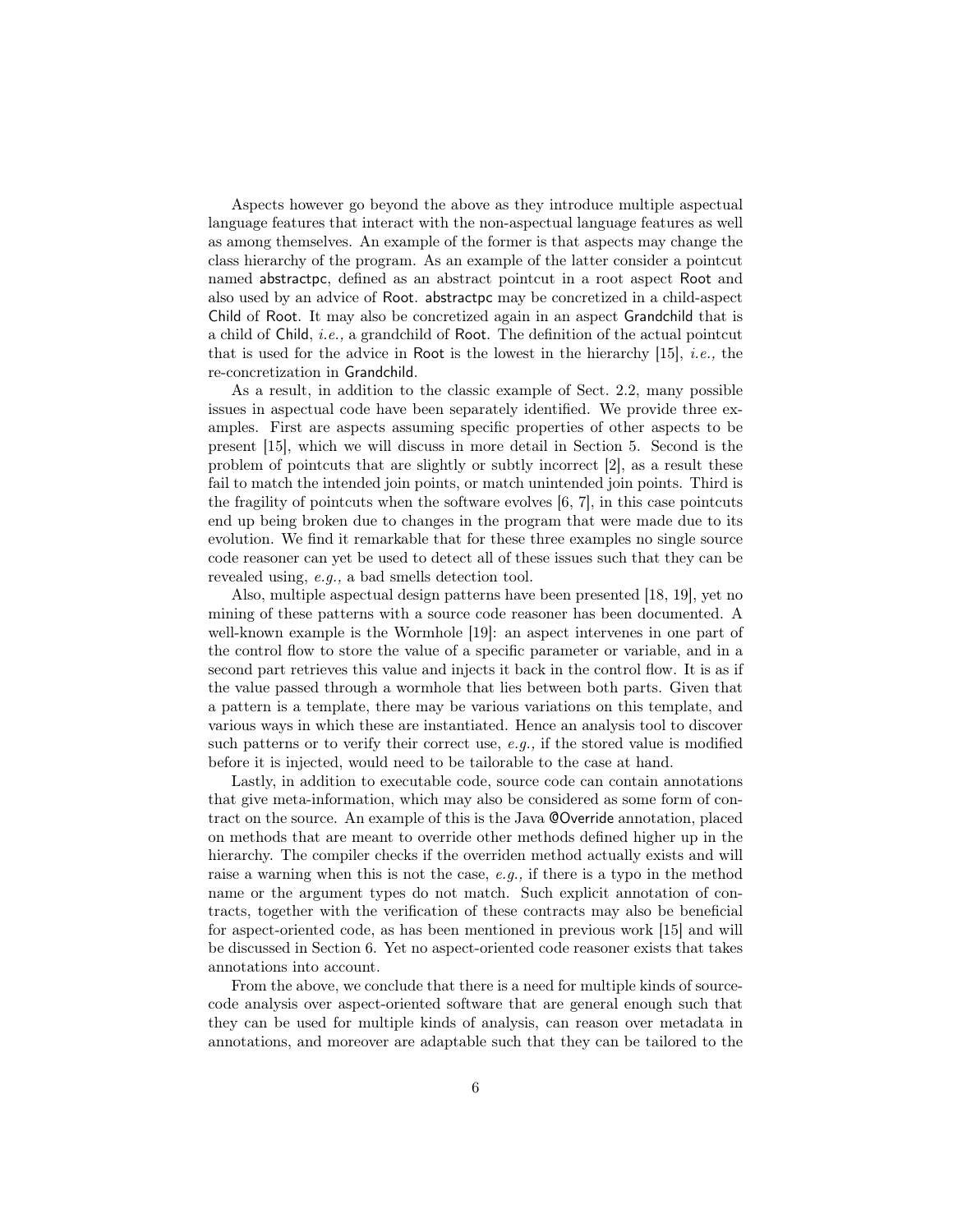task at hand. In other words, we need a general-purpose source code reasoner for aspects. With this reasoner we would then be able to, e.g., automatically identify aspectual assumptions in code, write a bad smells tool that can reveal errors as in Sect. 2.2, or detect incorrect use of the Wormhole pattern.

# 3. Related Work

To the best of our knowledge, there is no general-purpose aspect source code analysis tool. Directly related work consists of specific ad-hoc or limited analyses made, and indirectly related is work on code comprehension of aspectual source code, source code reasoning with annotation support and aspect verification.

Getting pointcuts correct can be a hard task [2], and as a result of this, pointcuts have been the focus of various tracks of research that include code reasoning. Notable early work is on PointcutDoctor [2], a tool that provides special-purpose reasoning over pointcuts to establish near matches of pointcuts as well as the reasons why a given shadow matches, or does not match a specific pointcut. Related to this is the fragility of pointcuts, as mentioned above. Wloka et.al. [3] presented a meta-model for pointcut representation and an impact analysis for pointcuts so that source code refactoring is aspect-aware. As a result, refactorings that impact shadow matches also include refactoring proposals for the pointcut, such that these remain valid. In the same line we find the work on pointcut rejuvenation and Fraglight [4, 5]. New code that is added as the software evolves may also need to be captured by the existing pointcuts, *i.e.*, they need to be changed. Custom analyses are developed that suggests changes to pointcuts when needed, either considering the aspect developer [4] or the base code developer [5]. Earlier work in this area [6, 7] also used custom analyses.

Yet reasoning about aspectual source code is not limited to pointcuts only. For example, ITDVisualizer [8] is a tool that supplies an analysis of the impact of intertype declarations. It shows how they impact method lookup, and identifies how code entities are shadowed by intertype declarations. XFindBugs [9] is a tool that uses static analysis to find potential bugs in aspectual source code. It defines a catalog of multiple bug patterns for aspect-oriented features, and implements a set of bug detectors on top of the FindBugs analysis framework<sup>2</sup>. Again all of the above tools use a custom reasoner to provide an analysis that is limited to producing these specific results.

Zhao proposes a change impact analysis for aspect-oriented software [10] by establishing control and data dependencies. The work effectively extends objectoriented change analysis to provide support for aspect-oriented code. Last but not least, the work on Ajana [11] focuses on dataflow analysis for AspectJ code. More specifically, Ajana is a framework for source-code-level interprocedural dataflow analysis, using a control- and data-flow program representation. It provides an object effect analysis and a dependency analysis based on this

<sup>2</sup>http://findbugs.sourceforge.net/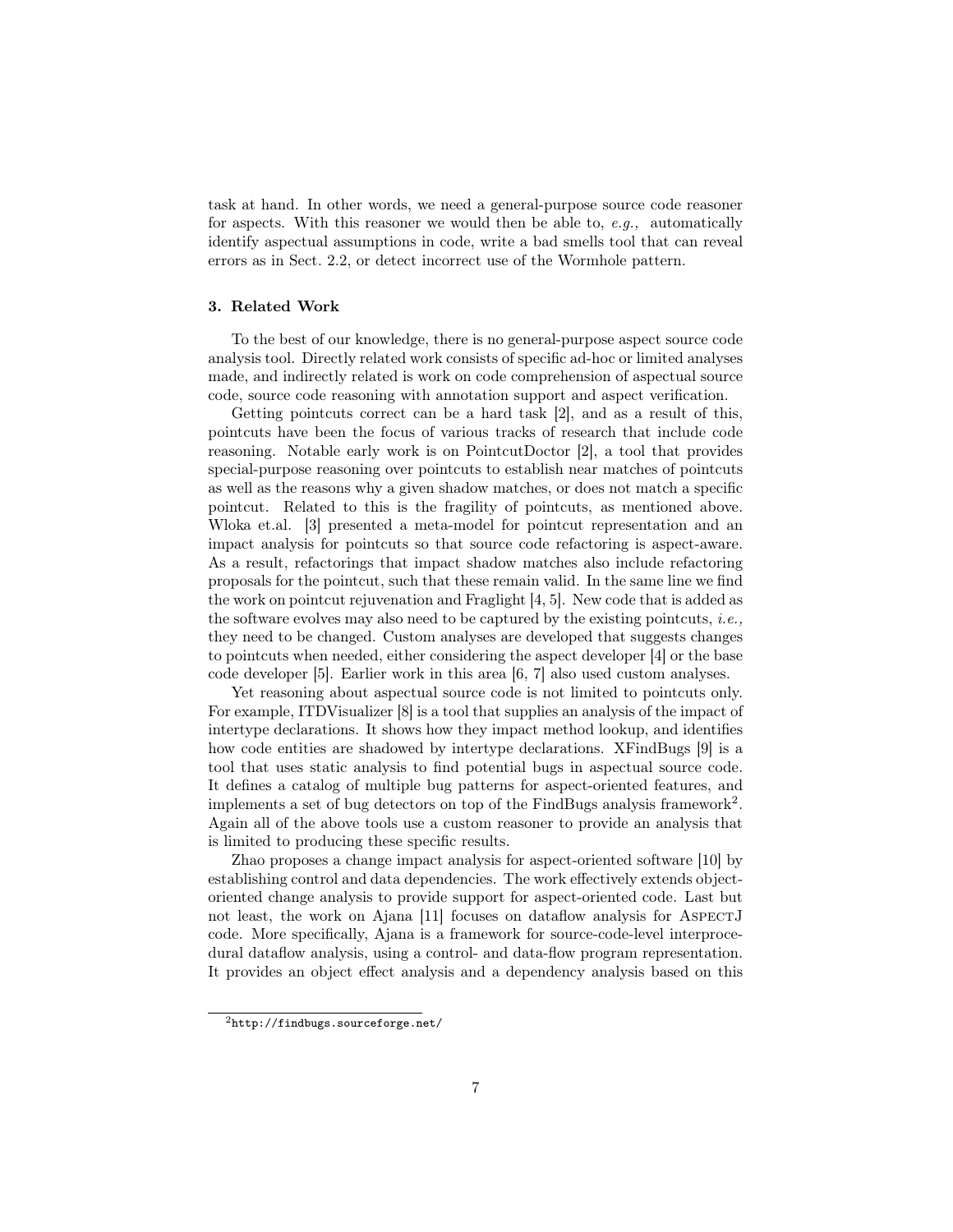|                            | $\left\lceil 2 \right\rceil$ | [3]                              | [4, 5] | [6, 7] | 18                               | 191  | [10, 11] | GASR |
|----------------------------|------------------------------|----------------------------------|--------|--------|----------------------------------|------|----------|------|
| Pointcut Shadows           | $^+$                         |                                  |        |        |                                  |      |          |      |
| Pointcut Structure         | $\hspace{0.1mm} +$           | $\hspace{0.1mm} +\hspace{0.1mm}$ |        |        |                                  | $^+$ |          |      |
| Object Structure           | $^{+}$                       |                                  |        |        | $\hspace{0.1mm} +\hspace{0.1mm}$ | $^+$ |          |      |
| <b>Aspect Structure</b>    |                              |                                  |        |        |                                  |      |          |      |
| <b>Intertype Structure</b> |                              |                                  |        |        |                                  | $^+$ |          |      |
| Control Flow               |                              |                                  |        |        |                                  |      |          |      |
| Data Flow                  |                              |                                  |        |        |                                  |      |          |      |
| Annotations                |                              |                                  |        |        |                                  |      |          |      |
| Customize/Extend           |                              |                                  |        |        |                                  |      |          |      |

representation. Being focused on dataflow analysis, it however does not provide functionality, e.g., to fully reason over pointcuts or over intertype declarations.

Table 1: Aspectual source code reasoners: does the work reason about . . . and can a user extend or customize the reasoning. In contrast to Gasr, none of previous tools cover all facets and moreover none is extensible or customizable.

In Table 1, we give an overview of what parts of the source code is analyzed by the different reasoners created for this related work. Notably, none of the reasoners cover all parts of aspect-oriented source code, and all are restricted to the specific analyses required for the task at hand. They cannot be extended with new analyses or the existing analyses cannot be customised by the user. In contrast, Gasr covers all parts of aspect-oriented source code and is extensible and customizable.

Complementary to the above analyses, code comprehension tools for aspectual source code also include some form of limited reasoning to be able to display their specific comprehension aids. We highlight two such tools: the AJDT and AspectMaps.

The AspectJ Development Toolkit (AJDT) [12] is arguably the most mature, feature-rich and best known tool suite for AOP. It consists of a set of plug-ins to the Eclipse IDE that add code comprehension features, amongst others. It provides a "Cross References" view that, when editing an aspect or class, shows a summary of the join point shadows or advice that apply, respectively. In the code editor, at each join point shadow, gutter markers are present that reveal information about the advice. AJDT also provides for a visualization of the source code, but this feature has been superseded by other aspectual visualizations, the most recent of which is AspectMaps [13, 20]. AspectMaps is a visualization tool that shows where in the code aspects apply. Of all aspect visualizations, AspectMaps shows the most information about the source code [13]. Moreover, by using a selective structural zoom, it ensures a scalable visualization from package level all the way down to method level. At this finest granularity it shows exactly where advice apply, the order of advice execution at one shadow and whether the advice has any run-time invocation conditions.

A common thread in all the above work is that the required source code analysis is provided ad-hoc, entailing a significant duplication of effort. If a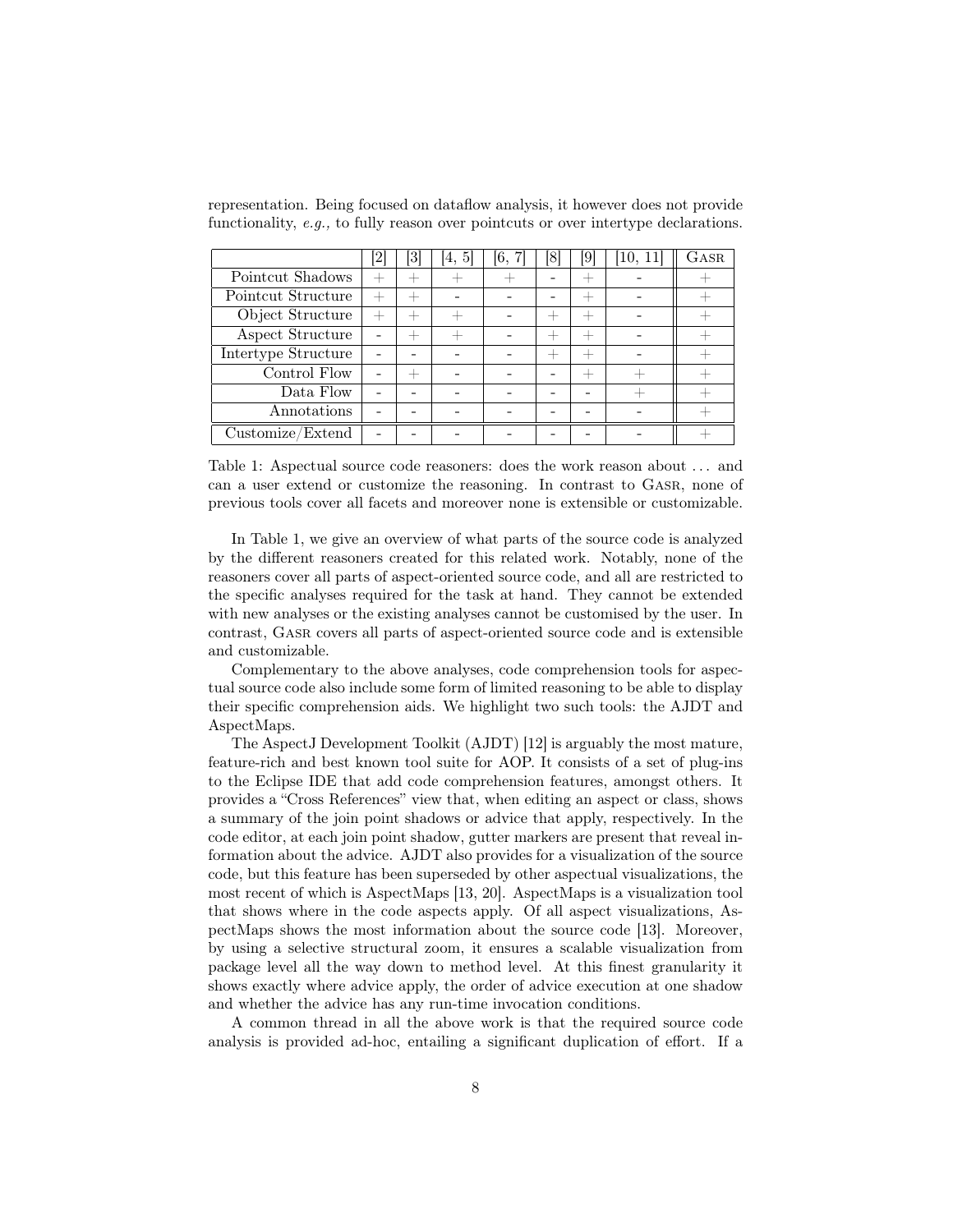general-purpose aspect-oriented source code reasoner would have existed, this duplication of effort might have been avoided.

To the best of our knowledge, no aspectual source code reasoner exists that also takes annotations into account. Existing work on source code analysis with annotations are purely for non-aspectual code, with different focuses: expliciting contracts for the design-by contracts approach as annotations [21], pluggable type systems that use annotations to express type qualifiers [22] or take annotations into account when checking [23], keeping annotations and source code consistent when either is evolved [24].

In Section 6 we show how explicit annotations to AspectJ source code can be used to validate developer assumptions automatically. This is closely related to the verification of aspect-oriented software. One system that has previously explored aspect verification is MAVEN [25], which provides modular verification of LTL properties of aspects. To provide practical applicability, MAVEN has later been extended with an ability to derive LTL properties to be verified from English-language template descriptions [26]. This verification is more powerful than what we are presenting here, as the LTL approach naturally supports relating multiple points on an execution path and our proposed solution currently only relates two points on an execution path. However in MAVEN "aspects are specified directly as state machines" [25] in a language specific to MAVEN. As a consequence, MAVEN should not be considered as a source code reasoner but rather as a model checker, and a means to convert source code to a MAVEN model, to the best of our knowledge, does not exist.

#### 4. Querying AspectJ Programs using Gasr

We introduce Gasr (General-purpose Aspectual Source code Reasoner) as a tool for answering user-specified questions about the structure as well as the behavior of an aspect-oriented program. Examples range from "which pointcut definitons are overridden in a subtype?" over "which pointcuts have a join point shadow in an advice?" to "can these advices be executed consecutively?". GASR specifically targets programs implemented in ASPECTJ, arguably the most appropriate target language for an aspectual source code reasoning infrastructure. We discuss this choice in more detail in Section 7.

Users' questions have to be specified as a logic query of which the conditions quantify over the program's source code. The expressiveness of the logic paradigm has been shown to facilitate specifying the characteristics of sought after code. Once specified in a logic program query, retrieving source code elements that exhibit these characteristics is left to the querying tool. This relieves users of having to implement an imperative search themselves. As such, Gasr is a tool in the tradition of logic program querying. Other examples include  $CODEQUESTION$  [27], PQL [28] and Soul [29].

GASR owes its query language to the CORE.LOGIC<sup>3</sup> port to Clojure of MINIKAN-

<sup>3</sup>https://github.com/clojure/core.logic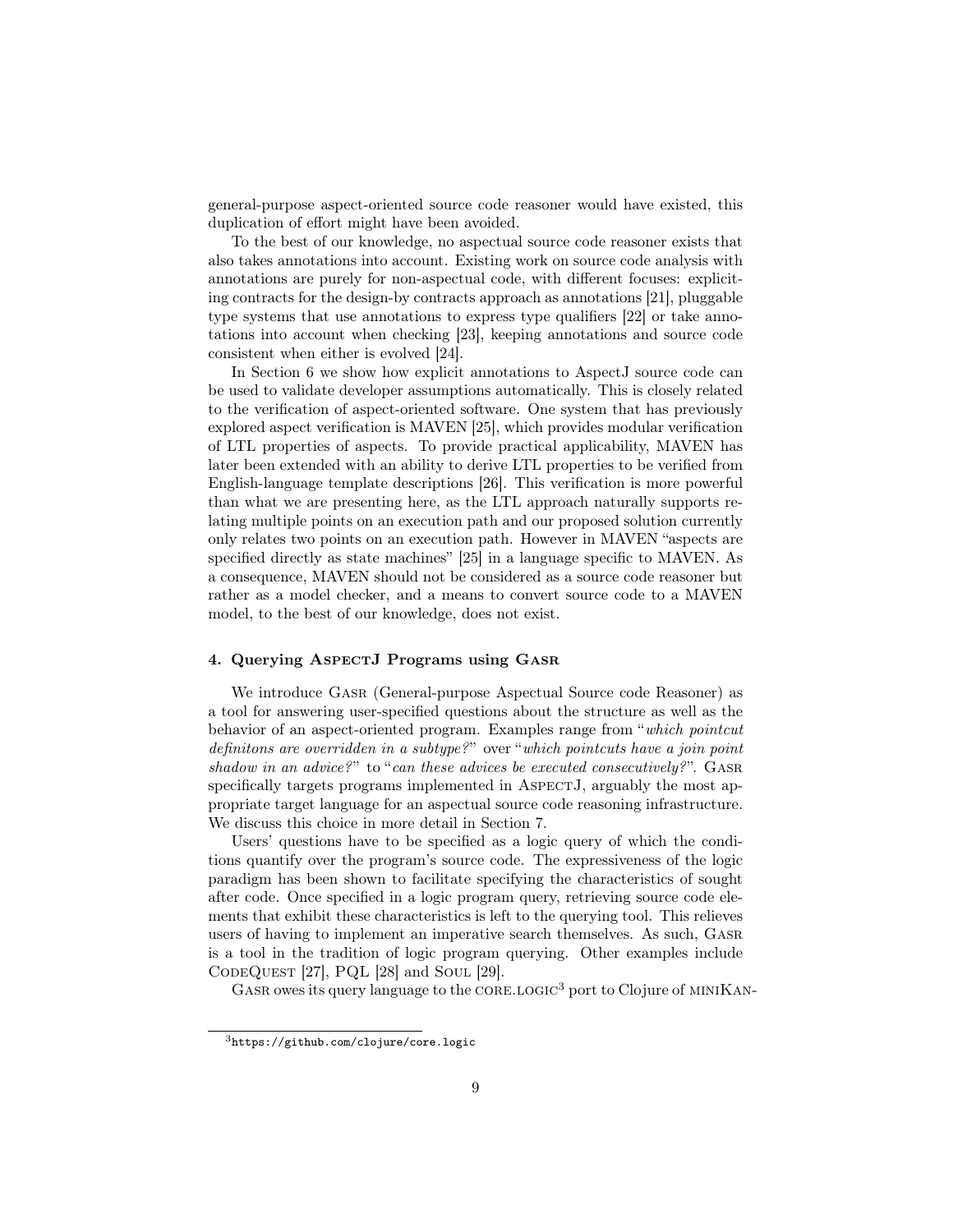ren [30], and its IDE integration to the Ekeko [31] Eclipse plugin. The Ekeko plugin enables launching logic program queries from within Eclipse. These queries are passed for evaluation to the logic engine of core.logic, which returns a collection of source code elements from the queried program that satisfy all of the query's conditions. The Ekeko plugin subsequently presents these elements to the user for inspection. Section 4.1 introduces the query syntax and their evaluation.

Gasr itself provides an extensive library of logic predicates to be used within queries about AspectJ programs. These predicates expose information from the AspectJ compiler about the state of the queried program. The source code elements returned for a query are in fact instances of various org.aspectj.weaver classes, more specifically those that were used during the most recent compilation of the AspectJ program in the Eclipse workspace. As such, solutions to a query always correspond to the current state of the queried program. Section 4.2 details the Gasr predicate library and their implementation.

# 4.1. Launching Program Queries

Queries can be launched from a read-eval-print loop using the exercitionform. It takes a vector of logic variables, each denoted by a starting question mark, as its first argument and this is then followed by a sequence of logic goals:

```
1 (ekeko* [?x ?y]
2 (contains [1 2] ?x)3 (contains [3 4] ?y))
```
The binary predicate contains/2, used by both goals, holds if its first argument is a collection that contains the second argument. Solutions to a query consist of the different bindings for its variables such that all logic goals succeed. Internally, the logic engine performs an exploration of all possible results, using backtracking to yield the different bindings for logic variables. The four solutions to the above query consist of bindings  $[z, z]$  such that  $z$  is an element of vector  $[1\ 2]$  and  $?y$  is an element of vector  $[3\ 4]$ :  $([1\ 3]\ [1\ 4]\ [2\ 3]\ [2\ 4])$ .

Logic variables have to be introduced explicitly into a lexical scope. Above, the ekeko\* special form introduced two variables into the scope of its logic conditions. Additional variables can be introduced through the fresh special form:

```
1 (ekeko* [?x]2 (differs ?x 4)
3 (fresh [?y]4 (equals ?y ?x)
     (contains [3 4] ?y))
```
The above query has but one solution: ([3]). Indeed, 3 is the only binding for ?x such that all goals succeed. The differs/2 goal on line 2 imposes a disequality constraint such that any binding for  $?x$  has to differ from 4. The equals/2 goal on line 4 requires  $\alpha$  and the newly introduced  $\gamma$  to unify.

Finally, new predicates can be defined as regular Clojure functions that return a logic goal. As such, the aforementioned special forms give rise to an embedding of logic programming in a functional language.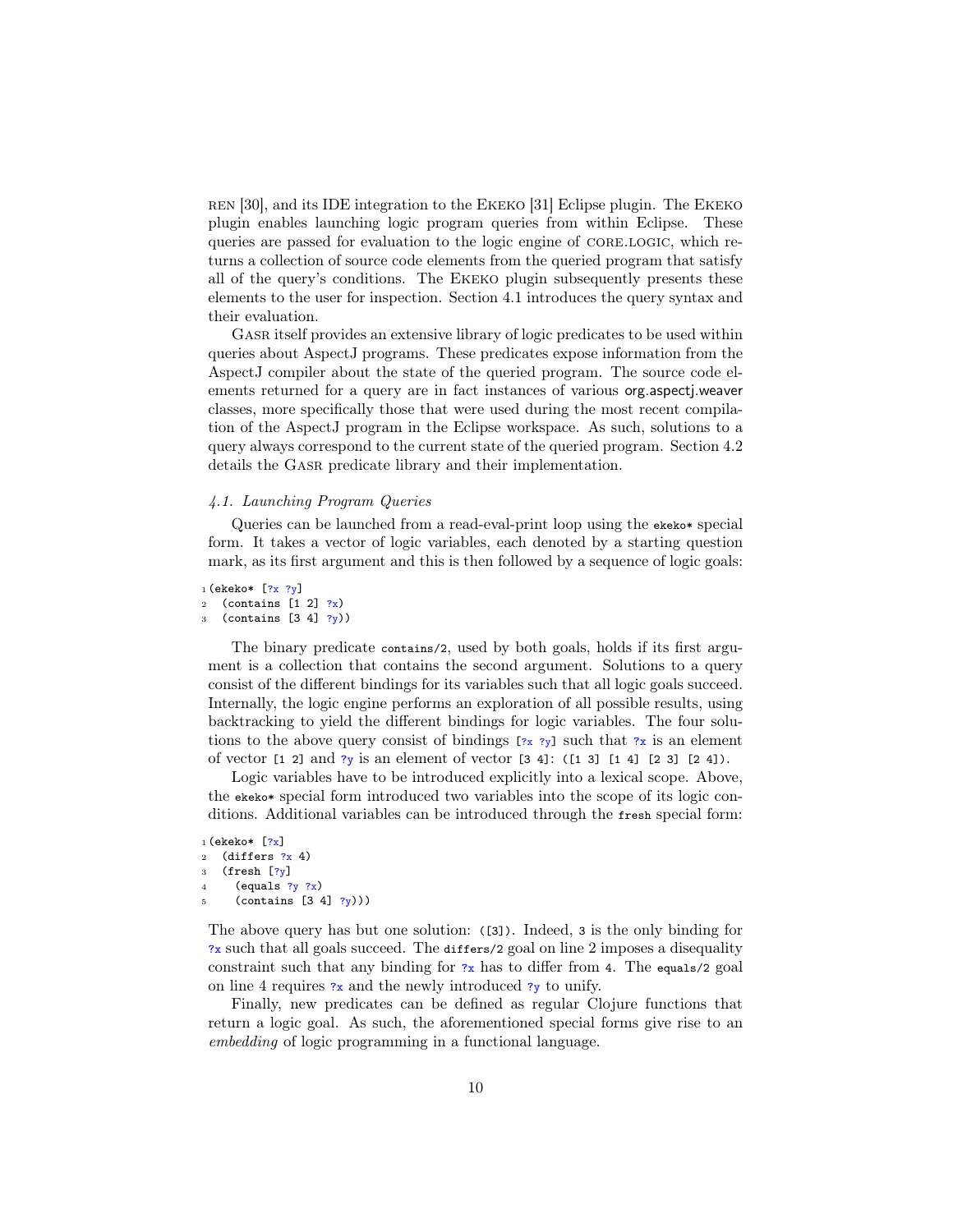```
1 (defn contains+ [?c ?e]
2 (conde [(contains ?c ?e)]3 \qquad \qquad [(fresh [?x]
4 (contains ?c ?x)
5 (contains+ ?x ?e)))))
```
Here, the special form conde returns a goal that is the disjunction of one or more goals. The newly defined predicate contains+ therefore succeeds for ?e that reside at an arbitrary depth within a collection  $\infty$ .

Note that an idiomatic Prolog definition of the above would consist of two rules that define the same predicate: one for the base case and one for the recursive case, thus creating an implicit choice point. By relying on function definition, the above implementation has to make such choice points explicit.

# 4.2. The Predicate Library of Gasr

To enable querying AspectJ programs, Gasr provides a library of predicates that can be used in Ekeko queries. For instance, solutions to the following query correspond to instances of the aspect reentrancy example described in Section 2.2:

```
1 (ekeko* [?aspect ?advice]
2 (fresh [?shadow]
3 (aspect-advice ?aspect ?advice)
4 (advice-shadow ?advice ?shadow)
```

```
(shadow-enclosing ?shadow ?advice)))
```
Upon backtracking, the goal on line 3 successively binds ?advice with each advice of an aspect ?aspect —which is also bound successively to each aspect known to the AspectJ weaver. The goal on line 4 binds ?shadow to one of the join point shadows of this advice, while the goal on line 5 requires ?advice to unify with the immediately enclosing source code entity of ?shadow. Hence, ?advice will be bound to an advice that advices itself, i.e., a possible infinite loop. Note that, by convention, the names of predicates that reify an  $n$ -ary relation consist of  $n$ components separated by a -, each describing an element of the relation. Also, vertical bars | separate words within the description of a single component.

The predicates used in the above query concern the structure of the woven AspectJ program. In contrast, the predicates below concern possible behavior of the program at run-time. Its solutions correspond to possible instances of the wormhole pattern described in Section 2.3:

```
1 (ekeko* [?aspect ?advice|entry ?advice|exit ?field]
```
- <sup>2</sup> (aspect-advice ?aspect ?advice|entry)
- <sup>3</sup> (type-field ?aspect ?field)
- <sup>4</sup> (advice|writes-field ?advice|entry ?field)
- <sup>5</sup> (differs ?advice|exit ?advice|entry)
- <sup>6</sup> (aspect-advice ?aspect ?advice|exit)
- <sup>7</sup> (advice|reads-field ?advice|exit ?field)
- (advice-reachable|advice ?advice|entry ?advice|exit))

The first goal binds ?advice|entry to an advice that will serve as the entry point of the wormhole ?aspect. Lines 3–4 therefore ensure that this advice writes to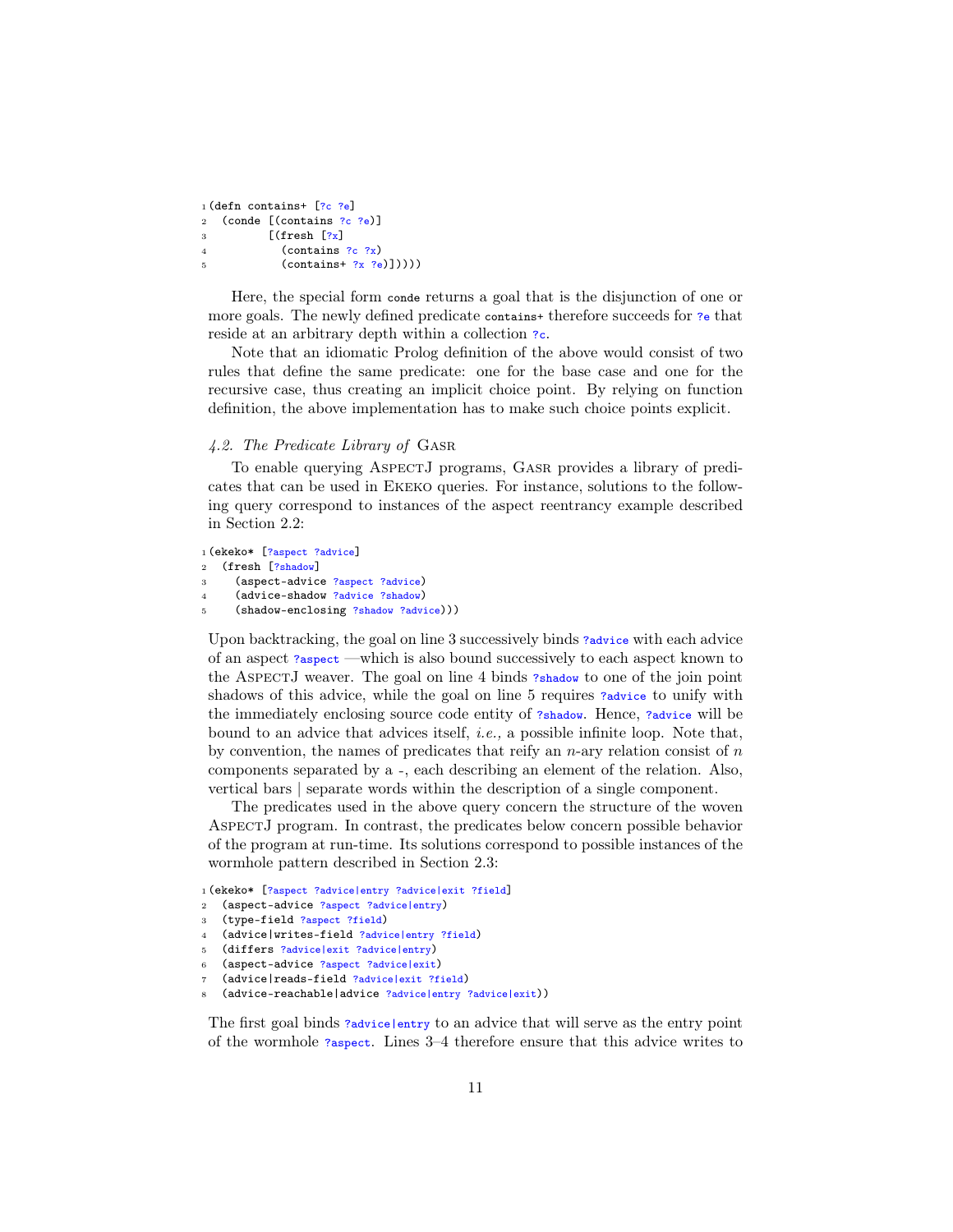a ?field defined in the same aspect. Lines 5–6 require this aspect to feature a different ?advice|exit that will serve as the exit point of the wormhole. As such, the exit advice has to read from the field written to by the entry advice (line 7). Note how multiple occurrences of a logic variable link these goals together. The final goal conservatively ensures that there might be an execution of the woven program in which ?advice|exit is executed after advice|entry.

We have developed a comprehensive library of logic predicates, which we do not discuss in full here. Instead, Table 2 and Table 3 list representative predicates that reify structural resp. behavioral relations between AspectJ source code entities. We refer to the online documentation<sup>4</sup> for an overview of the complete predicate library. The remainder of this section discusses the highlights of its implementation.

#### 4.2.1. Predicates Reifying Structural Relations

The predicates listed in Table 2 reify the structural relations between the source code entities of an ASPECTJ program  $(e.q.,\)$  types and their members, aspects and their pointcut definitions, advices and their shadows). To this end, their implementation consults the domain model populated by the ASPECTJ weaver after each compilation.

Ekeko supports calling out to Java from within a logic goal. This obviates the need to convert the weaver's domain objects to logic facts. Instead, they are kept as instances of various org.aspectj.weaver classes. The binary predicate aspect-pointcutdefinition/2,  $e.g.,$  is as follows:

```
1 (defn aspect-pointcutdefinition [?aspect ?pcdef]
2 (fresh [?pcdefs]
```

```
3 (aspect ?aspect)
```

```
4 (equals ?pcdefs (.getDeclaredPointcuts ?aspect))
```

```
(contains ?pcdefs ?pcdef)))
```
The predicate reifies the relation between an aspect and one of its own, noninherited pointcut definitions. The goal on line 3 ensures that ?aspect is bound to the weaver's representation of an aspect  $(i.e.,$  an instance of ResolvedType). This enables the goal on line 4 to unify ?pcdefs with the result returned by method getDeclaredPointcuts() on the binding of ?aspect. Upon backtracking, the goal on line 5 will therefore successively unify ?pcdef with each of the elements of the returned collection of ResolvedPointcutDefinition instances.

# 4.2.2. Predicates for Annotations

In addition to reasoning about the code, Gasr can also take into account the metadata placed in the source in the form of Java annotations. The type of such annotations is codified through an annotation type declaration that essentially specfies a number of key-value attributes. Such annotations are also reified in GASR, which allows for them to be queried and their respective key-value pairs to be obtained.

<sup>4</sup>https://github.com/cderoove/damp.ekeko.aspectj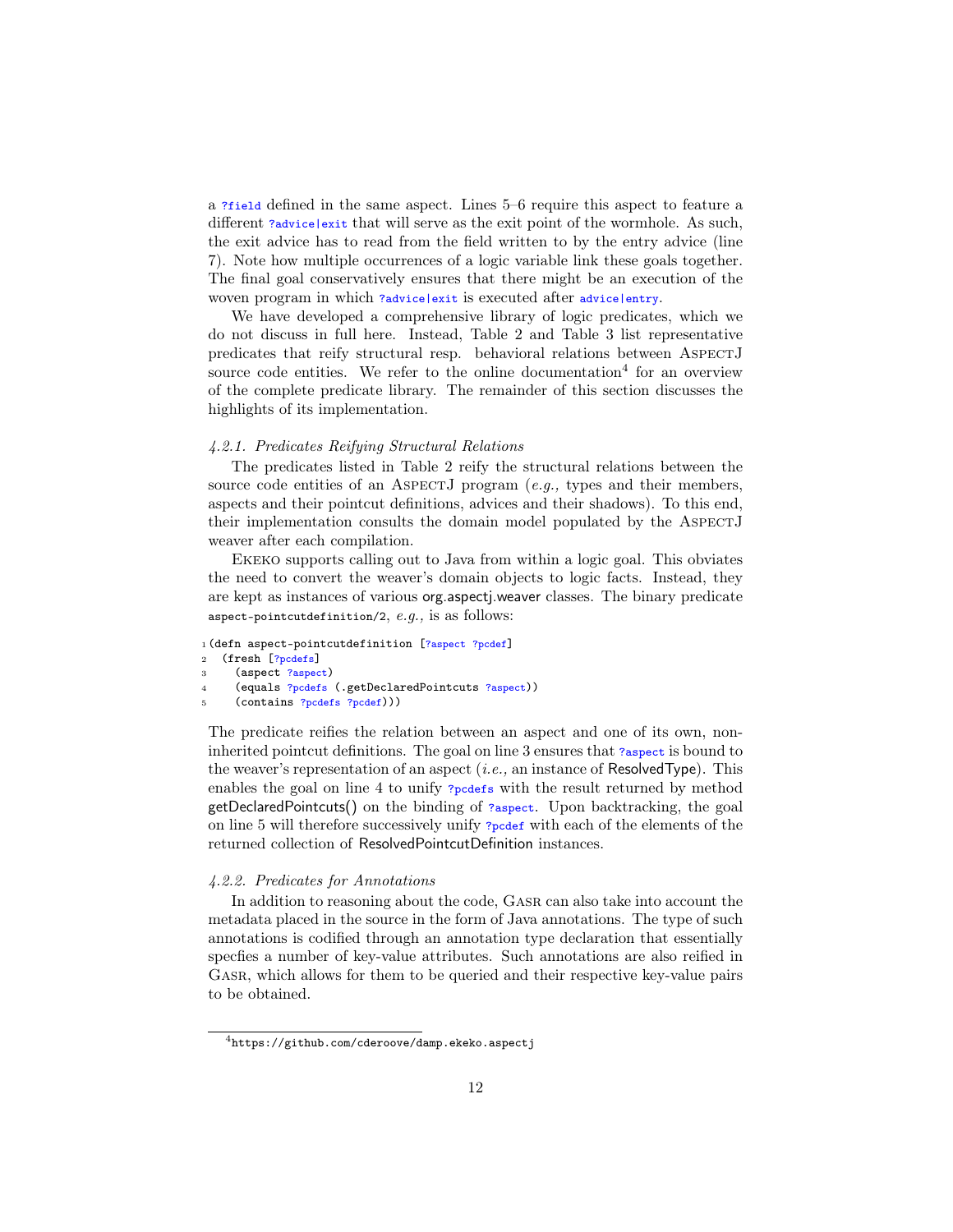| Predicate                                          | <b>Reified Relation Of</b>                                 |
|----------------------------------------------------|------------------------------------------------------------|
| (type ?type)                                       | All types known to the weaver $(i.e.,$ aspects, classes,   |
|                                                    | interfaces, enums, etc).                                   |
| (type-declaredsuper ?type ?super)                  | A type and its direct declared superclass or -aspect.      |
| (type-declaredinterface ?type ?interface)          | A type and one of the interfaces it declares to be         |
|                                                    | implementing or extending directly.                        |
| (type-super+ ?type ?super)                         | A type and one of its direct or indirect super types       |
|                                                    | (classes, aspects as well as interfaces), including those  |
|                                                    | that stem from an intertype declaration.                   |
| (type-method ?type ?method)                        | A type and one of its declared methods.                    |
| (type-method+ ?type ?method)                       | A type and one of its declared or inherited methods.       |
|                                                    | Does not include intertype declaration methods.            |
| (aspect ?asp)                                      | All known aspects. Subrelation of type/2.                  |
| (aspect-pointcutdefinition ?asp ?pcdef)            | An aspect and one of its declared pointcut definitions.    |
| (aspect-advice ?asp ?adv)                          | An aspect and one of its declared advice.                  |
| (aspect-intertype ?asp ?intertype)                 | An aspect and one of its intertype member declara-         |
|                                                    | tions.                                                     |
| (aspect-declare ?asp ?declare)                     | An aspect and one of its declare declarations $(e.g.,$     |
|                                                    | parents, precedence).                                      |
| (pointcutdefinition-pointcut ?pcdef ?pc)           | A non-abstract pointcut definition and its pointcut.       |
| (pointcutdefinition-name ?pcdef ?name)             | A pointcut definition and its name.                        |
| (pointcutdefinition abstract ?pcdef)               | Abstract pointcut definitions.<br>Sub-relation of          |
|                                                    | pointcutdefinition/1.                                      |
| (advice before ?adv)                               | before advices. Sub-relation of advice/1.                  |
| (advice-pointcut ?adv ?pointcut)                   | An advice and its pointcut.<br>The latter either an        |
|                                                    | anonymous pointcut, or a pointcut definition.              |
| (advice-pointcutdefinition ?adv ?pcdef)            | An advice and the concrete pointcutdefinition its          |
|                                                    | name resolves to $(i.e.,$ overrides of possibly abstract   |
|                                                    | pointcutdefinitions are taken into account).               |
| (advice-shadow ?adv ?shadow)                       | An advice and one of its join point shadows.               |
| (shadow-enclosing ?shadow ?enclosing)              | A shadow and its immediately enclosing entity or the       |
|                                                    | entity itself for entity shadows. This entity can be a     |
|                                                    | class, aspect, enum, method, intertype method, ad-         |
|                                                    | vice, $etc \dots$                                          |
| (shadow-ancesor   type ?shadow ?type)              | A shadow and its first enclosing type entity $(e.g., a s)$ |
|                                                    | pect, class, enum).                                        |
| (intertype-member-target ?itd ?mem ?type)          | An intertype declaration, the member $(i.e., field,$       |
|                                                    | method or constructor) it declares, and the type to        |
|                                                    | which this member is added.                                |
| (declare parents ?dec)                             | declare parents. Subrelation of declare/1.                 |
| $\label{thm:dec1} (dec1 are   parents-target-part$ | declare parents with one of the target types matching      |
| ?dec ?target ?parent)                              | its pattern and the corresponding supertype.               |
| (declare precedence ?dec)                          | declare precedence. Subrelation of declare/1.              |
| (aspect dominates-aspect ?dasp ?sasp)              | Actual domination relations between aspects that re-       |
|                                                    | sult from declare precedence declarations.                 |

Table 2: Representative predicates concerning structure.

For example, consider adding explicit labels to source code entities through a @Label annotation (which we will use in Section 6.2). First a type needs to be created, let's say we use the fully qualified name damp.ekeko.aspectj.annotations.Label, and it specifies that the label takes one argument: a string. Source code can then be queried for all these annotations by using the predicate below, and binding ?atn to the fully qualified name damp.ekeko.aspectj.annotations.Label in the query.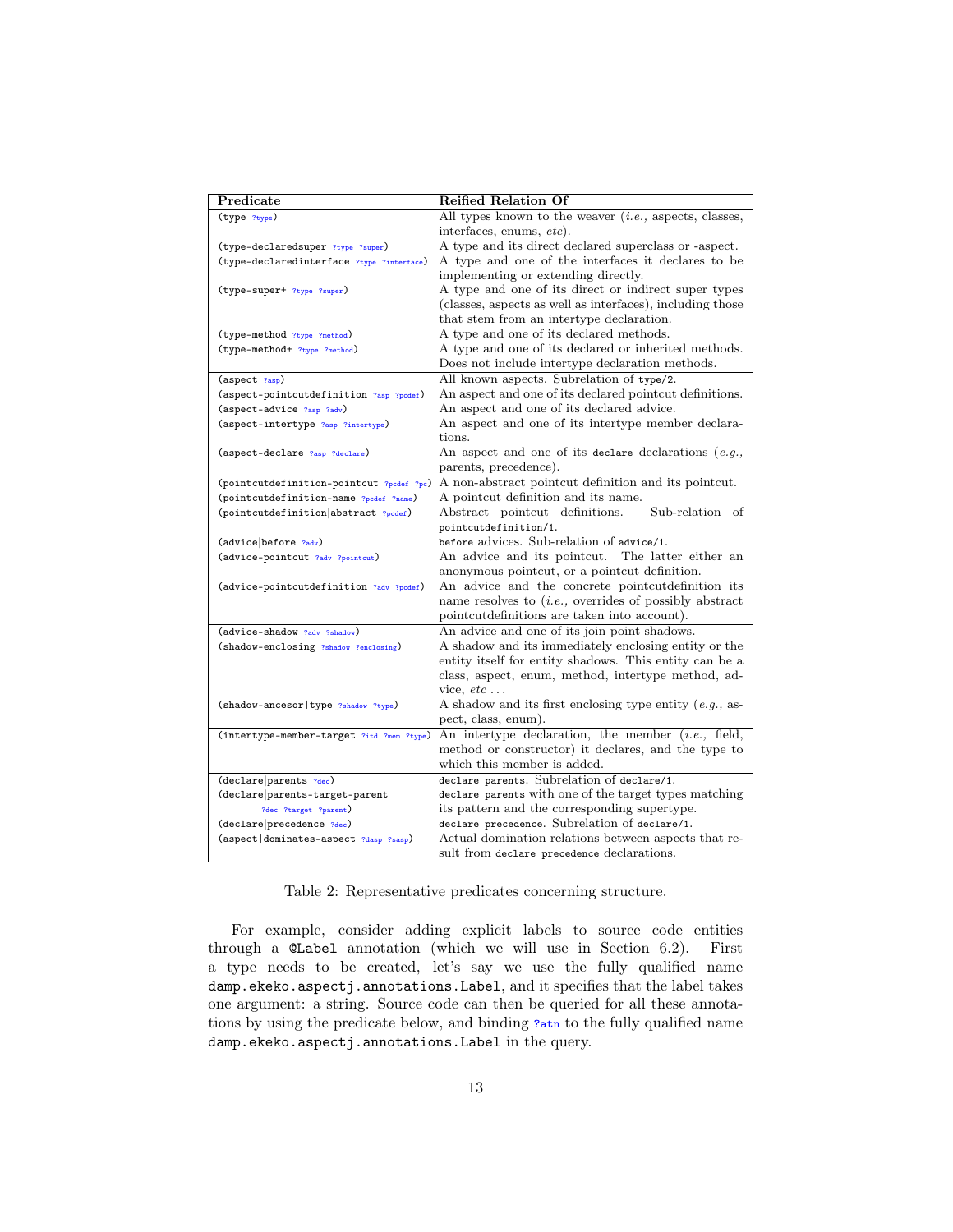<sup>1</sup> (defn type-annotation-annotation|type|name [?type ?ann ?atn] 2 (fresh  $[?at]$ 

- <sup>3</sup> (type-annotation ?type ?ann)
- <sup>4</sup> (annotation-annotationtype ?ann ?at)
- <sup>5</sup> (type-name ?at ?atn)))

The goal on line 3 successively binds  $\frac{7 \text{ ann}}{2}$  with each annotation of a type ?type, in turn successively bound to each type. In line 4 ?at is bound to the annotation type declaration of the annotation, and in line  $5$  ?atn unifies with the name of this type.

To be able to reason about the contents of the annotation, the following predicate exposes the key and value pairs present in an annotation. It relies on the previous predicate to obtain an annotation of which its containing type and annotation type name are bound (in line 4) to the logic variables given as argument. For these annotations ?ann, line 5 successively binds the different ?key and ?value combinations through backtracking.

<sup>1</sup> (defn type-annotation|key-annotation|value-annotation|type|name

<sup>2</sup> [?type ?key ?value ?atn]

```
(fresh [?ann]
```

```
4 (type-annotation-annotation|type|name ?type ?ann ?atn)
```
(annotation-key-value ?ann ?key ?value)))

The above predicate can be used in the same way, binding ?atn to the fully qualified name damp.ekeko.aspectj.annotations.Label in the query. If such queries are frequently used it is however bothersome to need to specify the fully qualified name every time. One option for a programmer would be to add a custom predicate to the system to simplify things as follows:

```
1 (defn labeled|type-label|val [?type ?val]
2 (fresh [?key]
3 (type-annotation|key-annotation|value-annotation|type|name ?type ?key ?val
4 "damp.ekeko.aspectj.annotations.Label")))
```
This predicate successively binds types to ?type and successively the values of the labels present to ?val. To do this, it uses the previous predicate to bind the label annotations in lines 3 and 4. From these annotations only the values are bound, because since labels only have one key-value pair there is no need to consider the key.

An alternative to the use of fully qualified names for types would be to use type patterns, as present in ASPECTJ. This not only shortens the specification of types, but also gives more flexibility to the programmer when specifying type names (as will be shown in Section 6.1).

We have included type pattern matching in GASR by simply hooking into the AspectJ compiler's pattern matching logic, and extending it with the logic for an extra wildcard:  $=$ . As a result, the semantics of type patterns we use is an extension of the ASPECTJ semantics:

- The \* wildcard on its own matches all types.
- The \* wildcard matches zero or more characters except for the dot.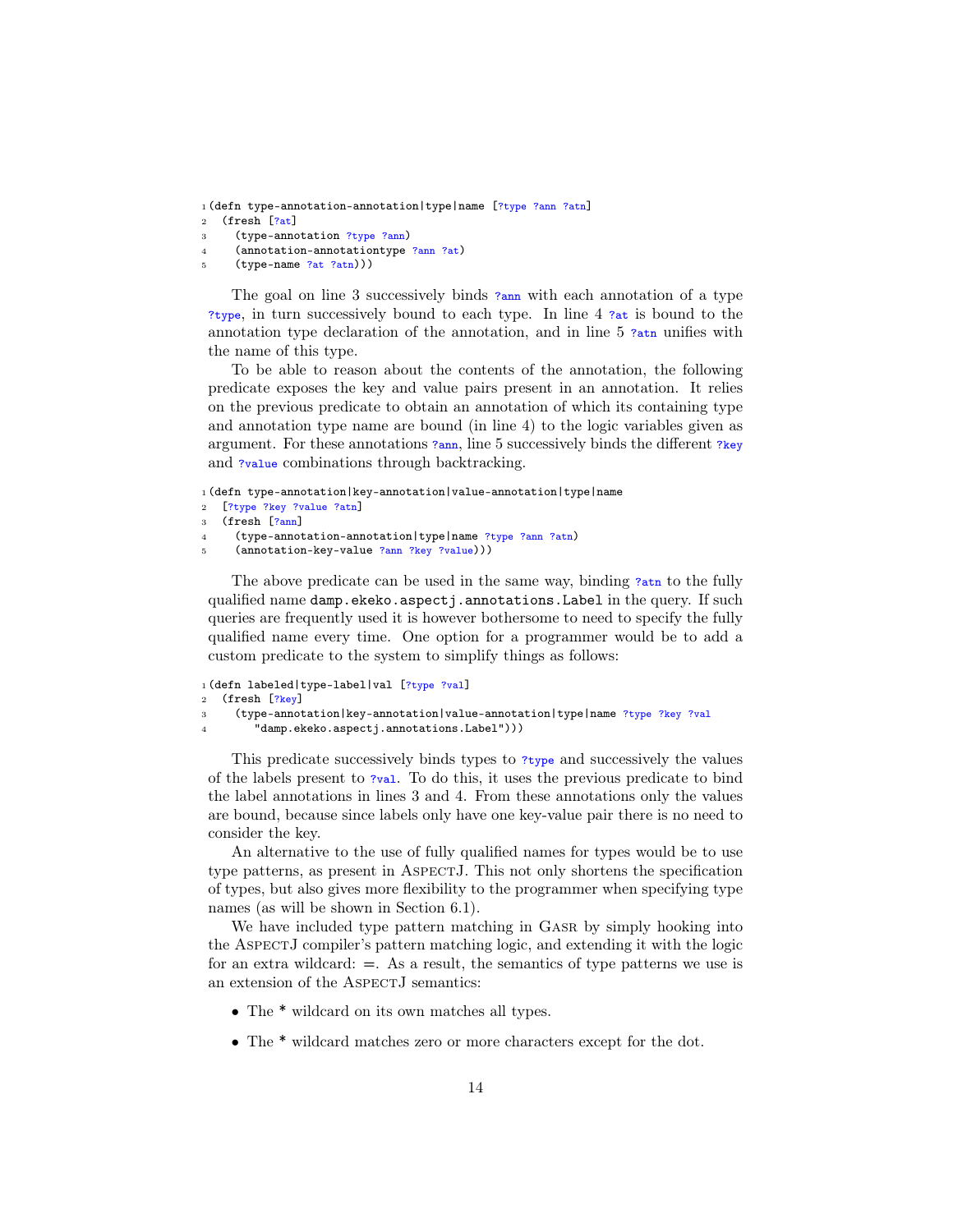- The .. wildcard matches any sequence of characters that start and end with a dot.
- The + wildcard matches all subtypes of a type (or a collection of types), including the type itself. It needs to immediately follow a type name pattern.
- The = wildcard matches all subtypes of a type (or a collection of types), except for the type itself. It needs to immediately follow a type name pattern.

Considering the Label example, using wildcards would allow us to specify \*..Label instead of damp.ekeko.aspectj.annotations.Label in queries.

#### 4.2.3. Predicates Reifying Behavioral Relations

The predicates listed in Table 3 reify control flow and data flow relations between the source code entities of the woven AspectJ program. While the former concerns the order in which instructions may be executed at run-time, the latter concerns the values these instructions may operate upon.

The predicates at the top of Table 3 reify behavioral relations between elements that stem from the weaver's domain model. These can be combined with the structural predicates of Table 2. For example, solutions to the following consist of an advice and a type of which the advice modifies a field:

```
1 (ekeko* [?advice ?type]
2 (fresh [?field]
```

```
3 (advice|writes-field ?advice ?field)
```

```
(type-field ?type ?field)))
```
These predicates are implemented themselves in terms of predicates that quantify over static analysis results provided by the Soot [32] analysis framework (third row in Table 3) and predicates that link both sources of information together (second row in Table 3). For instance, the binary predicate advice|writes-field/2 is implemented as follows:

```
1 (defn advice|writes-field [?advice ?field]
2 (fresh [?soot|method ?soot|field ?soot|unit
3 ?vbox ?value]
4 (advice-soot|method ?advice ?soot|method)
5 (field-soot|field ?field ?soot|field)
6 (soot|method-soot|unit ?soot|method ?soot|unit)
     7 (soot|unit|writes-soot|valuebox ?soot|unit ?vbox)
8 (soot|valuebox-soot|value ?vbox ?value)
9 (succeeds (instance? soot.jimple.FieldRef ?value))
```
<sup>10 (</sup>equals ?soot|field (.getField ?value))))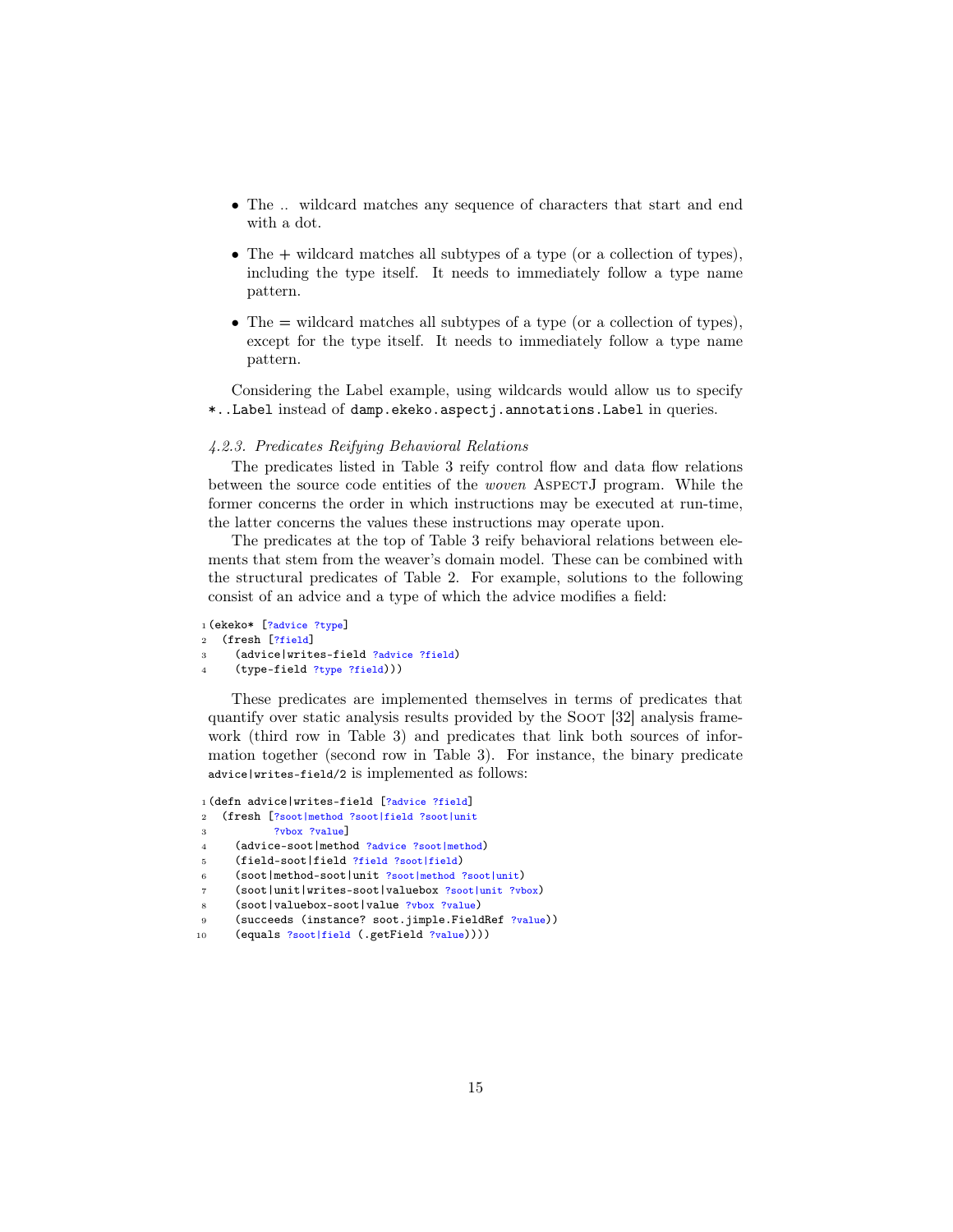| Predicate                                         | <b>Reified Relation Of</b>                                                                    |
|---------------------------------------------------|-----------------------------------------------------------------------------------------------|
| (advice reads-field ?advice ?field)               | An advice and one of the fields it reads from.                                                |
| (advice writes-field ?advice ?field)              | An advice and one of the fields it writes to.                                                 |
| (advice-reachable advice ?advice1 ?advice2)       | An advice and another advice such that the                                                    |
|                                                   | latter may be executed after the former. Con-                                                 |
|                                                   | cretely, this is the relation of two successive                                               |
|                                                   | advices on a path through the inter-procedural                                                |
|                                                   | control flow graph of the woven program.                                                      |
| (behavior-reachable behavior ?beh1 ?beh2)         | An advice, method or constructor and another                                                  |
|                                                   | advice, method or constructor that have the                                                   |
|                                                   | same relation as above.                                                                       |
| (field-soot field ?field ?soot)                   | A field and the Soor field that represents its                                                |
|                                                   | implementation.                                                                               |
| (advice-soot method ?advice ?soot)                | An advice and the Soot method that repre-                                                     |
|                                                   | sents its implementation.                                                                     |
|                                                   | (intertype  method-soot method ?itmethod ?soot) A method declared by an intertype declaration |
|                                                   | and the Soor method that represents its im-                                                   |
|                                                   | plementation.                                                                                 |
| (soot   method-soot   unit ?method ?unit)         | A SOOT method and one of the units in                                                         |
|                                                   | its body. These correspond to instructions                                                    |
|                                                   | in SOOT's JIMPLE intermediate representa-                                                     |
|                                                   | tion [32] of the woven program.                                                               |
| (soot   unit   reads-soot   valuebox ?unit ?val)  | A SOOT unit and one of the values $(e.g.,$ pa-                                                |
|                                                   | rameters, field references, expressions) it                                                   |
|                                                   | reads from.                                                                                   |
| (soot   unit   writes-soot   valuebox ?unit ?val) | A SOOT unit and one of the values it writes to.                                               |
| (icfg main-start ?icfg ?icfg start)               | The inter-procedural control flow graph of the                                                |
|                                                   | woven program and its starting node.                                                          |
| (icfgnode-unit ?node ?unit)                       | A node of the inter-procedural control flow                                                   |
|                                                   | graph and a Soor unit.                                                                        |
| (icfgnode-method ?node ?method)                   | A node of the inter-procedural control flow                                                   |
|                                                   | graph and the Soor method in which it re-                                                     |
|                                                   | sides.                                                                                        |
| (icfgnode-stack ?node ?stack)                     | A node of the inter-procedural control flow                                                   |
|                                                   | graph and the (finite) configuration of the call                                              |
|                                                   | stack at the time it was encountered during a                                                 |
|                                                   | traversal.                                                                                    |
| (path ?icfg ?start ?end $[v_1v_n]$ $q_1q_n$ )     | Inter-procedural control flow graphs ?icfg in                                                 |
|                                                   | which there exists a path from ?start till ?end                                               |
|                                                   | that is of the form described by the regular                                                  |
|                                                   | path expression $q_1 \ldots q_n$ . Here q is one of the                                       |
|                                                   | regular path primitives provided by the QWAL                                                  |
|                                                   | library [33]: $q \Rightarrow$ skips a single node, $q \Rightarrow$ skips                      |
|                                                   | zero or more nodes, and q=>+ skips one or more                                                |
|                                                   | nodes on the path. Primitive gourrent evalu-                                                  |
|                                                   | ates logic goals against the current node on                                                  |
|                                                   | the path, possibly involving one of the $v_1 \dots v_n$                                       |
|                                                   | logic variables.                                                                              |

Table 3: Representative predicates concerning behavior.

The goal on line 4 retrieves SOOT's representation of the method that represents the weaver's advice ?advice in the woven program. The goal on line 5 does the same for the weaver's field ?*field*. The remaining goals use predicates that reify relations between Soot elements only. Upon backtracking, the goal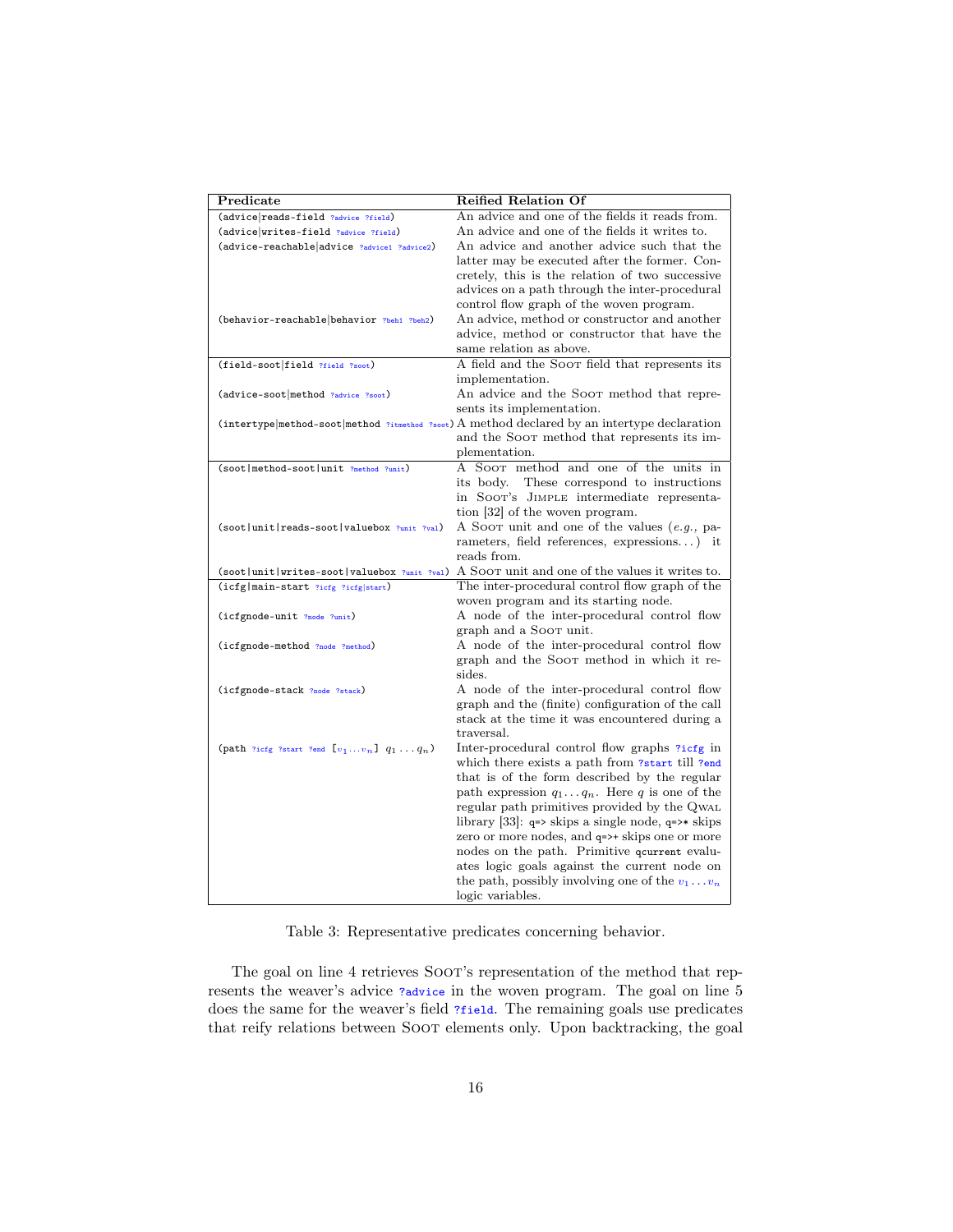on line 6 will successively unify ?soot|unit with one of the units in the body of ?soot|method. These correspond to instructions in SOOT's JIMPLE intermediate representation [32] of the woven program. Lines 7–10 ensure that this unit writes to the SOOT field ?soot|field that represents the weaver's field ?field in the woven program. Note that the final goal calls out to SOOT to resolve a field reference to the referenced field —possible because we forego a conversion to logic facts.

Predicates such as advice-reachable|advice/2, which reifies the relation between an advice and another advice such that the latter may be executed after the former, require more detailed information about the woven program. They are hence implemented in terms of predicates that quantify over the paths through an inter-procedural control flow graph of the woven program (fourth row in Table 3). We compute this graph by linking the intra-procedural control flow graphs of callers and callees using the results of Soot's points-to analysis, i.e., the demand-driven, context-sensitive version by Sridharan et al. [34]. We refer to the online documentation of Ekeko for behavioral predicates that reify may-alias and must-alias dataflow relations between Soot values based on this analysis.

To summarize: the possible methods an invocation may resolve to are determined using a compile-time approximation of the dynamic type of its receiver, *i.e.*, the types of the objects in its points-to set, rather than its static type  $$ which is more precise. Note that multiple call sites result in control flow splits at the exit points of callees for link-based whole-program graphs. Our graph traversal predicates therefore take care not to follow unrealizable paths, without endangering termination (i.e., a finite call stack ensures that successors of a method's exit node agree with an earlier method invocation).

Of the graph traversal predicates at the bottom of Table 3, path/n is of special interest as it embodies the implementation of parametric regular path expressions [35, 36] in Ekeko (which we have applied in earlier work to query the history of versioned software [33]). Regular path expressions are akin to regular expressions, except that they consist of logic goals to which regular expression operators have been applied. Rather than matching a sequence of characters in a string, they match paths through a graph along which their logic goals succeed. This is illustrated by the implementation of predicate advice-reachable|advice/2:

```
1 (defn advice-reachable|advice [?advice1 ?advice2]
```

```
2 (fresh [?s|method1 ?s|method2
```

```
3 ?icfg ?icfg|start ?icfg|end]
```

```
4 (advice-soot|method ?advice1 ?s|method1)
```

```
5 (differs ?advice1 ?advice2)
```

```
6 (advice-soot|method ?advice2 ?s|method2)
```

```
7 (icfg|main-start ?icfg ?icfg|start)
```

```
8 (path ?icfg ?icfg|start ?icfg|end []
```

```
9 (q=>*)
```

```
10 (qcurrent [?n]
```

```
11 (icfgnode-method ?n ?s|method1))
```

```
12 (a=)+
```

```
13 (qcurrent \lceil ?n \rceil
```
<sup>14 (</sup>icfgnode-method n ?s|method2)))))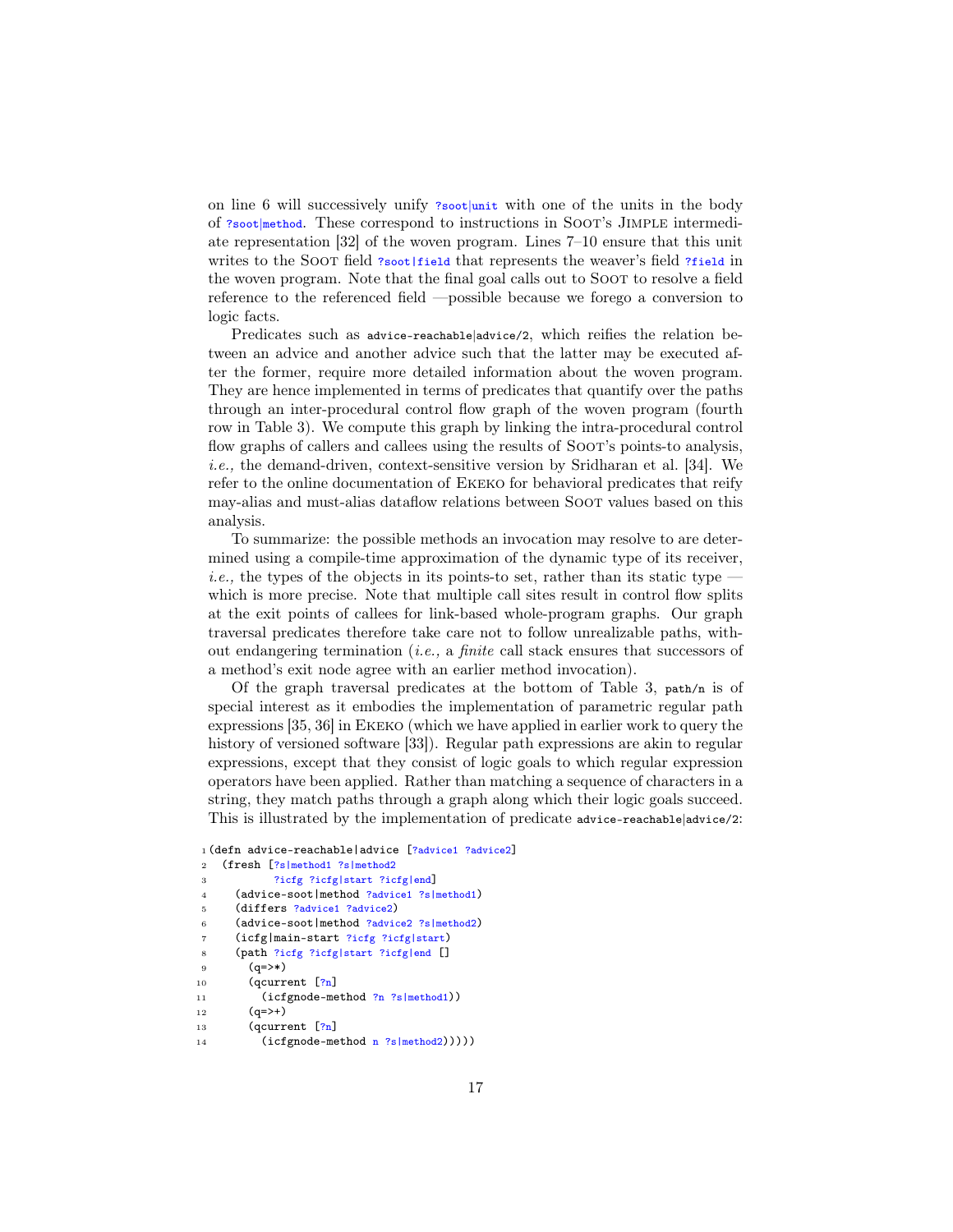The goals on lines 4–6 of quantify over two distinct advices and their corresponding Soot methods in the woven program. Line 7 unifies ?icfg with an inter-procedural control flow graph that starts at the main() method of the woven program. The goal on line 8 succeeds if there is a path through this graph from node ?icfg|start to ?icfg|end that is of the form described by the regular path expression in its body: zero or more non-distinct nodes  $(i.e.,$  nodes against which no logic goals have to succeed) (line 9), followed by one node that resides in the SOOT method corresponding to ?advice1 (lines 10-11), followed in turn by one or more non-distinct nodes (line 12), concluded by a node that resides in the SOOT method corresponding to ?advice2 (line 13).

Note that a similar regular path expression can be used to warn about possibly incorrect implementations of the wormhole pattern described in Section 2.3. These are characterized by an execution path on which the wormholed field is written to inbetween the entry and exit advice.

# 5. Detecting Implicit Aspect Assumptions with GASR

As an illustration of the usefulness of Gasr we now show how it can be used to implement detection of developers' assumptions about aspect usage. This effectively extends the "Aspect Assumptions" work of Zschaler and Rashid [15]. For brevity, in the rest of this paper we will refer to this work as AA. For AA three non-trivial aspectual systems were studied, to discover the assumptions made by the different modules about the functionality, presence and implementation of other modules. The AA paper starts a catalogue of such assumption types, based on the assumptions discovered in the three case studies. All of the developers' assumptions found in the code were implicit: there is no denotation or documentation that states the meaning of the assumptions, and there are no rules laid out that codify how to ensure that the assumption is met. Hence, to discover the assumptions, the investigation consisted of manual inspection of the source code and developer interviews.

The AA text also proposes a followup that, to the best of our knowledge, has not previously been performed. It consists in codifying the assumptions such that these can be "used to semi-automatically identify assumptions in other aspect code" [15]. This would allow, on the one hand for implicit assumptions to be elicited from the source code, and on the other hand for known assumptions to be verified. For the latter, the ideal case would be "making fully automatic verification a feasible goal for at least some of the assumption categories" [15]. In this section we show how GASR can be used to perform exactly this. We implement elicitation rules for a subset of these implicit aspect assumptions and run them on two of the three case studies used in  $AA<sup>5</sup>$ . We consider that providing a complete set of rules would be a separate contribution and hence out of the scope of this work.

<sup>&</sup>lt;sup>5</sup>The third system investigated in AA currently fails to compile due to an ASPECTJ internal compiler error and hence could not be analysed by us.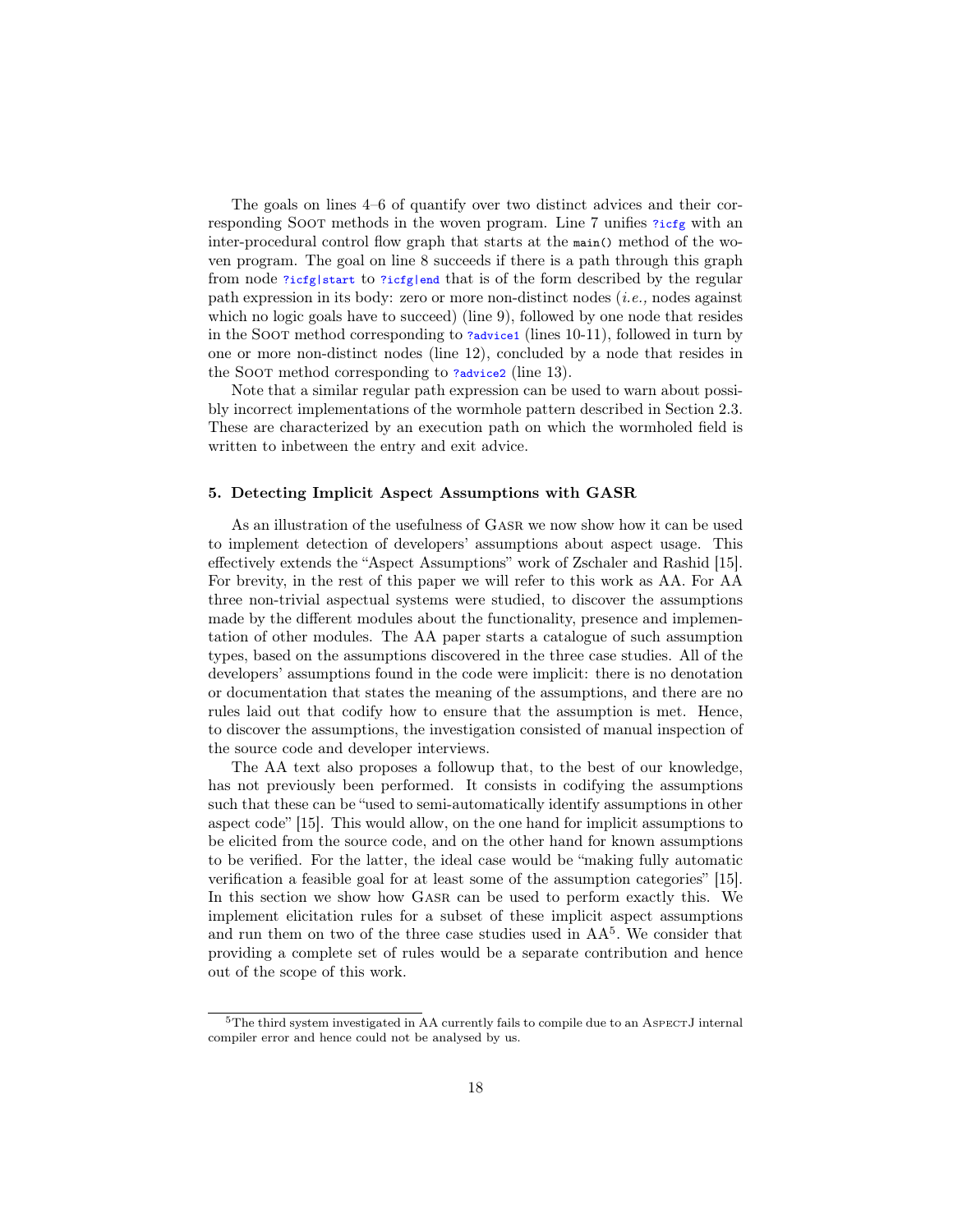Concretely, we restrict ourselves to inter-aspect assumptions (Sect. 3.1.1 in [15]) and run the experiments on the HealthWatcher [37] and MobileMedia [38] systems. We implemented analysis rules for all implicit assumptions that can be sufficiently formalized into a set of rules, or approximated by a heuristic, codified as a set of rules. All these rules were developed on a test-first basis and both the rules and the test cases are available online<sup>6</sup>. After running the analyses, the results were verified for correctness and completeness. This was achieved by manually inspecting both the source code as well as the full list of assumption instances published as additional material of the AA paper<sup>7</sup> . Our results confirm the assumption instances listed and, more importantly, provide new assumption instances that were overseen in AA. The latter clearly demonstrates the advantages of automatic aspectual source code reasoning, even on assumptions that are implicit in the source code.

We do not fully document all the analyses we created for assumption identification, for brevity. Instead we choose to focus here on the interesting analyses: those that achieve fully automatic verification, reveal new assumption instances and show customizability.

## 5.1. Assumptions on concretisation of pointcuts

The first assumption we talk about here was already mentioned in Sect. 2.3: an abstract pointcut that is concretized in a subclass and re-concretized in one of its subclasses. The implicit assumption is that in such a case the aspect actually would wish to preserve existing behavior and hence should not override already concretised pointcuts. We can use Gasr to perform fully automatic verification of this assumption, yielding a first step of the followup work proposed in the AA paper. The following logic rule will reveal violations of the assumption:

```
1 (defn pointcut-concretized-reconcretized
```

```
2 [?pointcut ?cpointcut ?rcpointcut]
```

```
3 (all
```

```
4 (pointcut-concretizedby ?pointcut ?cpointcut)
```

```
5 (pointcut-concretizedby ?cpointcut ?rcpointcut)))
```
In line 4 of the code above, we find a ?pointcut that is concretised by a second ?cpointcut, and in line 5 we find a ?rcpointcut that concretises ?cpointcut. Any solutions for this goal hence consist of a <u>?pointcut</u> that is concretised by ?cpointcut and reconcretised by ?rcpointcut.

We have queried both example case studies for matches of this rule and have found none. In other words there are no cases where this assumption has been violated, which is in accordance to the results published in AA.

# 5.2. Precedence assumptions

AspectJ provides for a mechanism to order the execution of advice when multiple advice apply at a given join point. It consists of precedence relations

 $^6$ Available at https://github.com/cderoove/damp.ekeko.aspectj

 $7$ Available at http://www.steffen-zschaler.de/publications/rivar\_data/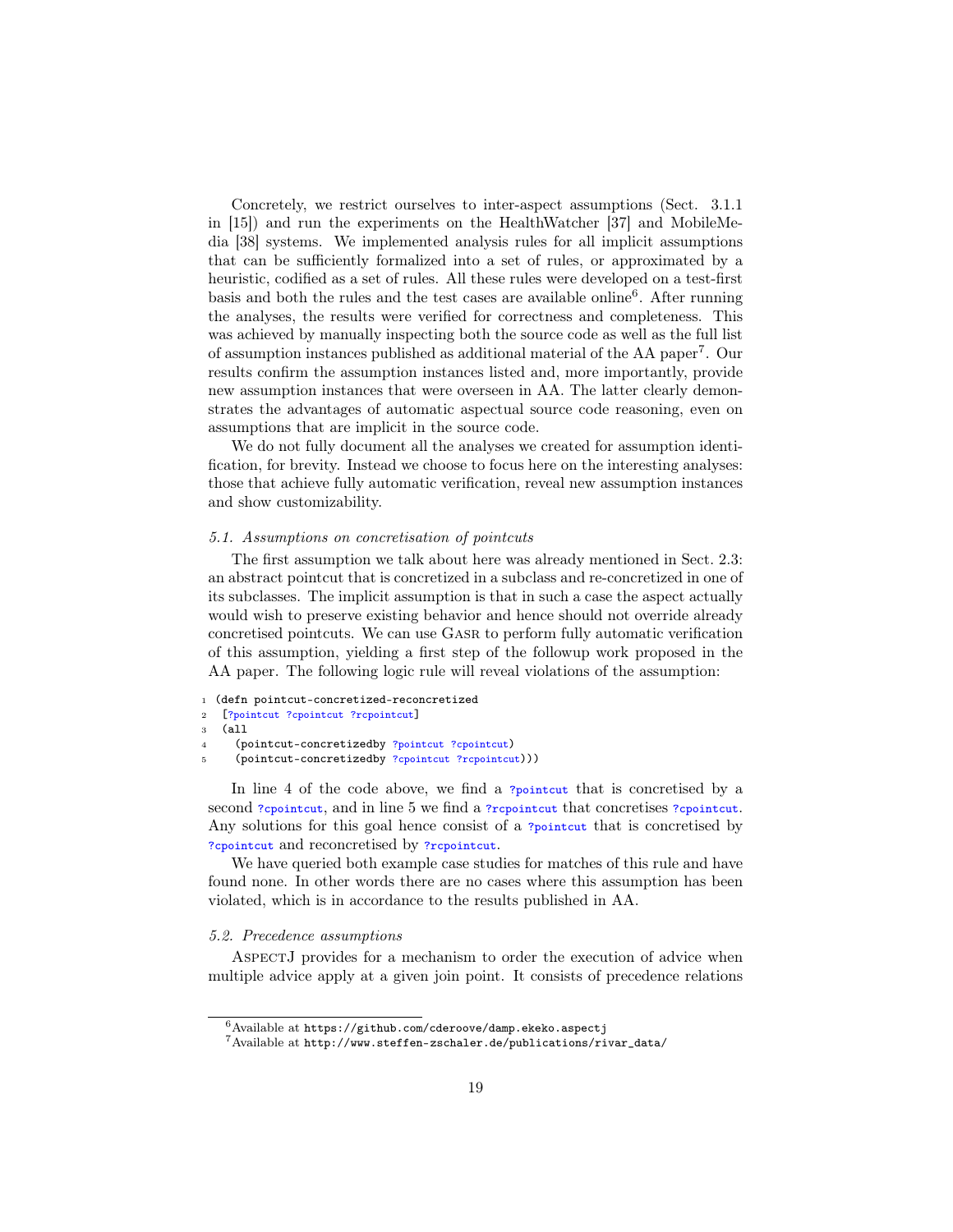between different aspects and advice. This results in a domination order that determines the execution order of advice. The language contains precedence rules that determine dominance between the aspects in an inheritance tree. Additionally, dominance between advice of the same aspect is determined by their order in the source code. The developer may also add declarations of precedence between different aspects. One precedence assumption stated in AA is that the implicit precedence rules of the language are not modified by the precedence declarations that are explicitly stated by the developers. Gasr can also be used to provide fully automatic verification of this assumption, as follows:

```
1 (defn overridden|imp|precedence [?asp1 ?asp2]
```

```
2 (all
```
- <sup>3</sup> (aspect|dominates-aspect ?asp2 ?asp1)
- <sup>4</sup> (aspect|implicitdominates-aspect+ ?asp1 ?asp2)))

Line 3 of the above rule provides bindings for domination relationships between aspects that have been explicitly declared by the developer, while line 4 succeeds for implicit domination relationships that are the opposite. The resulting bindings hence violate the aspect assumption. We have found none in the case studies, again in accordance to the results found in AA.

Note that development of the rules included thorough testing using a comprehensive test suite, where violations are indeed detected when present. Not finding any violations in both these case studies is simply a consequence of using these specific case studies. We consider that a search for a case study that does violate these rules would consist in an large amount of work that would however not add any significant value to the research. Hence we have not undertaken such a search.

#### 5.3. Inclusion assumptions of aspects

AA describes inclusion assumptions of aspects in general as "Some aspects require other aspects to be deployed to function correctly." This general assumption relies on the implicit meaning of "correct" functioning and therefore cannot be unambiguously made explicit, i.e., defined in code rules that capture all the requirements of presence of other aspects. The paper however also identifies a specific variant: an aspect defines a marker interface, i.e., an empty interface, and another aspect contains a declare parents statement that adds it as an implemented interface to a given class.

The cases identified in the code studied for AA are actually a generalization of the use of marker interfaces: the interface sometimes is stand-alone, i.e., defined in its own compilation unit. Moreover, aspects may refer to a subinterface of this interface. The rules below successfully identify these assumption instances: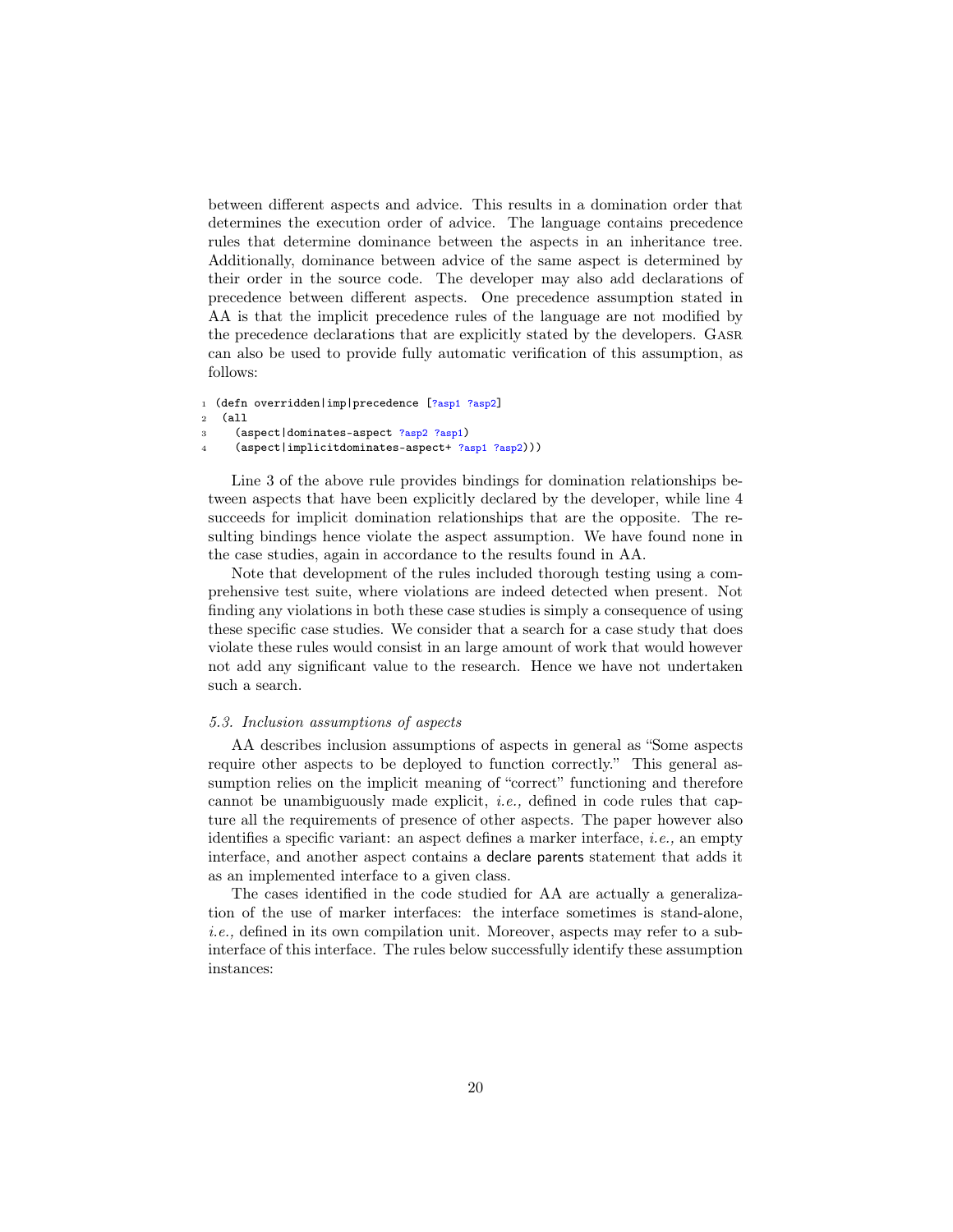```
1 (defn markerinterface [?interface]
```

```
2 (fresh [?member]
```
<sup>3</sup> (interface ?interface)

```
(fails (type-member ?interface ?member))))
```
<sup>5</sup> (defn aspect-declareparents|markerinterface

- <sup>6</sup> [?aspect ?interface]
- (fresh [?superinterface ?declare]
- (markerinterface ?superinterface)
- 9 (iface-self|or|sub ?superinterface ?interface)
- <sup>10</sup> (declare|parents-parent|type ?declare ?interface)
- <sup>11</sup> (aspect-declare ?aspect ?declare)))

This code first defines a rule for a marker interface: an interface (line 3) that fails to have any members (line 4), *i.e.*, is a marker interface. This is then used in the assumption rule as a goal in line 8. Line 9 provides bindings for the interface and all its direct and indirect subinterfaces in ?interface. As a result, line 10 succeeds on all declare parents statements of marker interfaces or their (in)direct subinterfaces. Line 11 reveals the ?aspect that contains this declaration.

The above rules identify the known instances of this assumption. But more importantly, they also reveal three previously unidentified instances in the HealthWatcher case. Firstly, the ServletCommanding aspect refers to the CommandReceiver empty interface, which is stand-alone and specifically designed for aspects to use as a marker interface, as revealed by its comments. Secondly, the UpdateStateObserver aspects refers to the Observer interface contained in the ObserverProtocol aspect. This nested interface was also created specifically for other aspects to mark, as indicated by its comments. Thirdly, analogous to the previous instance, UpdateStateObserver also refers to the Subject interface contained in the ObserverProtocol aspect, also created for this. The fact that these assumption instances have been overlooked in AA clearly demonstrates the benefits of automated analysis as enabled by Gasr.

#### 5.4. Mutual Exclusion Assumptions

AA states that "aspects may also be mutually exclusive", i.e., of the mutually exclusive set only one aspect may be deployed. Again, this assumption relies on an implicit meaning: "mutually exclusive". Hence it also cannot be unambiguously defined in a code rule. At most we can infer some heuristics that can give possible cases for such a mutual exclusion. Based on the conjecture that mutually exclusive aspects may provide different implementations for the same feature and hence act on the same parts of the software, we present two such heuristics here: having the same pointcut name and matching on the same join point shadows.

We do not claim that this conjecture and the resulting heuristics are particularly efficient, nor even valid. These only serve as an illustration of how we can use Gasr to (attempt to) make implicit assumptions explicit and establish whether the software under study adheres to these assumptions. An arguably better solution would be to make such assumptions explicit in the source code,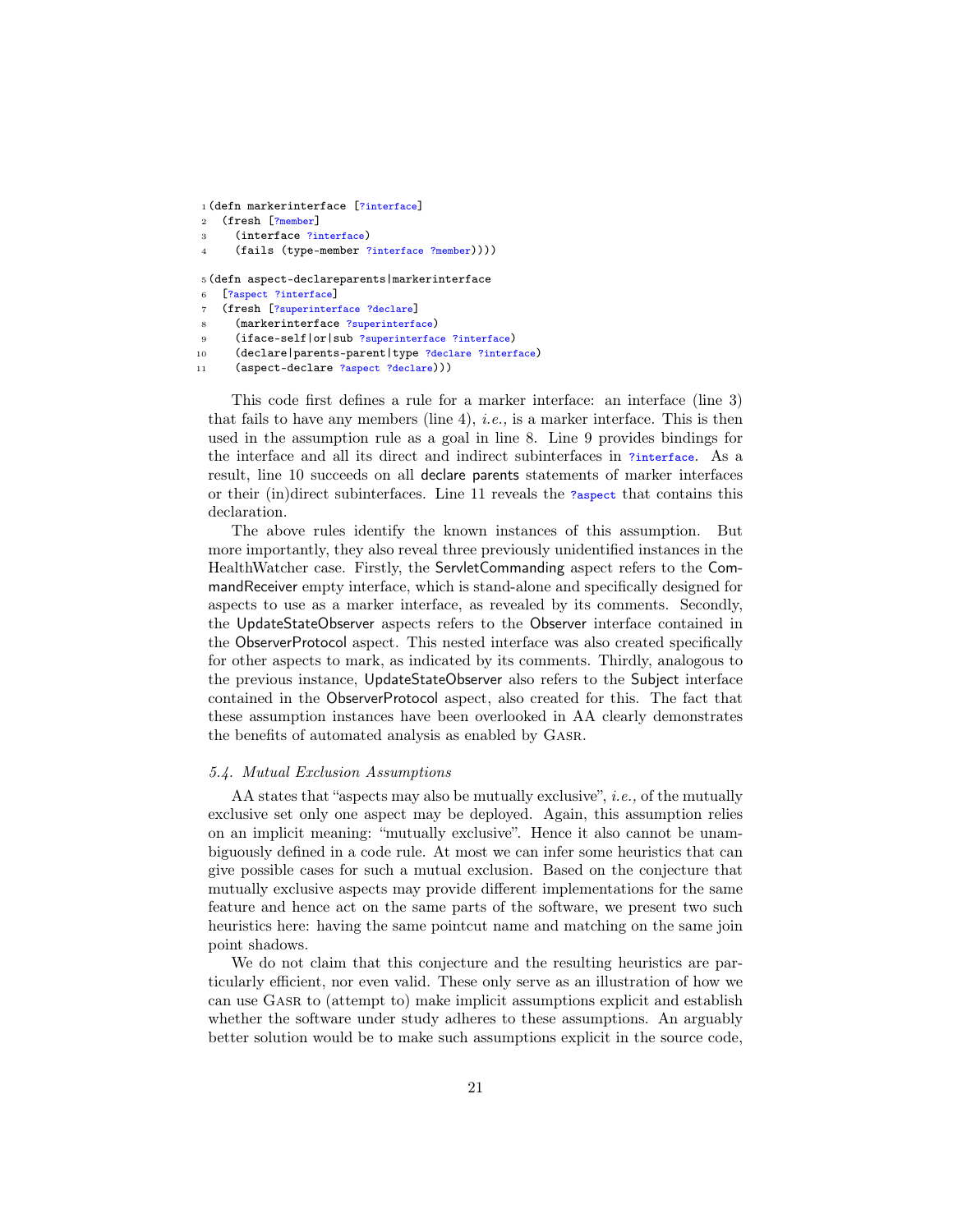e.g., through annotations, and base verification of the assumptions on those annotations. This will be accomplished in Section 6.

#### 5.4.1. Same Pointcut Name

For this heuristic we assume that the name of the pointcuts convey their semantics. Hence if two aspects use pointcuts with the same name they may implement the same feature. The following rule reveals such aspects:

```
1 (defn same|pointcutname-aspect1-aspect2
2 [?name ?aspect1 ?aspect2]
3 (fresh [?pc1 ?pc2]
       (differs ?aspect1 ?aspect2)
5 (aspect-pointcutdefinition ?aspect1 ?pc1)
6 (aspect-pointcutdefinition ?aspect2 ?pc2)
7 (pointcutdefinition-name ?pc1 ?name)
       (pointcutdefinition-name ?pc2 ?name)))
```
The code of the rule is straightforward, obtaining pointcut definitions of two different aspects where the name of the pointcut is the same. For the Health-Watcher case this rule only reveals two cases where an abstract pointcut is concretized. In MobileMedia however 146 cases are detected, defying manual analysis of each case. It is immediately apparent that a small subset of pointcut names are present a sizeable amount of times: "handleCommandAction", "init-Menu" and "constructor". This is because many aspects are used to implement a command pattern and they match on these pointcuts to realize the pattern. Using GASR we can eliminate these matches from the rule by amending extra conditions to the query, as below:

```
1 (ekeko [?name ?as1 ?as2]
2 (all
3 (same|pointcutname-aspect1-aspect2 ?name ?as1 ?as2)
4 (differs ?name "handleCommandAction")
5 (differs ?name "constructor")
6 (differs ?name "initMenu")))
```
Running this query returns eleven different matches, which is a number that allows for manual analysis. This actually reveals six cases of copy-paste reuse of a pointcut: "createMediaData", "getMediaController", "goToPreviousScreen", "initForm", "appendMedias" and "startApp". The two remaining pointcut names: "resetMediaData" and "showImage" do not reveal mutual exclusion of aspects.

The use of this heuristic did not reveal assumption instances but is nonetheless valuable. This is because its use in the MobileMedia case study illustrates the advantage of a general-purpose code reasoner to adapt code queries to the actual case being studied. In this case it allowed for filtering out a high number of false negatives. This resulted in the discovery of six cases of copy-paste reuse, which is arguably not a good characteristic of the code.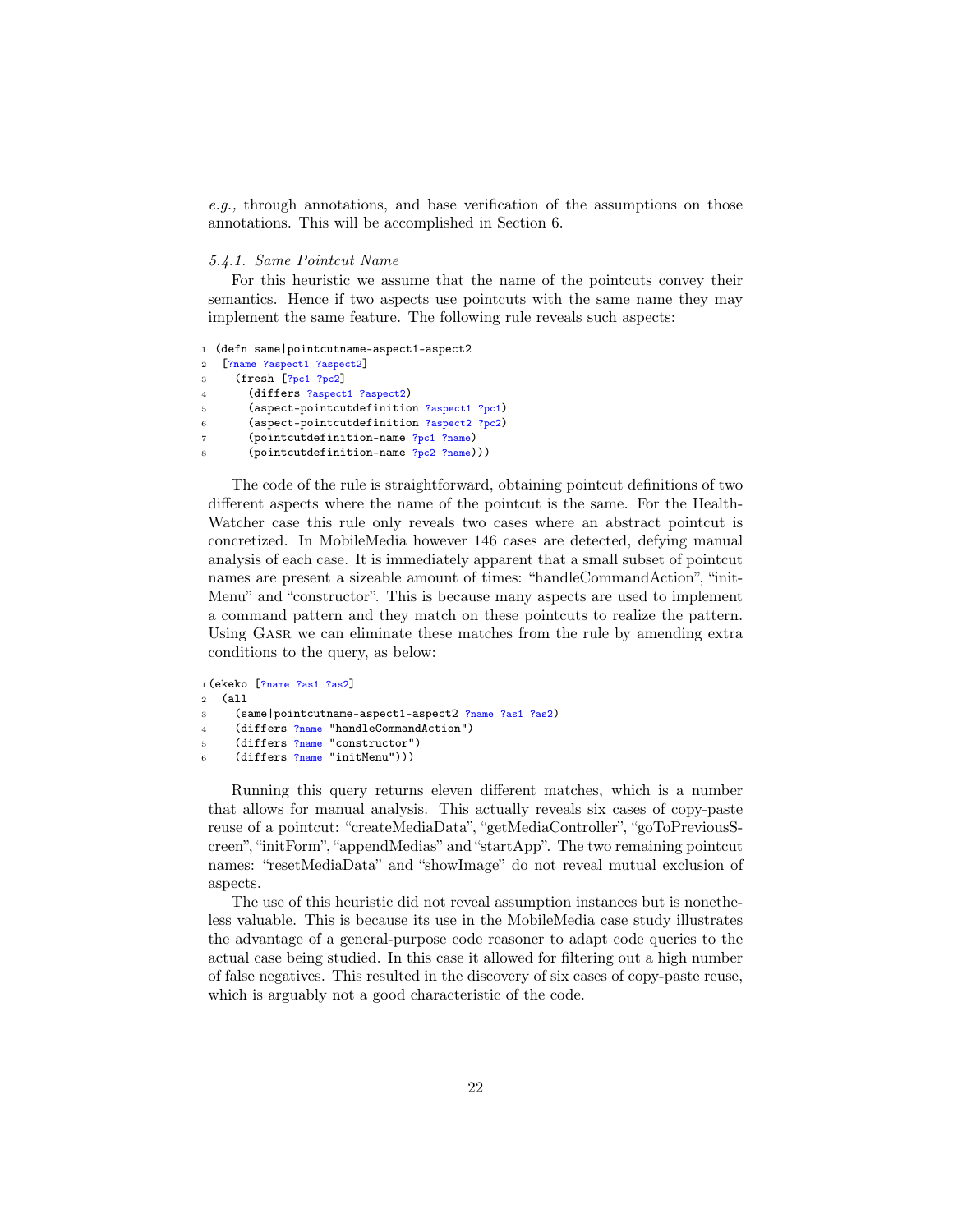#### 5.4.2. Same join point shadows

Using the same pointcut names is not the only possible indication of implementing the same features. This second heuristic considers the join point shadows of two aspects. If two different aspects have the same collection of shadows, they may implement the same feature. This can be detected using the code below.

<sup>1</sup> (defn sameshadows|aspect1-aspect2

- <sup>2</sup> [?aspect1 ?aspect2] <sup>3</sup> (fresh [?shadows1 ?shadows2]
- <sup>4</sup> (aspect ?aspect1) (aspect ?aspect2)
- <sup>5</sup> (differs?aspect1 ?aspect2)
- <sup>6</sup> (findall ?shadow1
- <sup>7</sup> (aspect-shadow ?aspect1 ?shadow1) ?shadows1)
- (findall ?shadow2
- <sup>9</sup> (aspect-shadow ?aspect2 ?shadow2) ?shadows2)
- 10 (differs ?shadows1 []) (differs ?shadows2 [])
- <sup>11</sup> (same-elements ?shadows1 ?shadows2)))

Notable here are lines 6 and 8: all shadows of both aspects are gathered in the collections ?shadows1 and ?shadows2, respectively. Line 10 ensures that the collections are not empty, to exclude aspects without advice. Line 11 verifies that the collections have the same elements, i.e., are the same.

For the HealthWatcher case two matches are found: HWTransactionExceptionHandler and HWDistributionExceptionHandler. Both aspects perform complementary exception handling: one for transaction exceptions and one for RMI exceptions. In MobileMedia nine different matches are found, of which one is a mutual exclusion case: OneAlternativeFeature and TwoAlternativeFeatures. Both add an exit command to the same menu and hence are mutually exclusive. This case was not mentioned in the AA paper due to space limitations, but is present in the raw data.

# 5.5. Assumptions on the use of Inter-Type Declarations

One kind of purpose for inter-type declarations is to provide additional public features that are packaged in the aspect. In these cases these methods "are often not used from the declaring aspect" [15], so the implicit assumption is that other code will call these aspects at some points. Gasr accomplishes automatic verification of this assumption by reasoning over the results of our extended soot analysis, discussed in Sect. 4.2. The code is as follows:

```
1 (defn intertypemethod|unused [?itmethod]
2 (fresh [?sootmethod ?caller]
3 (intertype|method ?itmethod)
4 (fails (all
5 (intertype|method-soot|method
6 ?itmethod ?sootmethod)
7 (soot|method|callee-soot|method|caller
          ?sootmethod ?caller)))))
```
In the code above, line 3 provides bindings for methods that are inter-type declarations in ?itmethod. Lines 5 and 6 provide the bridge between the method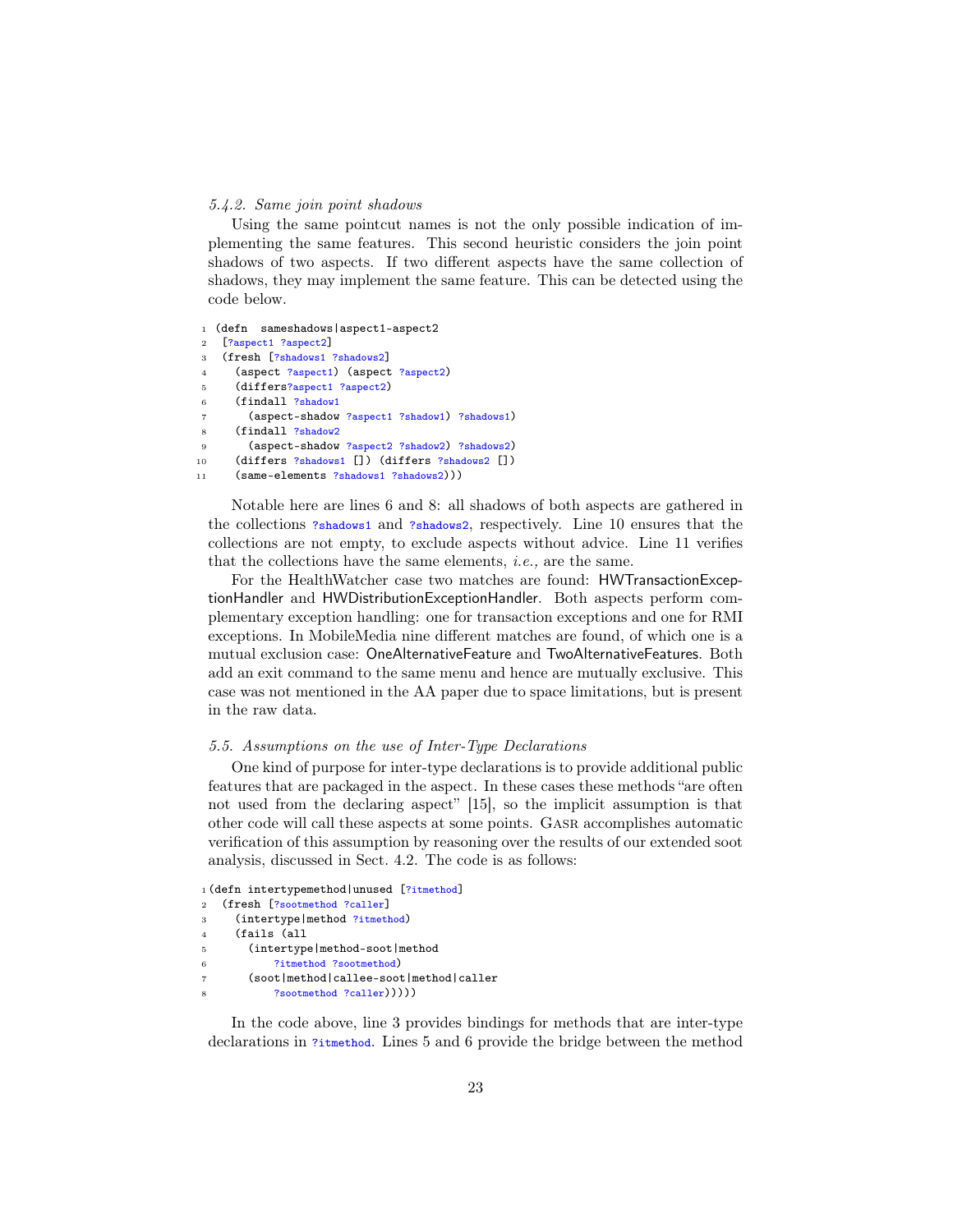and the corresponding soot method, and lines 7 and 8 find methods that call that soot method, binding these to ?caller. The goal in line 4 fails if the goals in lines 5–8 succeed, *i.e.*, if no bindings can be found for  $?cal$  As a result the rule succeeds for inter-type declarations that are not called.

In the case studies we have found one violation of this assumption in Health-Watcher: Command.isExecutable() in the CommandProtocol aspect is a default implementation for the abstract method declared in the Command class. Yet this method is never referenced at all. A record of this violation of the assumption is not present in the raw data of AA. Hence this is again a new discovery made thanks to Gasr.

#### 5.6. Conclusion

In this section we have illustrated the usefulness of Gasr by implementing detection of aspect assumptions (AA) that are implicit in the code. We have implemented logic rules for the detection of inter-aspect assumptions that have been elicited in earlier work [15]. This effectively achieves some of the future work laid out in that publication. We have run these rules on two of the three systems that were used for discovering the aspect assumptions. The results of these Gasr queries were verified for correctness and completeness by manually inspecting the source code as well as by cross-checking with the full published list of assumption instances.

All the assumption instances that had been previously found were detected using Gasr. More important though are the three following results: First, we achieved fully automatic verification of assumption instances in Section 5.1 and 5.2. Second, we also detected three previously unknown assumption instances in Section 5.3 and one in Section 5.5. Third, we have shown in Section 5.4.1 how the general-purpose nature of Gasr enables the tailoring of an existing rule to the software under study. Thanks to this, we incidentally found six cases of copy-paste reuse of pointcuts.

### 6. Detecting Explicit Aspect Assumptions with Gasr

Section 5 showed one use of Gasr for analysing aspect-oriented programs. However, the automated analysis introduced there may only tell us that a particular assumption might be made by a given piece of aspect code, or that code may violate an assumption, for example as discussed in Section 5.4. This analysis cannot confirm that such an assumption is indeed being made by the author of that code or that the code indeed violates the assumption. The only way in which we can ensure we capture the assumptions of the developers and to verify these assumptions is to provide developers with ways of expressing their assumptions directly in the code and have detection rules that rely on this explicit information. As we have already noted in our previous work on aspectual assumptions  $[15](AA)$ , we could only be sure of assumptions identified from manual code analysis after discussing these initial findings with the original developers.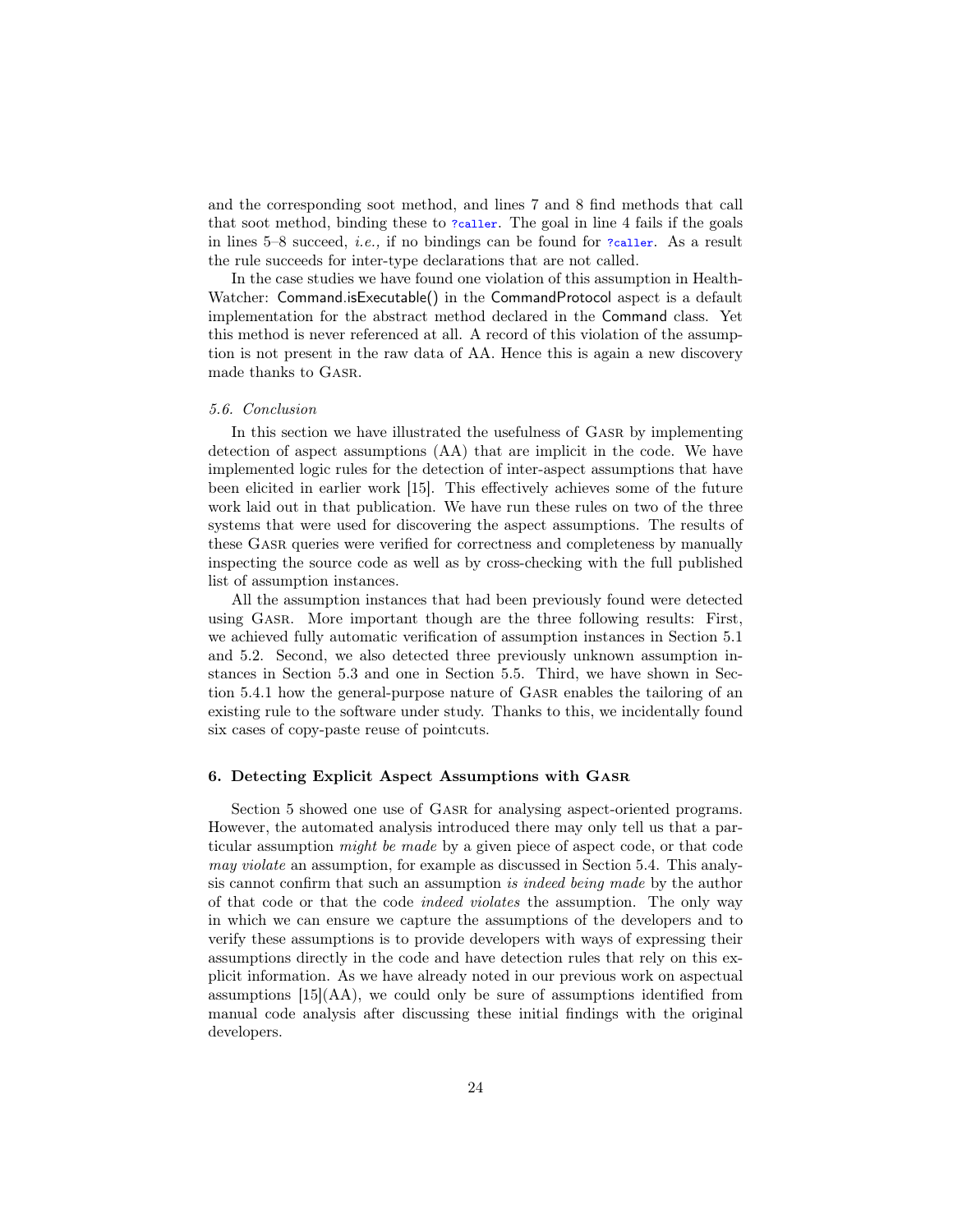In the work on AA we discovered various implicit assumptions that required the use of some form of annotations for them to be checkable. Using such annotations together with Gasr code analysis would increase both the maintainability and the reusability of the aspect code:

- For maintainability: any changes in the aspect's context  $(e.g., the base)$ code) can be automatically re-checked against the explicit assumption annotations. This way, any changes that will break aspect assumptions can be quickly identified and the aspect code can be adjusted accordingly.
- For reusability: When aspect code is written in a generic manner allowing its reuse in the context of different applications (e.g., as is the case with Glassbox [39], one of the three projects studied in [15]), it becomes especially important that its assumptions can be validated for each specific reuse context.

In this section, we present a set of annotations that allows developers of aspect code to make explicit some of their implicit assumptions. These annotations are underpinned with Gasr queries, enabling us to validate that the assumptions hold in any context in which the aspect code might be deployed. As in Section 5, rules were developed on a test-first basis and both the rules and the test cases are available online<sup>8</sup>. Also as in Section 5, we analyzed two of the three case studies used in AA and after running the analyses the results were verified for correctness and completeness.

Below, we discuss two types of annotations: We first discuss annotations that enable expressing assumptions on the static structure of an AspectJ program, in particular the presence or absence of specific types. We then describe some annotations that enable expressing more dynamic assumptions on the application control flow. Our annotations do not cover all assumption types from [15]. Other annotations could be expressed, but we do not consider them here due to space limitations. For each of the annotations that we introduce, we present the actual annotation as well as GASR rules that interpret the annotations and identify violations of the assumptions expressed. When analyzing the code, Gasr will provide a warning if the assumptions do not hold.

# 6.1. Annotations for the Presence of Aspects

We first present the three different annotations we defined and then we show how they are used to verify assumptions on actual case studies. Each of the three annotations can be placed on a type and take as argument a list of type patterns or a list of label names (both of these were introduced in Section 4.2.2). Each annotation signifies the following:

• @Requires: If the type is present in the deployment, the types referred to in the argument should also be present.

<sup>8</sup>Available at https://github.com/cderoove/damp.ekeko.aspectj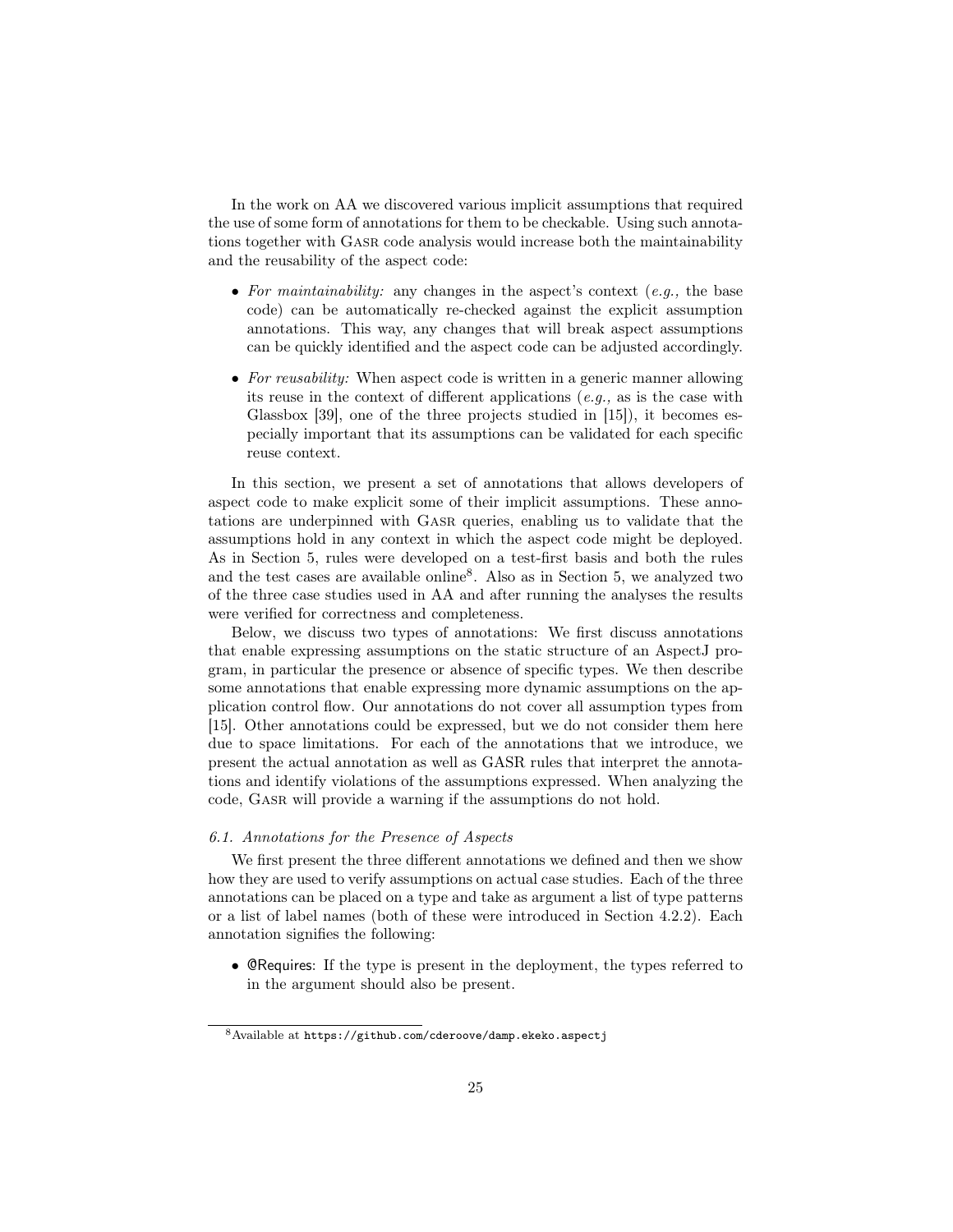- @Excludes: If the type is present in the deployment, the argument types may not be present.
- @OneOf: Exactly one of the argument types is present in the deployment.

Below we discuss some examples from the HealthWatcher and MobileMedia case studies to explain the use of these annotations as well as their implementation in Gasr. For simplicity, we will only use type patterns here. The use of labels is shown in Section 6.2 and a note on labels versus patterns is given in Section 6.2.3.

# 6.1.1. Inclusion assumptions of aspects

In the MobileMedia system, the PhotoAndMusicAspect has as an assumption that the MusicSelector and PhotoSelector aspects have also been deployed, but the VideoSelector aspect has not. Instead, the PhotoAndMusicAndVideo aspect has been created for when all three photo, music and video aspects are present. This assumption for PhotoAndMusicAspect can be made explicit by annotating the aspect declaration as follows:

```
1 @Requires(type = "*..MusicSelector","*..PhotoSelector" )
```

```
2 @Excludes(type = "*..VideoSelector")
```

```
3 public aspect PhotoAndMusicAspect...
```
This uses a combination of the @Requires and @Excludes annotations to explicitly denote the assumption. Gasr can then check for violation of the assumptions using the two logic rules detailed below.

First, the rule missing required-requires reveals the names of types that have been declared to be required but are missing, together with the type that contains the annotation:

```
1 (defn missing|required-requires [?name ?requirer]
2 (fresh [?reqds ?required]
3 (requiring|type-key-val ?requirer "type" ?reqds)
4 (contains ?reqds ?name)
5 (fails (type-type|pattern ?required ?name))))
```
In this rule, line 3 is similar to the rule for the @Label annotations we described in Sect. 4.2.2. It matches on the **@Required** annotations, and  $\gamma_{\text{reqds}}$  will bind to the array of arguments of the type attribute. (For matching on labels, the label attribute is used.) Through backtracking line 4 will successively bind ?name to each element of the array. Note that ?name may be a type pattern. Line 5 then succeeds if the pattern matching rule type-type|pattern cannot find a type ?required for that pattern, i.e., the required type is missing.

Second, the rule present|excluded-excluder reveals the types that are present yet should not be, together with the class that contains the annotation, as follows:

```
1 (defn present|excluded-excluder [?exd ?excluder]
2 (fresh [?exds ?excluded]
3 (excluding|type-key-val ?excluder "type" ?exds)
4 (contains ?exds ?exd)
5 (type-type|pattern ?excluded ?exd )))
```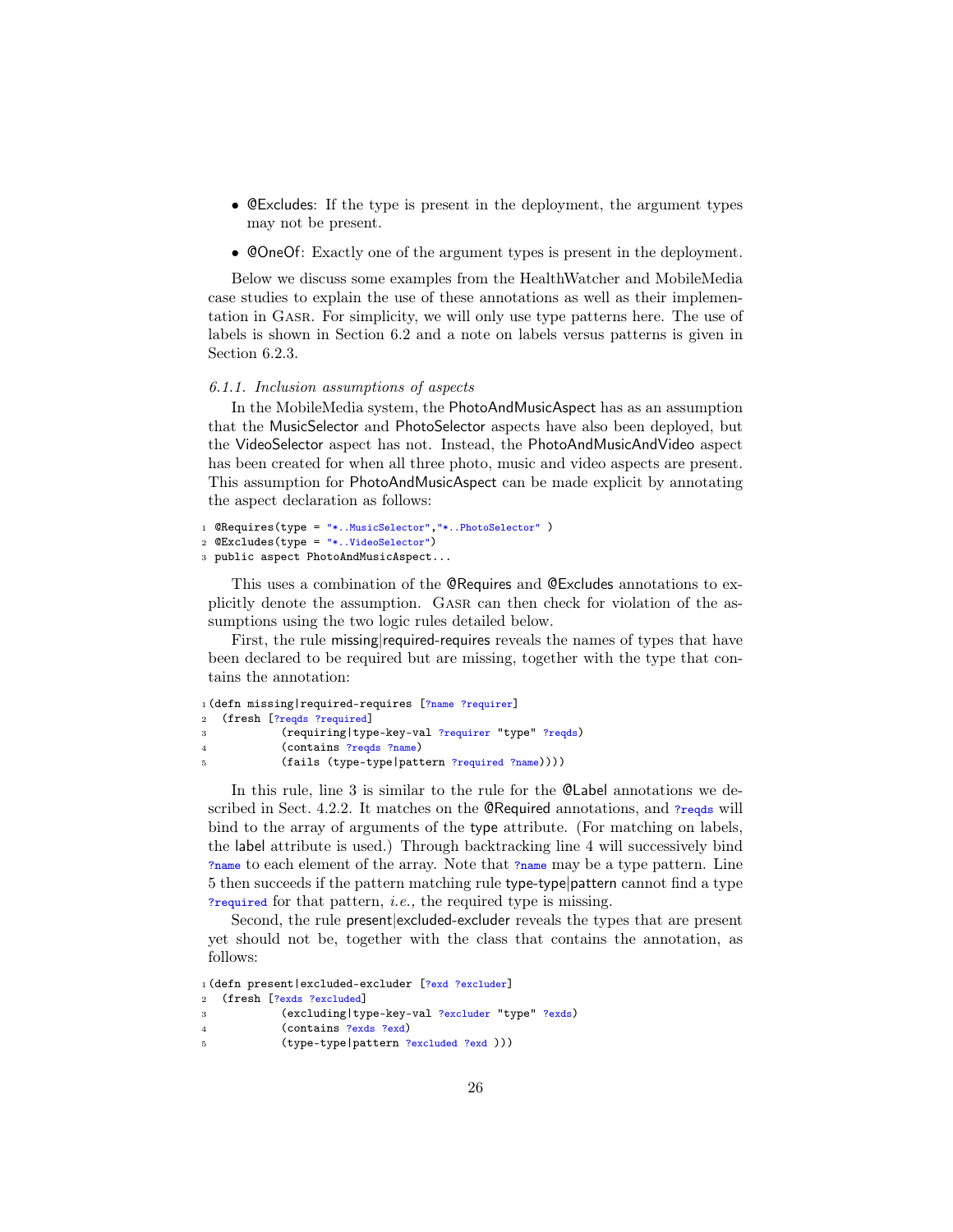Structured like the first rule, the only elements of note here are lines 3 where the @Excludes annotations are matched, and line 5 that succeeds if the pattern can be matched in the system, i.e., if an excluded class is present.

Surprisingly, running these rules on the MobileMedia system reveals that the inclusion assumption is being violated. This is because on a default build of the system, all classes and aspects are compiled and included in the deployment. As a result, the VideoSelector aspect is also present, yet it should not be. As GASR respects build configurations (see Section. 4), to satisfy the rule it suffices to have a build configuration that does not include VideoSelector. This shows that simply downloading and building the MobileMedia system as-is will cause erroneous behavior, which was not clear from the download instructions.

# 6.1.2. Mutual Exclusion Assumptions

The HealthWatcher system is a client-server environment where the clients use Java RMI to connect to the servers. The system has however been designed to also allow for other communication methods: the abstract aspect HWClient-Distribution defines one pointcut that sub-aspects should use to redirect calls over the network. The RMIClientDistribution aspect is currently the only subaspect of HWClientDistribution. If another subaspect is created, deployment of the system should only include one of the subclasses, otherwise the same calls will be redirected multiple times over the network, once for each subaspect.

To make explicit this assumption, the following annotation is added to the declaration of HWClientDistribution:

```
1 @OneOf(type = "*..HWClientDistribution=")
```

```
2 public aspect HWClientDistribution...
```
This states that there may be only one subclass of HWClientDistribution present in the system. To verify this, Gasr uses the following rule, revealing for which type declaration a @OneOf annotation is violated and which are the offending types:

```
1 (defn tooMany definer-offenders [?dec ?offs]
2 (fresh [?patterns ?count ?pattern]
3 (oneOfing|type-key-val ?dec "type" ?patterns)
4 (contains ?patterns ?pattern)
5 (typepatterns-matches ?pattern ?offs)
6 (differs ?count 1)
           (equals ?count (count ?offs))))
```
In this rule, line 3 binds ?patterns to the collection of type patterns in a @OneOf annotation. Line 5 then constructs a set ?offs for each pattern ?pattern in ?patterns. For example, for the annotation above there is one pattern and its set would contain all of the subclasses of HWClientDistribution. Lines 6 and 7 state that the number of elements in this set must be different from  $1, i.e.,$  there are zero or more than one of the stated types present in the system.

Since there is only one subaspect of HWClientDistribution in the Health-Watcher system, we find that this mutual exclusion assumption is satisfied. If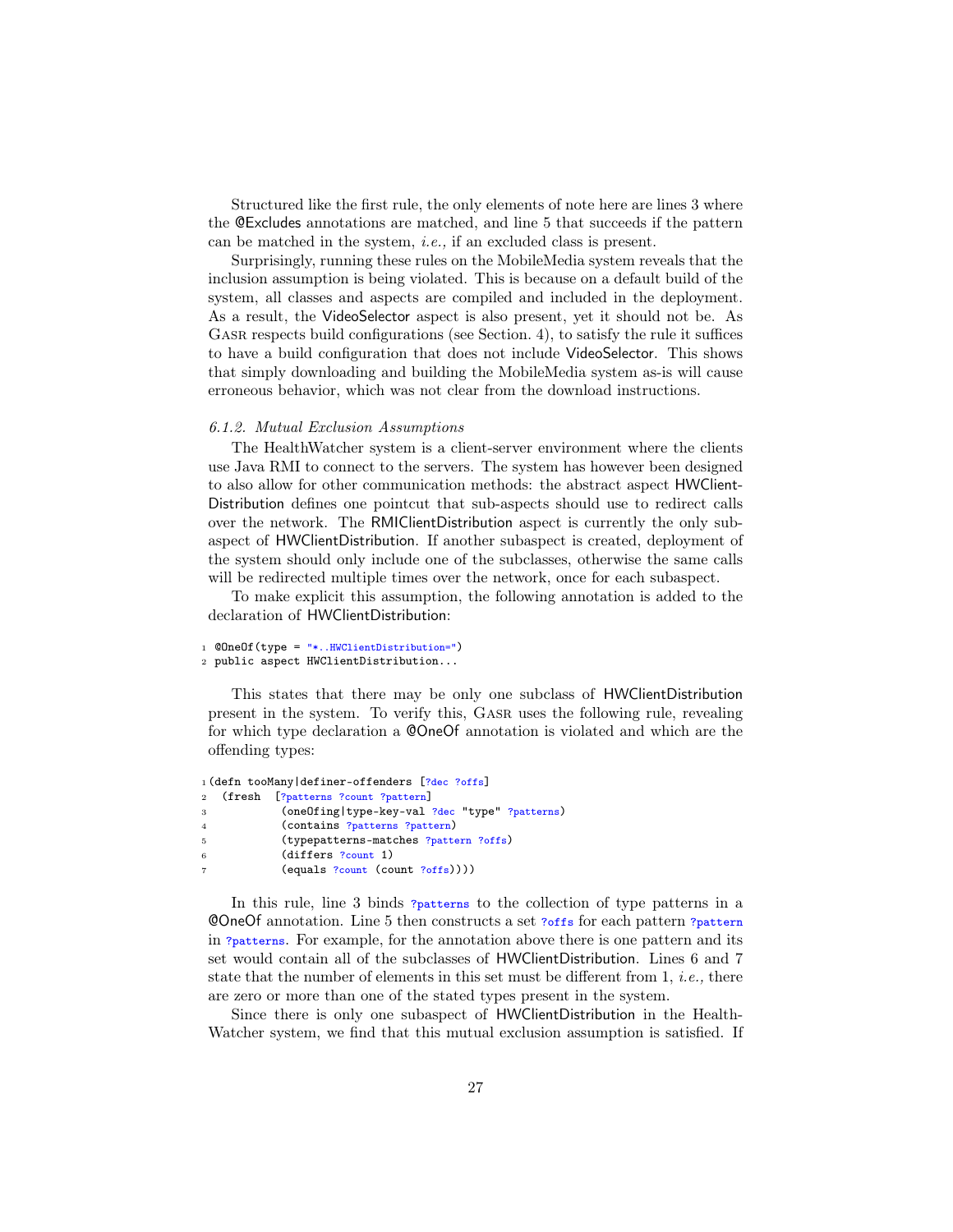in an evolution of HealthWatcher a different distribution technology would be added, this rule will show that the mutual exclusion assumption has been violated. To solve this, different build configurations will need to be created; one for each distribution technology.

# 6.1.3. Assumptions on the use of Inter-Type Declarations

Returning to the MobileMedia system, there is an inter-type declaration (ITD) assumption of interest as it illustrates that the oneOfViolation rule needs to be able to handle lists of type name patterns. The MusicSelector aspect provides an advice that implements some of the handling of the selection of music. As part of its implementation it retrieves music album data, which is set by calling an ITD that is defined in the same aspect. Put differently, there is an assumption of a call protocol between an ITD and an advice: the ITD has been called before the advice executes, otherwise the music album data would be null.

This ITD is called in the PhotoAndMusicAndVideo and PhotoAndMusicAspect aspects, as part of the startup of the system. Hence, if either of these two aspects is present the assumption is satisfied. This can be made explicit by the following annotation on the MusicSelector aspect declaration:

#### <sup>1</sup> @OneOf(type = "\*..PhotoAndMusicAndVideo","\*..PhotoAndMusicAspect")

For this annotation, in the oneOfViolation rule, typepatterns-matches (on line 4) constructs a set that comprises the types in the system whose name matches at least one of the patterns in the list of type names. Concretely, it will contain the PhotoAndMusicAndVideo and PhotoAndMusicAspect aspects.

As in Section 6.1.1, running this rule in Gasr shows a violation: both the PhotoAndMusicAndVideo and PhotoAndMusicAspect aspects are present in the system, which means they initialize the music album data twice. Both these aspects are actually mutually exclusive, a deployment of the system should only include one. This assumption can also be made explicit, using @Excludes annotations in both aspects: each one excluding the other one.

While this use of the **@OneOf** annotation allows for verifying the assumption, it is not resilient to certain changes. If in an evolution of the code a third aspect is added that initializes the music album data, it will need to be added to the annotation. Alternatively, if from the existing two aspects the initialization code is removed, the @OneOf annotation no longer captures the requirement of the call protocol. A better solution would be to verify the control flow between the ITD and the advice, ensuring that the ITD is always called before the advice runs. This can also be verified using Gasr, as we will show next.

# 6.2. Control Flow Annotations

We defined two annotations for verifying control flow assumptions. We present them here and then show their use. Each of these annotations is placed on a piece of behavior (a method, constructor or advice) and takes as argument a list of label names. Only label names can be used here because we need to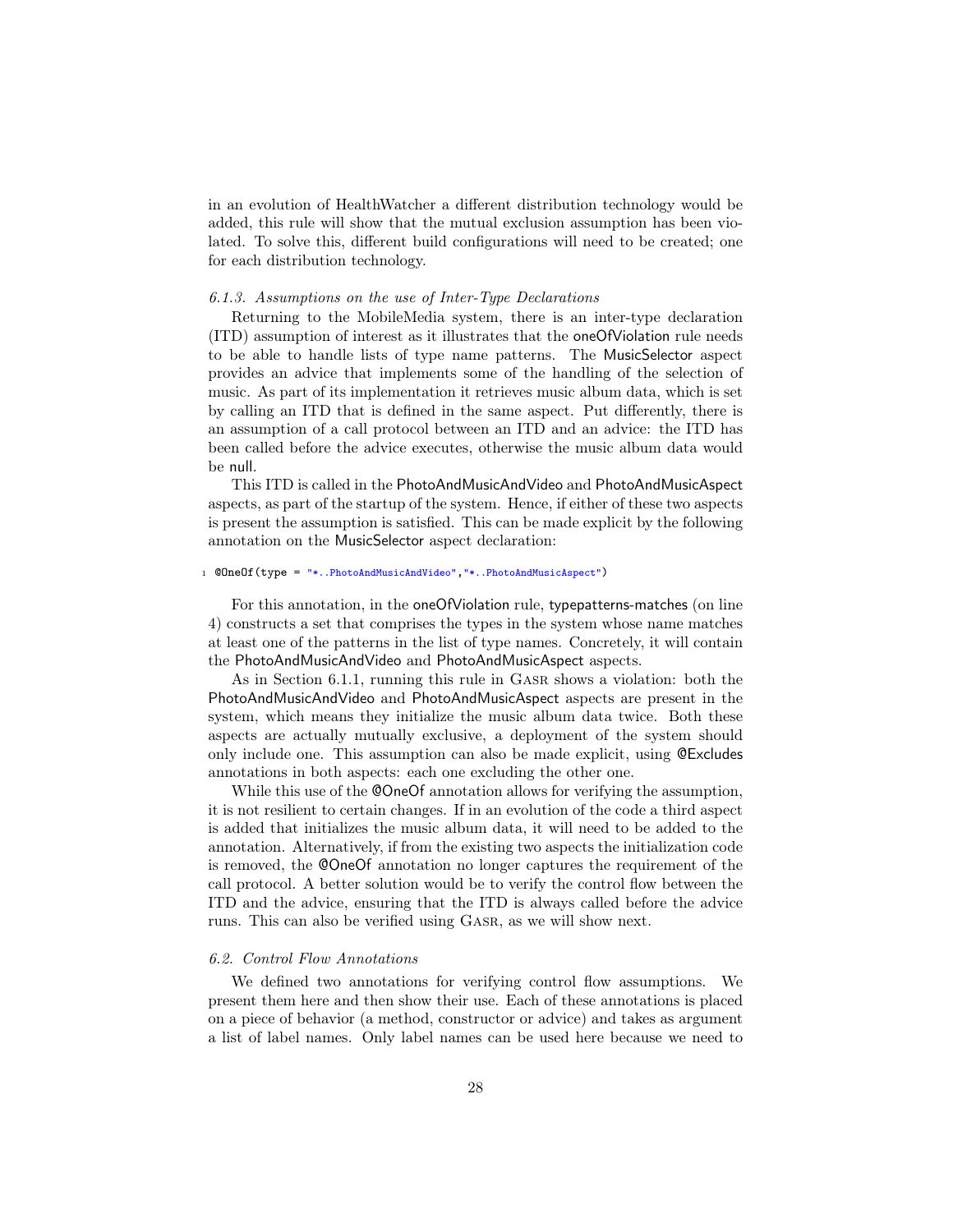be able to refer to advice and these do not have unique signatures, like constructors or methods. When analyzing the code, Gasr will provide a warning if the requirements that are denoted using the annotations are not met. Each annotation signifies the following:

- @ExcludesPrevious this behavior may only execute if none of the argument behaviors have executed previously.
- @RequiresPrevious this behavior may only execute if all the argument behaviors have executed previously.

Similar to the above, Gasr implements these annotations with the following rules:

```
1 (defn present|excludedPrevious-excluder [?excluded ?excluder ?label]
2 (all
3 (exclPrev|behavior-val ?excluder ?label)
4 (labeled|behavior-label|val ?excluded ?label)
5 (behavior-reachable|behavior ?excluded ?excluder)))
6 (defn missing|requiredPrevious-requirer-label [?required ?requirer ?label]
7 (all
8 (reqPrev|behavior-val ?requirer ?label)
9 (labeled|behavior-label|val ?required ?label)
10 (fails (ajsoot/behavior-reachable|behavior ?required ?requirer))))
```
The first rule obtains the @ExcludesPrevious annotations ?excluder and the value of their label in line 3 and the @Label annotations ?excluded and their values in line 4. Both values need to be the same, and line 5 states that there is a control flow that arrives in ?excluder after having passed through ?excluded. This is a violation of the assumption, and the rule exposes both behaviors and the value of the label. The second rule is much alike to the first rule, except in the last line where it states that there is a control flow that did not pass through the label, violating the assumption.

GASR is more powerful than what these annotations can express. For example, we could extend the use of labels to explicitly require/exclude:

- a specific method to be invoked (in at least one, or in all potential executions of the program);
- a specific sequence of methods to be invoked;
- the receivers of successive method invocations to be the same object (in at least one potential execution of the program) or different (in all potential executions of the program); or
- the potential run-time types involved in an invocation (arguments, receiver) to include / exclude a specific subtype of the statically declared ones.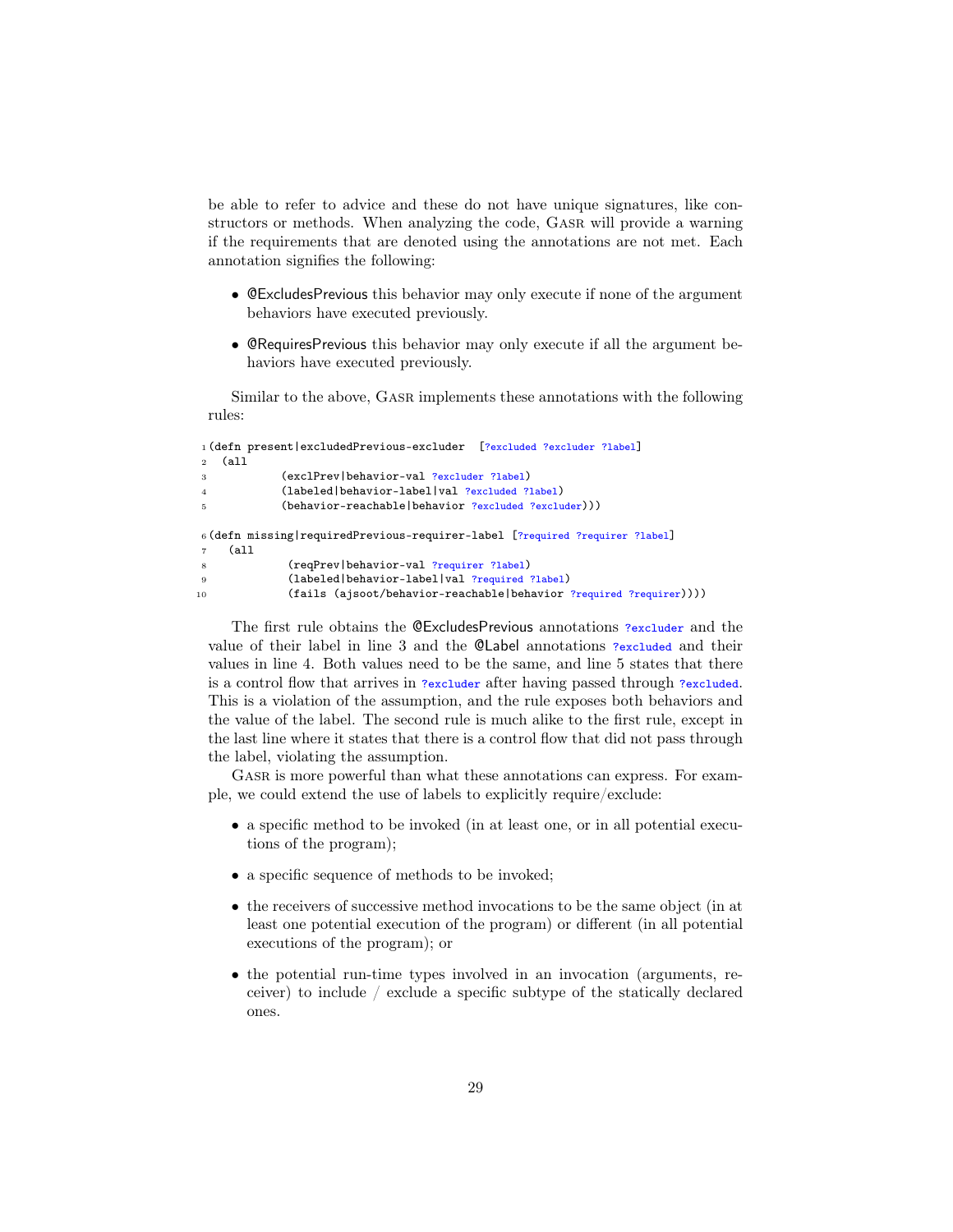However it's not clear that any of these richer capabilities are indeed needed in practice. Using the annotations and rules we have defined, we can already successfully codify all of the 12 cases raised in [15]. In fact, we have only needed to use @RequiresPrevious, as we shall see in the remainder of this section.

#### 6.2.1. Assumptions on the use of Inter-Type Declarations

As we have discussed in Section 6.1.3, in the MusicSelector aspect of Mobile-Media there is an assumption of a call protocol between an ITD and an advice. Music album data must be set before it can be read and therefore the ITD always needs to be called before the advice executes. This assumption can be made explicit by annotating the ITD with @Label("SetMusicAlbumData") and annotating the advice with @RequiresPrevious("SetMusicAlbumData").

Source code analysis with Gasr reveals that currently the system does satisfy the assumption, as already was established in Section 6.1.3. This annotation is however much more robust than the OneOf annotation used in Section 6.1.3 as it will not be affected by the code-evolution scenarios discussed in Section 6.1.3.

# 6.2.2. Assumptions on Sequential execution of Advice

Control flow checks should not only work on advice and methods, they should also be able to verify the flow between different advice. For example, in MobileMedia there is such an assumption in the PhotoAspect aspect. This aspect adds the functionality for viewing photos. To do so it adds a "View" command to the user interface when the menus are initialized in a first advice, and in a second advice intercepts menu pick actions, adding the foto viewing behavior. Hence, for the second advice to be able to work, the first advice needs to have run beforehand.

This assumption is made explicit by annotating the first advice with @Label("ViewCommandAdded"), and the second advice with @RequiresPrevious("ViewCommandAdded"). Using GASR we established that this assumption indeed holds.

Note that, even though these two pieces of advice are located in the same aspect, it is not obvious that they will be invoked in the right order. In fact, their invocation order depends on where in the base (and, potentially, any other aspects deployed) their respective pointcuts match and in which order the corresponding join points are encountered during program execution. Checking the assumption, thus, requires a whole-system analysis and cannot be done manually in a robust fashion.

#### 6.2.3. A Note on Label Annotations

Control flow annotations required label annotations so that we could precisely refer to various points in the execution of an AspectJ program that we wanted to relate. It is worth emphasising that we can of course use label annotations with the same label string in a number of places in our program, essentially stating that these are similar in relation to a particular assumption we want to express. Using backtracking, GASR will iterate through all occurrences of the same label, effectively ensuring the constraint holds for all places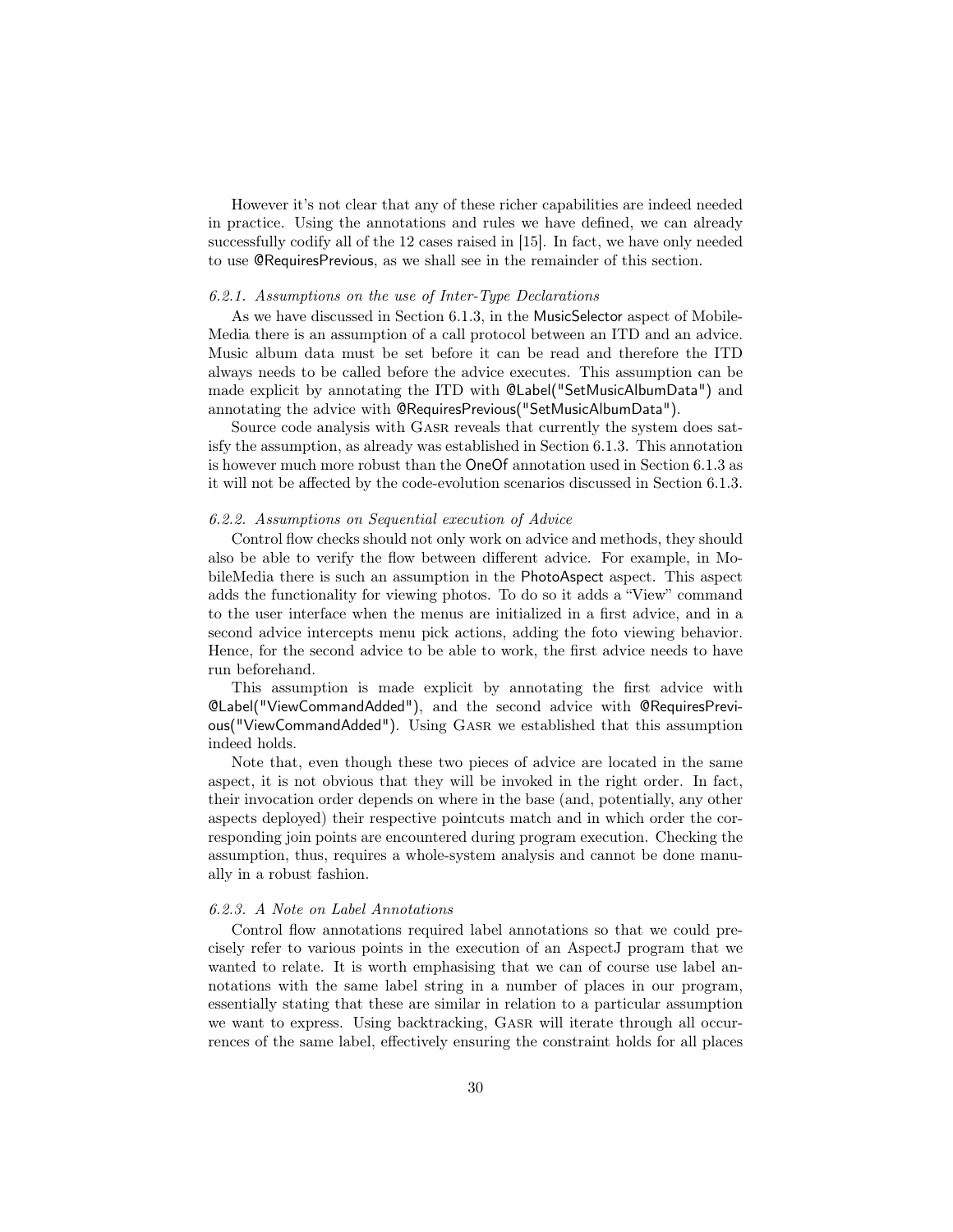thus annotated. This makes label annotations potentially more flexible than wildcard types: annotations with the same label can be placed on types with vastly different names. Expressing similar quantification with type wildcards invariably leads to lengthy expressions.

At the same time, however, label annotations are potentially less robust than type wildcards: Because the location of constraint definition and the location of the label annotation(s) is different (possibly in different files), it is easily possible for a label to be missing from a newly introduced file or for a newly introduced label to accidentally break a constraint definition.

#### 6.3. Conclusion

In this section, we have illustrated the use of Gasr for defining annotations that enable developers to explicitly express their aspect assumptions. We have shown a number such annotations, their implementation in Gasr, and their application in the HealthWatcher and MobileMedia case studies. We have only illustrated a selection of annotations; others can be defined to cover more of the catalogue from [15]. In particular, we have only focused on aspect-aspect– coordination assumptions and have only touched on assumptions on control or data flow.

# 7. Discussion

We consider GASR a reasonable baseline for a general-purpose source code analysis tool for aspect-oriented programming with annotation support. However we cannot and do not claim that it is suitable for all possible kinds of reasoning over aspectual source code.

Completeness. The fact that we only performed our experiments on two concrete cases comprises a threat to validity. Nonetheless, the rules were developed independently of the case studies, on a test-first basis, and should hence perform equally well on other case studies. Secondly, we have only shown here that Gasr works for rules from the work on Aspect Assumptions [15]. As highlighted in Section 3, there is a large amount of work that performs analysis of aspectual code and we do not validate that Gasr is as effective for those cases. By providing a comprehensive library of predicates, discussed in Section 4.2, we do however provide a large number of basic building blocks that can be used to build these analyses using Gasr. It remains to be shown whether the library is extensive enough. If not, it may need to be extended.

Input Language. GASR is a source code analysis tool that works, as-is, on AspectJ source code only. Yet almost all published analyses of aspectual source code have been performed on ASPECTJ code  $[2, 3, 4, 5, 6, 8, 9, 11, 12, 13]$ , and it is commonly considered as being the most used aspect-oriented language. As a result, Gasr is a suitable alternative for these approaches and can also be used to analyse a substantial fraction of all aspectual source code. Moreover, the predicate library is relatively language-agnostic as it works in terms of the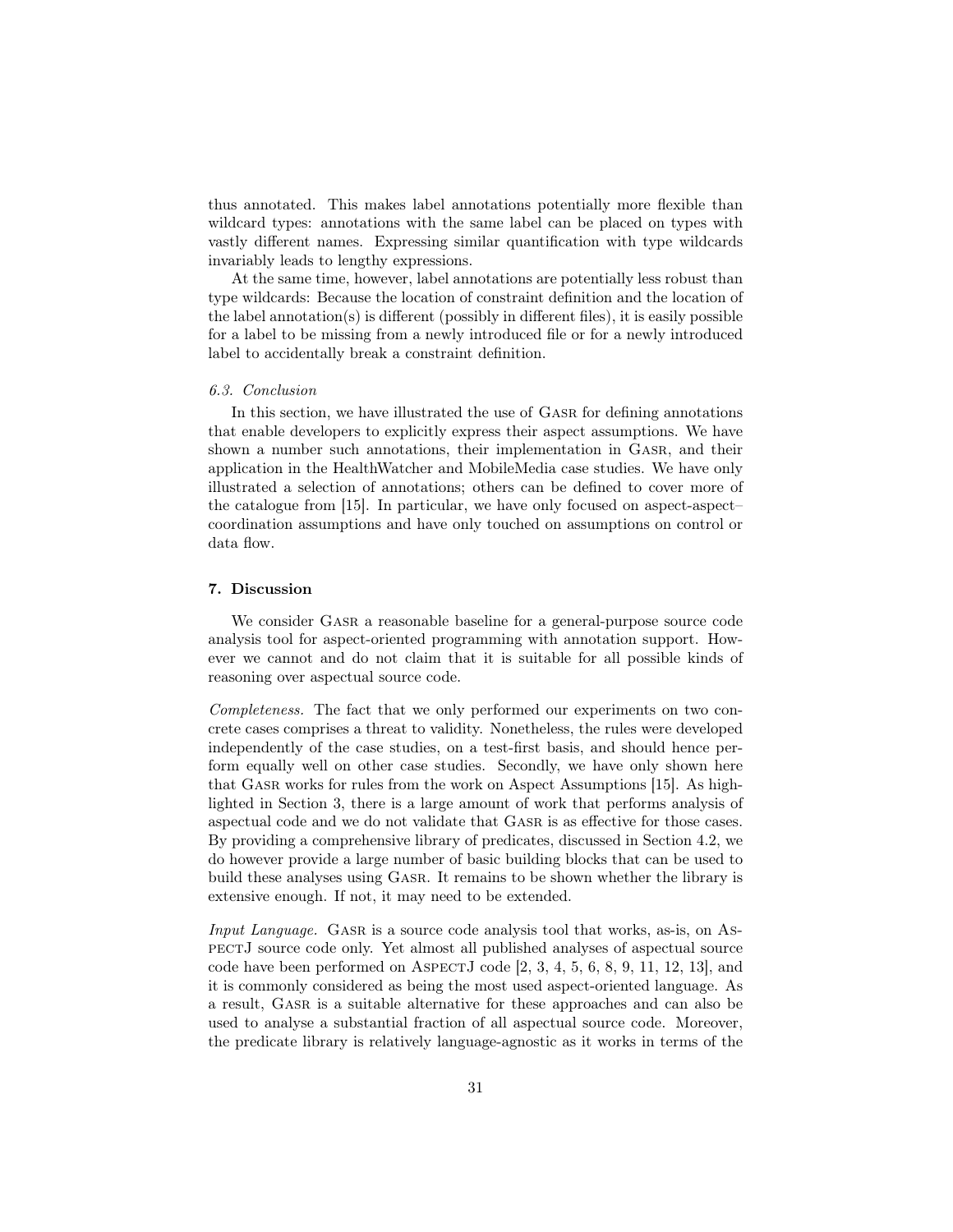aspect-oriented concepts and the data obtained from the annotations. We are confident that if the library is adapted to work on other languages, the majority of analyses built using Gasr will be straightforwardly reusable. We have demonstrated similar results previously in earlier work on language-independent source code analysis [40]. Hence, in our opinion, Gasr truly is general-purpose.

Performance. The logic engine of GASR is hardly optimized for speed, and as a consequence Gasr query results are not instantaneous. Nonetheless, we found the performance of Gasr to be satisfactory overall. This is thanks to our implementations of key library predicates dispatching on whether they are invoked with particular arguments bound or not, and some predicates calling out to Clojure or Java where an imperative approach is more efficient. Future work could consider switching to a more performant logic engine altogether. For instance, to the highly optimized LogiQL [41] on top of which en entirely logicbased implementation of a sophisticated points-to analysis [42] has outperformed imperative ones.

As for queries written by program developers, procedural knowledge about backtracking and unification in logic programming can drastically impact query evaluation times. For instance, logic conditions should be ordered such that the ones pruning most candidate solutions are evaluated first.

Another determining factor is the kind of predicates used in a query. In general, solutions to queries about the structure of the code are returned nearinstantly. This is because the structural predicates from Section 4.2.1 and Section 4.2.2 merely have to consult the state of the ASPECTJ compiler (e.g., backtrack over the elements of a collection containing all advice known to the compiler). The same goes for most behavioral predicates from Section 4.2.3 that consult static analysis results provided by the Soot [32] framework. Graph traversal predicates, however, should be used with care. Insufficiently restricted invocations easily enumerate all paths between arbitrary nodes in the program's control flow graph. For applications where this is desirable, a dedicated model checker may perform better.

Usability and Existing Uses. To the best of our knowledge, there are no studies on how application developers use program queries in practice. There has been empirical research on the kind of questions developers frequently ask about there code [43, 44, 45]. Using a program querying tool would be appropriate to answer some of these questions. For instance, a question that involves several variables would require extensive configuration of such a tool. Alternatively, when several separate tools would need to be combined to answer the question, using just one general program querying tool would be better.

To answer questions about AspectJ code, Gasr users need to compose and launch a program query from the appropriate predicates and inspect its results. The approach we have used in this text is is to follow a set of established (design or code) patterns or assumptions and translate these into a logic form. Examples of this are in the logic rules for the reentrancy example and the wormhole pattern (both in Section 4.2) as well as the different rules for the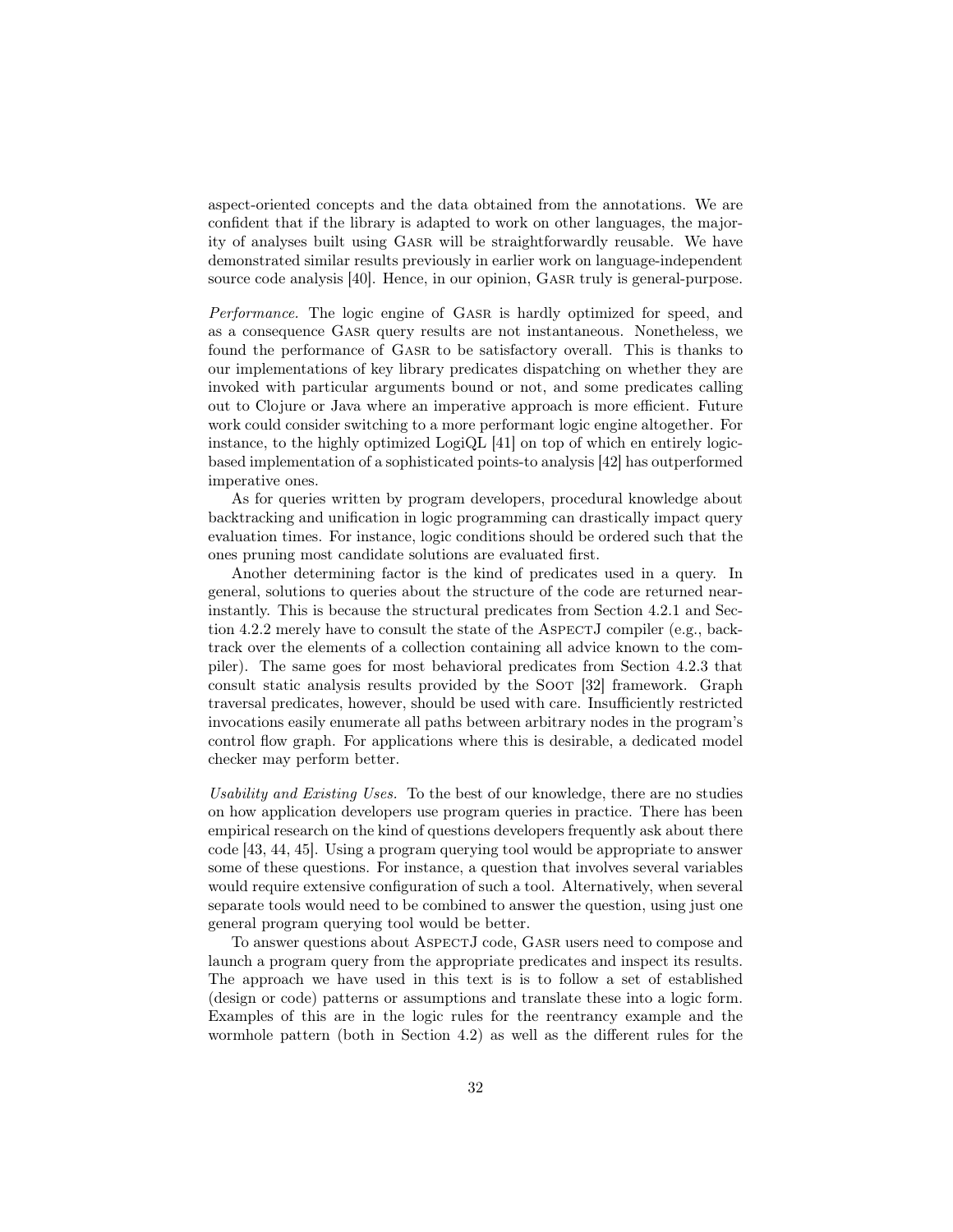different aspectual assumptions (in Sections 5 and 6). While this approach is a good starting point for describing rules and queries, it is by no means the only way of working with Gasr and we expect users to use a variety of approaches, depending on the task at hand.

Constructing queries for GASR requires familiarity with our query language, although Gasr's read-eval-print loop and graphical result inspector do facilitate this task (cf. Section 4). This concern is shared by all approaches to program querying that feature a dedicated query language. Their support for user-defined queries renders them more powerful than tools that are limited to answering pre-defined queries, yet the downside is that this power comes at the cost of requiring users to master the query language.

Several examples exist, however, of the use of such tools by experts as an enabling technology in development tooling and in empirical studies. The Rascal [46] language, for instance, powers the PHP AiR tool [47] which has been used to study the usage of PHP features in a large corpus [48]. The .QL language [49] is powering a commercial quality assessment tool suite that computes metrics and violations of coding rules [50]. Ekeko [31] powers academic prototypes for tracing [51] and automating [52, 53] changes to source code, and has been used in a large corpus study about the maintenance of automated functional tests [54]. Soul [29] powers, among others, a tool for enforcing design regularities in code [55] or for performing annotation-aware refactorings [56]. Each of these languages features dedicated support for expressing the characteristics of source code elements that need to be retrieved. This renders them attractive for prototyping development tools. Comparisons of the expressiveness of some of these languages exist [57, 58], but they are not yet comprehensive.

The most likely users of GASR will therefore not be application developers, but rather tool builders. In fact, we are already aware that the aspectual frame inference tool aj $FX^9$  [59] builds on top of GASR for computing which variables may potentially be modified during the execution of an advice. Along the same lines, the predicates from Section 5 for detecting potential implicit inter-aspect assumptions could be packaged as a tool on their own. The same goes for the predicates from Section 6 that verify assumptions made explicit in the code through annotations. This tool would be tasked with launching pre-defined queries, composed of the predicates we have presented, and presenting the user with their results. As such, its use would not require any particular expertise from an application developer —but be limited to checking the set of predefined assumptions presented in this paper.

# 8. Conclusion and Future Work

There is a need for source code analysis of aspect-oriented source code that is demonstrated by the multiple tracks of research performing such analysis. On the one hand, existing analyses need to be extended to take into account the

<sup>9</sup>Available from https://github.com/timmolderez/ajfx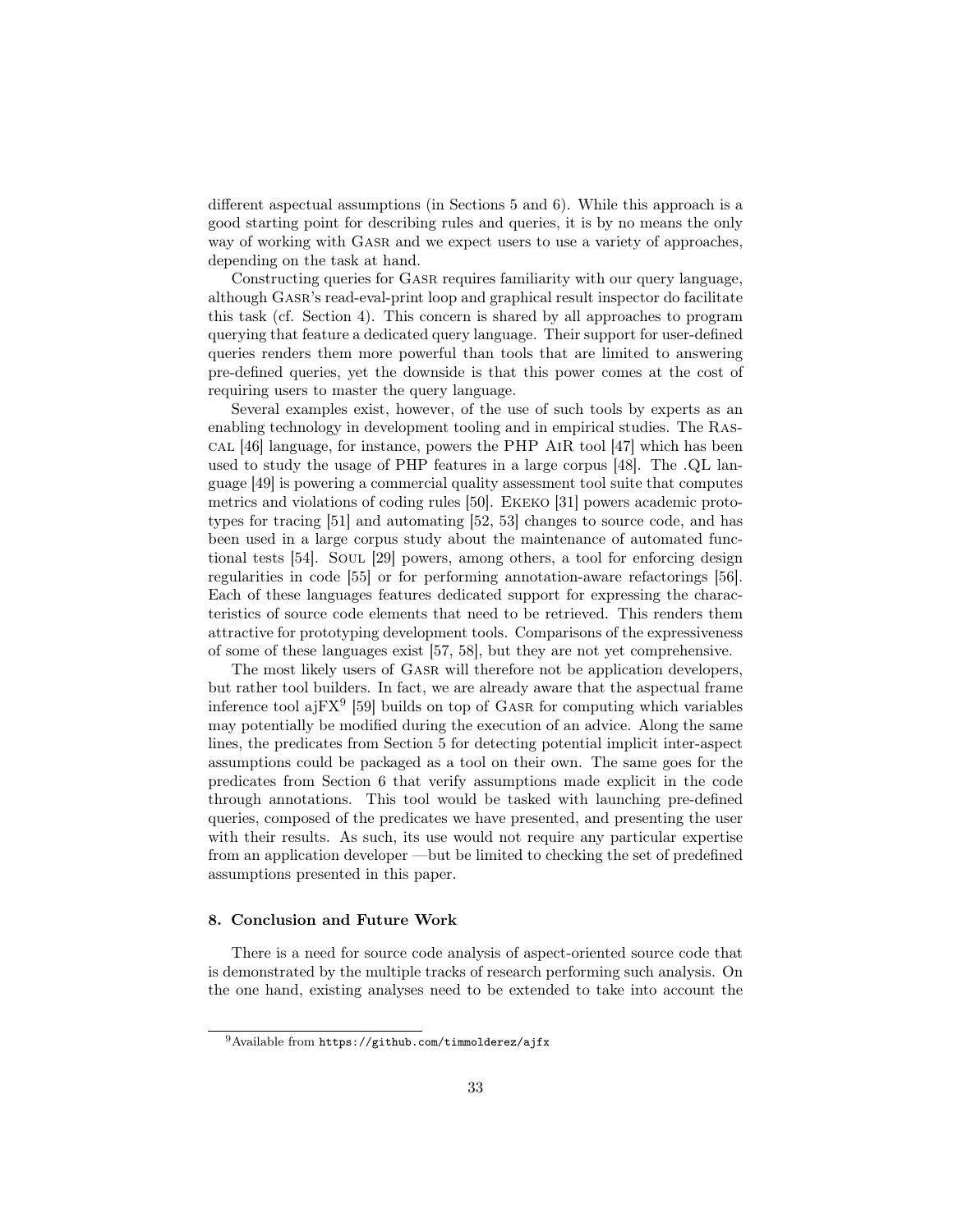aspect-oriented nature of the software, and on the other hand this nature gives rise to new kinds of analyses being required. Yet, to the best of our knowledge, all of this work has been limited in scope to the specific analysis at hand. As a result there has been a significant amount of duplicate work and it is unclear whether any analyses may be customized to the software being analysed,  $e.g.,$  as we perform in Section 5.4.1.

We state that what is required is a general-purpose aspectual source code analysis tool that reasons about source code and its metadata, as present in annotations. Also, the source code reasoner should be extensible and customizable to the code at hand. This will allow to avoid duplicate work building analyses and furthermore enable existing analyses to be reused, extended and customized to fit the task at hand. To the best of our knowledge no such work has yet been published.

To address this need, we have implemented Gasr: an AspectJ source code analysis tool in the tradition of logic querying. Gasr is a General-purpose Aspectual Source code Reasoner for AspectJ-like languages whose analyses may be customized relatively straightforwardly, as illustrated in Section 5.4.1 and take annotations into account, as shown in Section 6. In this paper we presented Gasr, have shown illustrative predicates for the reification of structural and behavioral relations, and discussed their implementation.

Following this, we performed source code analysis on two representative pieces of aspect-oriented software. First we detected a subset of implicit interaspect assumptions that were previously identified by Zschaler and Rashid [15] by manual inspection of the same software. The same work had revealed assumptions that were implicit, so second we made them explicit through the use of annotations and verified that they were satisfied. Our automated analysis effectively consists in realizing part of the future work outlined in that text: allowing detection of assumptions and fully automatic verification that some assumptions are not being violated. We detected the same assumption instances as Zschaler and Rashid. More importantly, we also found assumption instances that were overlooked in their work.

There are multiple avenues for possible future work. Firstly, we contend that the current state of Gasr is a reasonable baseline for performing aspect-oriented source code analysis but do not assert that it is sufficient for all kinds of analyses. More experiments, implementing different analyses and executing them on multiple case studies may reveal areas where Gasr is lacking. Secondly, the assumptions of Zschaler and Rashid [15] which we did not implement yet are an avenue for further work. Thirdly, our control flow reasoning currently is limited to relating two points on an execution path. This is less powerful than the LTL approach of MAVEN [26], which naturally supports relating multiple points on the same path. Launching a composite query for related control flow annotations would bring us closer to the LTL approach, but is not yet implemented. Lastly, GASR can be seen as base infrastructure on which new and more advanced analyses can be built. The possibilities are vast, obviously. Our personal preferences are for analyses that can extract design-level documents [60] and that provide information on whether there exist any dependencies and interactions between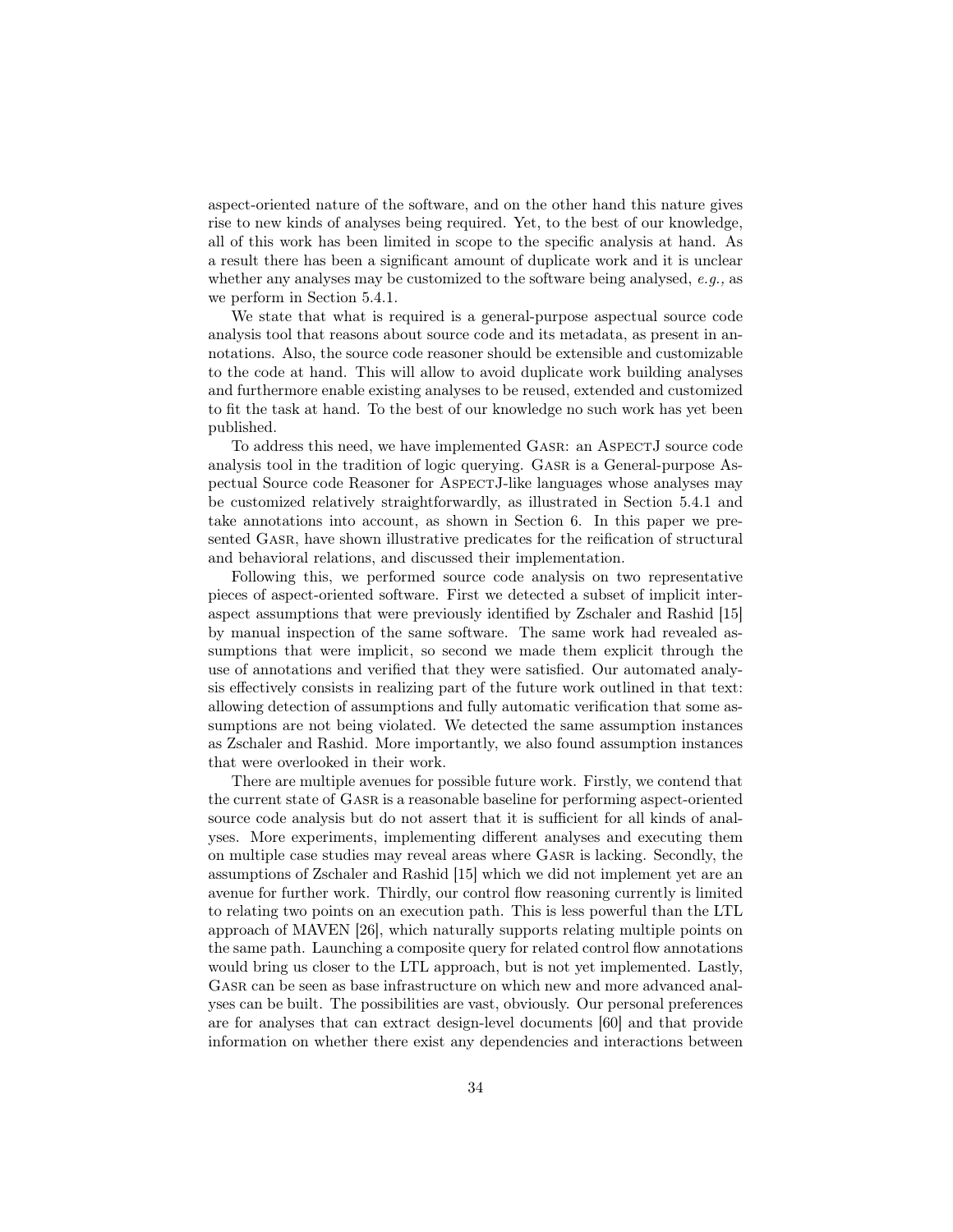aspects [61].

# Acknowledgments

Johan Fabry is partially funded by FONDECYT project number 1130253, Coen De Roover is partially funded by the Cha-Q SBO project sponsored by the "Flemish agency for Innovation by Science and Technology" (IWT Vlaanderen). Carlos Noguera is funded by the FWO AIRCO project. Thanks to Romain Robbes for feedback on draft versions of this text. The original research on aspect assumptions was partially funded by the European Union under Marie-Curie fellowship RIVAR.

## Bibliography

- [1] J. Fabry, C. De Roover, and V. Jonckers, "Aspectual source code analysis with GASR," in Proceedings of 13th IEEE International Working Conference on Source Code Analysis and Manipulation (SCAM'13), 2013, pp. 53–62.
- [2] L. Ye and K. De Volder, "Tool support for understanding and diagnosing pointcut expressions," in Proceedings of the 7th international conference on Aspect-oriented software development, ser. AOSD '08. New York, NY, USA: ACM, 2008, pp. 144–155.
- [3] J. Wloka, R. Hirschfeld, and J. Hänsel, "Tool-supported refactoring of aspect-oriented programs," in Proceedings of the 7th International Conference on Aspect-oriented Software Development(AOSD '08). New York, NY, USA: ACM, 2008, pp. 132–143.
- [4] R. Khatchadourian, P. Greenwood, A. Rashid, and G. Xu, "Pointcut rejuvenation: Recovering pointcut expressions in evolving aspect-oriented software," in 24th IEEE/ACM International Conference on Automated Software Engineering (ASE '09), 2009, pp. 575–579.
- [5] R. Khatchadourian, A. Rashid, H. Masuhara, and T. Watanabe, "Detecting broken pointcuts using structural commonality and degree of interest," in 30th IEEE/ACM International Conference on Automated Software Engineering (ASE 2015). Lincoln, Nebraska, USA: IEEE press, nov 2015.
- [6] C. Koppen and M. Stoerzer, "PCDiff: Attacking the fragile pointcut problem," in European Interactive Workshop on Aspects in Software (EIWAS), 2004.
- [7] A. Kellens, K. Mens, J. Brichau, and K. Gybels, "Managing the evolution of aspect-oriented software with model-based pointcuts," in European Conference on Object-Oriented Programming (ECOOP), ser. LNCS, no. 4067, 2006, pp. 501–525.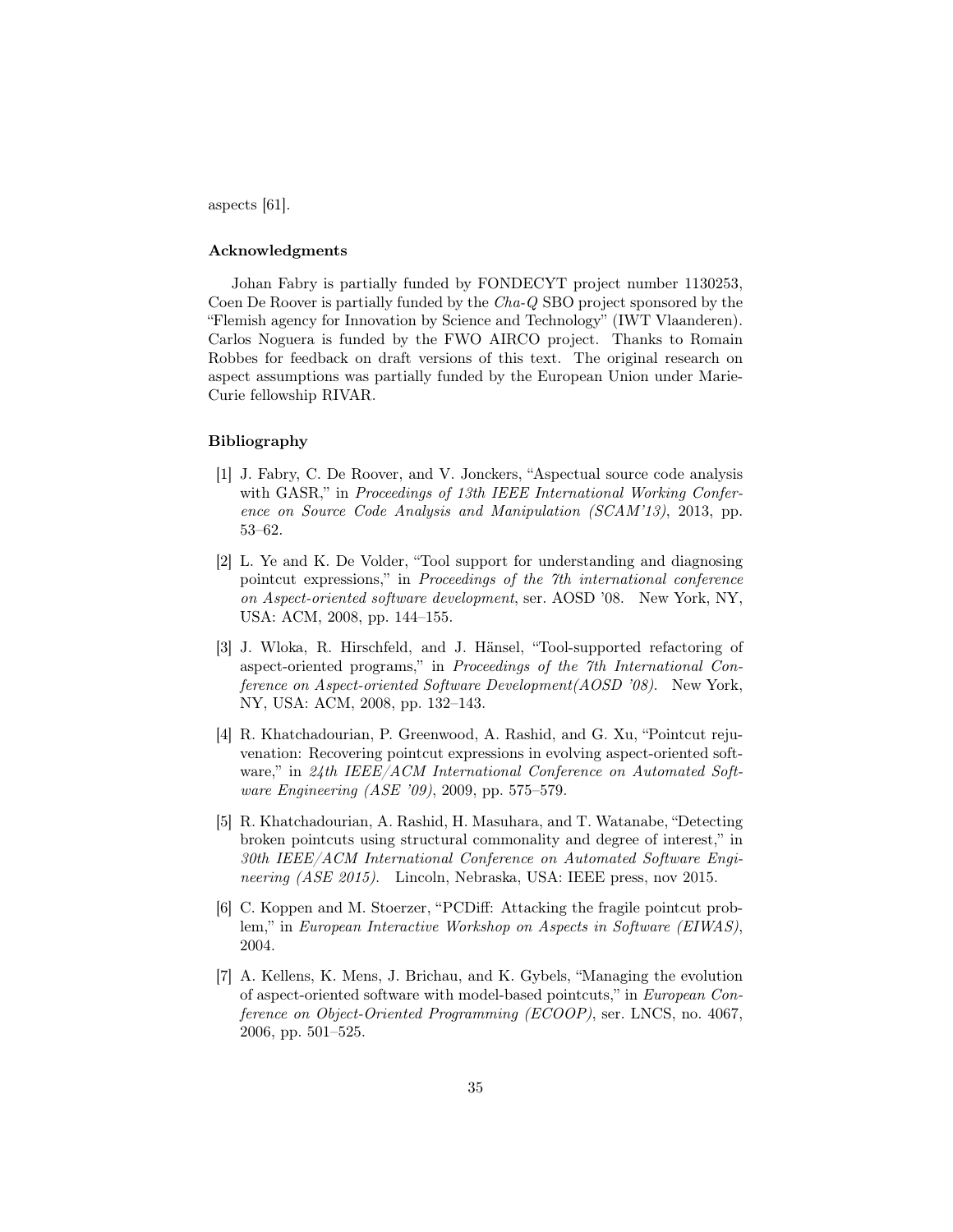- [8] D. Zhang, E. Duala-Ekoko, and L. Hendren, "Impact analysis and visualization toolkit for static crosscutting in AspectJ," in International Conference on Program Comprehension (ICPC), 2009.
- [9] H. Shen, S. Zhang, J. Zhao, J. Fang, and S. Yao, "XFindBugs: eXtended FindBugs for AspectJ," in Proceedings of the 8th ACM SIGPLAN-SIGSOFT workshop on Program analysis for software tools and engineering (PASTE08), 2008, pp. 70–76.
- [10] J. Zhao, "Change impact analysis for aspect-oriented software evolution," in Proceedings of the International Workshop on Principles of Software Evolution (IWPSE '02). New York, NY, USA: ACM, 2002, pp. 108–112.
- [11] G. Xu and A. Rountev, "AJANA: a general framework for source-code-level interprocedural dataflow analysis of AspectJ software," in Proceedings of the 7th international conference on Aspect-oriented Software Development  $(AOSD08)$ , 2008, pp. 36–47.
- [12] A. Colyer, A. Clement, G. Harley, and M. Webster, *Eclipse AspectJ: aspect*oriented programming with AspectJ and the Eclipse AspectJ development tools. Addison-Wesley Professional, 2004.
- [13] J. Fabry, A. Kellens, and S. Ducasse, "AspectMaps: A scalable visualization of join point shadows," in Proceedings of 19th IEEE International Conference on Program Comprehension (ICPC2011). IEEE, Jul 2011, pp. 121–130.
- [14] G. Kiczales, E. Hilsdale, J. Hugunin, M. Kersten, J. Palm, and W. Griswold, "An overview of AspectJ," in Proceedings of the 15th European Conference on Object-Oriented Programming (ECOOP 2001), ser. Lecture Notes in Computer Science, J. L. Knudsen, Ed., no. 2072. Budapest, Hungary: Springer-Verlag, Jun. 2001, pp. 327–353.
- [15] S. Zschaler and A. Rashid, "Aspect assumptions: a retrospective study of AspectJ developers' assumptions about aspect usage," in Proceedings of the tenth international conference on Aspect-oriented software development, ser. AOSD '11. New York, NY, USA: ACM, 2011, pp. 93–104.
- [16] C. Clifton, G. T. Leavens, C. Chambers, and T. Millstein, "MultiJava: modular open classes and symmetric multiple dispatch for Java," in Proceedings of the 15th ACM SIGPLAN conference on Object-oriented programming, systems, languages, and applications, ser. OOPSLA '00. New York, NY, USA: ACM, 2000, pp. 130–145.
- [17] J. Xu, H. Rajan, and K. Sullivan, "Understanding aspects via implicit invocation," in Proceedings. 19th International Conference on Automated Software Engineering (ASE), 2004, pp. 332–335.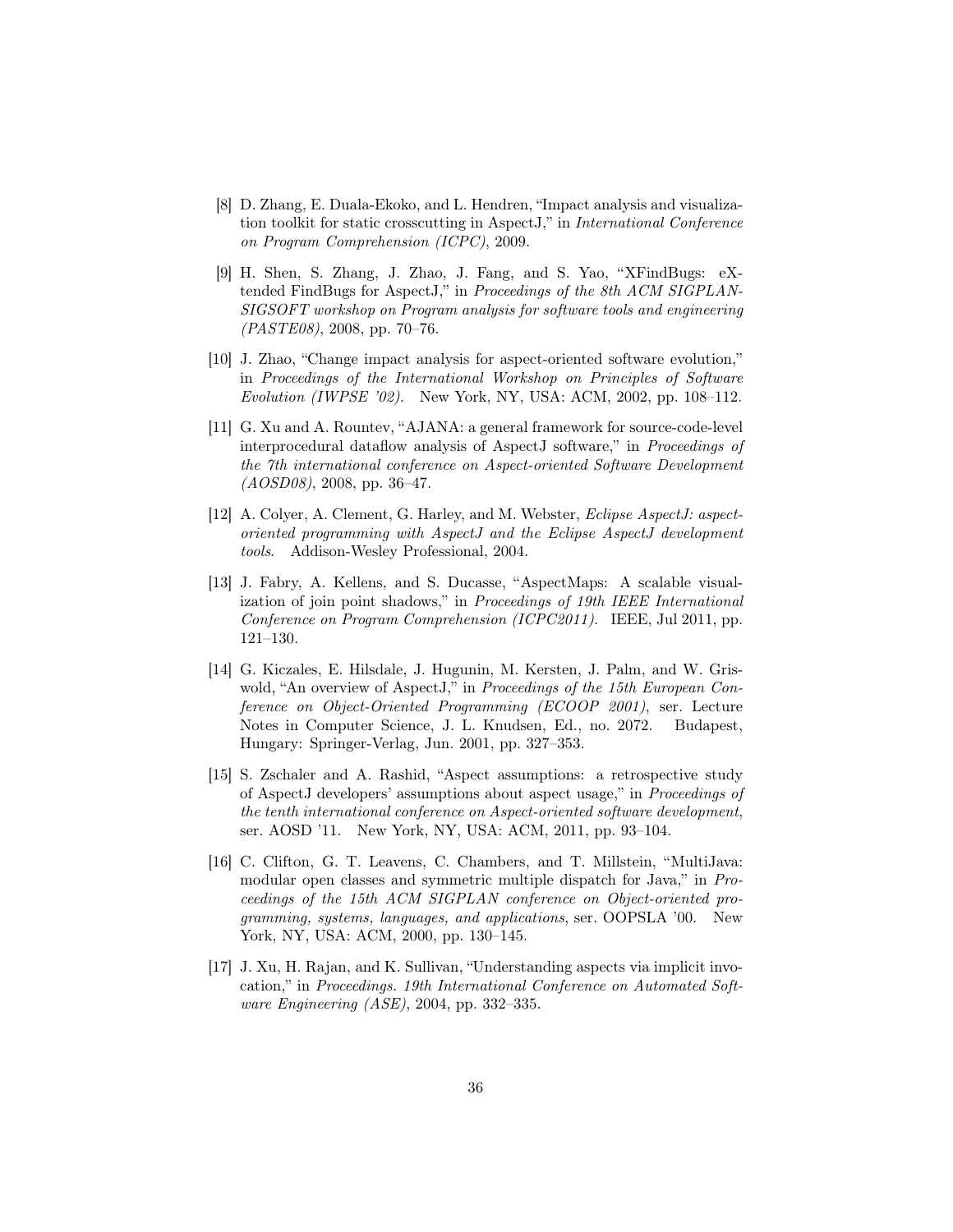- [18] S. Hanenberg and A. Schmidmeier, "Idioms for building software frameworks in AspectJ," in Proceedings of the workshop on Aspects, Components, and Patterns for Infrastructure Software (ACP4IS) at AOSD 2003, 2003, p. 55.
- [19] R. Laddad, AspectJ in action, 2nd ed. Manning Publications, 2009.
- [20] J. Fabry, A. Kellens, S. Denier, and S. Ducasse, "AspectMaps: Extending Moose to visualize AOP software," Science of Computer Programming, vol. 79, pp. 6 – 22, 2014, http://dx.doi.org/10.1016/j.scico.2012.02.007.
- [21] E. Poll, P. Chalin, D. Cok, J. Kiniry, and G. T. Leavens, "Beyond assertions: Advanced specification and verification with JML and ESC/Java2," in In Formal Methods for Components and Objects (FMCO) 2005, Revised Lectures, volume 4111 of LNCS. Springer, 2006, pp. 342–363.
- [22] M. Papi, M. Ali, T. Luis Correa, J. Perkins, and M. Ernst, "Practical pluggable types for Java," in International Symposium on Software Testing and Analysis (ISSTA), 2008, pp. 201–212.
- [23] S. Markstrum, D. Marino, M. Esquivel, T. Millstein, C. Andreae, and J. Noble, "JavaCOP: Declarative pluggable types for Java," ACM Trans. Program. Lang. Syst., vol. 32, no. 2, pp. 1–37, 2010.
- [24] A. Kellens, C. Noguera, K. De Schutter, C. De Roover, and T. D'Hondt, "Co-evolving annotations and source code through smart annotations," in European Conference on Software Maintenance and Reengineering (CSMR). IEEE Computer Society Press, 2010, pp. 119–128.
- [25] M. Goldman, E. Katz, and S. Katz, "MAVEN: Modular aspect verification and interference analysis," Formal Methods in System Design, vol. 37, no. 1, pp. 61–92, 2010.
- [26] E. Katz and S. Katz, "User queries for specification refinement treating shared aspect join points," in Proc. 8th IEEE Int'l Conf. Software Engineering and Formal Methods (SEFM'10), J. L. Fiadeiro and S. Gnesi, Eds., 2010, pp. 73–82.
- [27] E. Hajiyev, M. Verbaere, and O. de Moor, "CodeQuest: Scalable source code queries with Datalog," in *Proceedings of the 20th European Confer*ence on Object-Oriented Programming (ECOOP06), ser. Lecture Notes in Computer Science, vol. 4067, 2006, pp. 2–27.
- [28] M. Martin, B. Livshits, and M. Lam, "Finding application errors and security flaws using PQL: a program query language," in Proceedings of the 20th annual ACM SIGPLAN Conference on Object-oriented Programming Systems, Languages and Applications (OOPSLA05), 2005, pp. 365–383.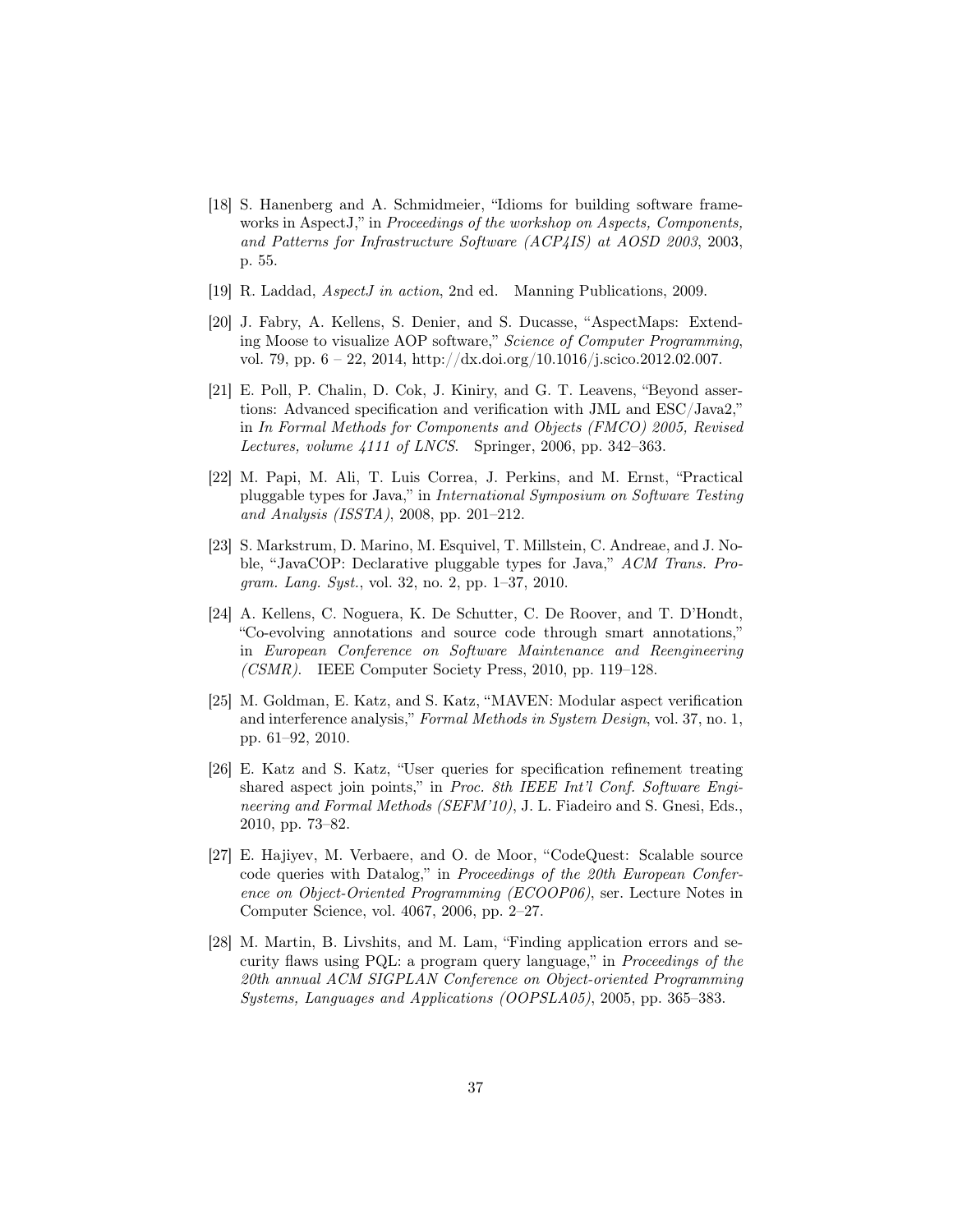- [29] C. De Roover, C. Noguera, A. Kellens, and V. Jonckers, "The SOUL tool suite for querying programs in symbiosis with Eclipse," in *Proceedings of* the 9th International Conference on the Principles and Practice of Programming in Java (PPPJ11), 2011.
- [30] W. E. Byrd, "Relational programming in miniKanren: Techniques, applications, and implementations," Ph.D. dissertation, Indiana University, August 2009.
- [31] C. De Roover and R. Stevens, "Building development tools interactively using the Ekeko meta-programming library," in *Proceedings of the IEEE* CSMR-WCRE 2014 Software Evolution Week, Tool Demo Track (CSMR-WCRE14), 2014.
- [32] P. Lam, E. Bodden, O. Lhoták, and L. Hendren, "The Soot framework for Java program analysis: a retrospective," in Cetus Users and Compiler Infrastructure Workshop (CETUS 2011), Oct. 2011.
- [33] R. Stevens, C. De Roover, C. Noguera, and V. Jonckers, "A history querying tool and its application to detect multi-version refactorings," in Proceedings of the 17th European Conference on Software Maintenance and Reengineering (CSMR 2013), 2013.
- [34] M. Sridharan and R. Bodík, "Refinement-based context-sensitive points-to analysis for Java," in Proceedings of the 27th ACM SIGPLAN Conference on Programming Language Design and Implementation (PLDI06), 2006.
- [35] O. de Moor, D. Lacey, and E. V. Wyk, "Universal regular path queries," Higher-order and Symbolic Computation, vol. 16, no. 1-2, pp. 15–35, 2003.
- [36] Y. A. Liu, T. Rothamel, F. Yu, S. D. Stoller, and N. Hu, "Parametric regular path queries." in Proceedings of the ACM SIGPLAN 2004 Conference on Programming Language Design and Implementation (PLDI04), 2004, pp. 219–230.
- [37] S. Soares, P. Borba, and E. Laureano, "Distribution and persistence as aspects," Software: Practice and Experience, vol. 36, no. 7, pp. 711–759, 2006.
- [38] E. Figueiredo, I. Galvao, S. Khan, A. Garcia, C. Sant'Anna, A. Pimentel, A. Medeiros, L. Fernandes, T. Batista, R. Ribeiro, P. van den Broek, M. Aksit, S. Zschaler, and A. Moreira, "Detecting architecture instabilities with concern traces: An exploratory study," in Proceedings of 8th Joint Working IEEE/IFIP Conference on Software Architecture, 2009 European Conference on Software Architecture. WICSA/ECSA 2009., 2009, pp. 261–264.
- [39] D. Pickering and R. Bodkin, "Glassbox project page," Published on-line: http://sourceforge.net/projects/glassbox/, accessed April 09, 2015.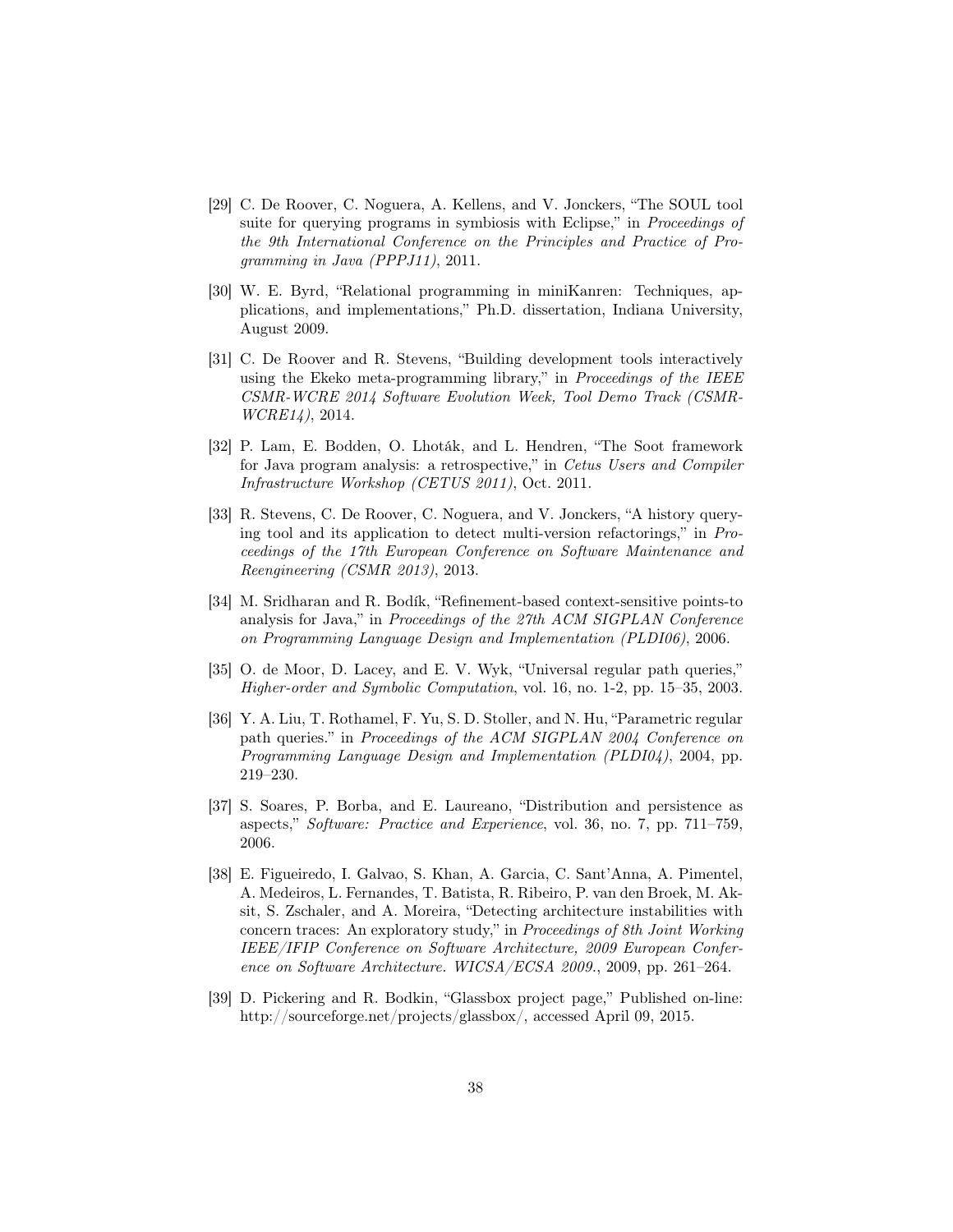- [40] J. Fabry and T. Mens, "Language-independent detection of object-oriented design patterns," Science of Computer Programming, vol. 30, no. 1-2, pp. 21–33, April-July 2004.
- [41] M. Aref, B. ten Cate, T. J. Green, B. Kimelfeld, D. Olteanu, E. Pasalic, T. L. Veldhuizen, and G. Washburn, "Design and implementation of the logicblox system," in Proceedings of the 2015 ACM SIGMOD International Conference on Management of Data, 2015.
- [42] M. Bravenboer and Y. Smaragdakis, "Strictly declarative specification of sophisticated points-to analyses," Proceedings of the 24th ACM SIGPLAN Conference on Object-Oriented Programming, Systems, Languages, and Applications (OOPSLA09, vol. 44, no. 10, pp. 243–262, 2009.
- [43] T. Fritz and G. C. Murphy, "Using information fragments to answer the questions developers ask," in Proceedings of the 32nd International Conference on Software Engineering (ICSE10), 2010, pp. 175–184.
- [44] J. Sillito, G. C. Murphy, and K. De Volder, "Questions programmers ask during software evolution tasks," in Proceedings of the 14th ACM SIGSOFT international symposium on Foundations of Software Engineering (FSE06), 2006.
- [45] T. D. LaToza and B. A. Myers, "Hard-to-answer questions about code," in Evaluation and Usability of Programming Languages and Tools  $(PLATEAU10)$ , 2010, pp. 8:1-8:6.
- [46] P. Klint, T. v. d. Storm, and J. Vinju, "Rascal: A domain specific language for source code analysis and manipulation," in Proceedings of the 9th IEEE International Working Conference on Source Code Analysis and Manipulation (SCAM09), 2009.
- [47] M. Hills and P. Klint, "PHP air: Analyzing PHP systems with rascal," in Proceedings of the IEEE CSMR-WCRE 2014 Software Evolution Week, Tool Demo Track (CSMR-WCRE14), 2014, pp. 454–457.
- [48] M. Hills, P. Klint, and J. J. Vinju, "An empirical study of PHP feature usage: a static analysis perspective," in Proceedings of the 2013 International Symposium on Software Testing and Analysis (ISSTA13), 2013.
- [49] O. de Moor, M. Verbaere, E. Hajiyev, P. Avgustinov, T. Ekman, N. Ongkingco, D. Sereni, and J. Tibble, "Keynote address: .ql for source code analysis," in Proceedings of the Seventh IEEE International Working Conference on Source Code Analysis and Manipulation (SCAM07), 2007, pp. 3–16.
- [50] P. Avgustinov, A. I. Baars, A. S. Henriksen, R. G. Lavender, G. Menzel, O. de Moor, M. Schäfer, and J. Tibble, "Tracking static analysis violations over time to capture developer characteristics," in Proceedings of the 37th IEEE/ACM International Conference on Software Engineering (ICSE15), 2015.